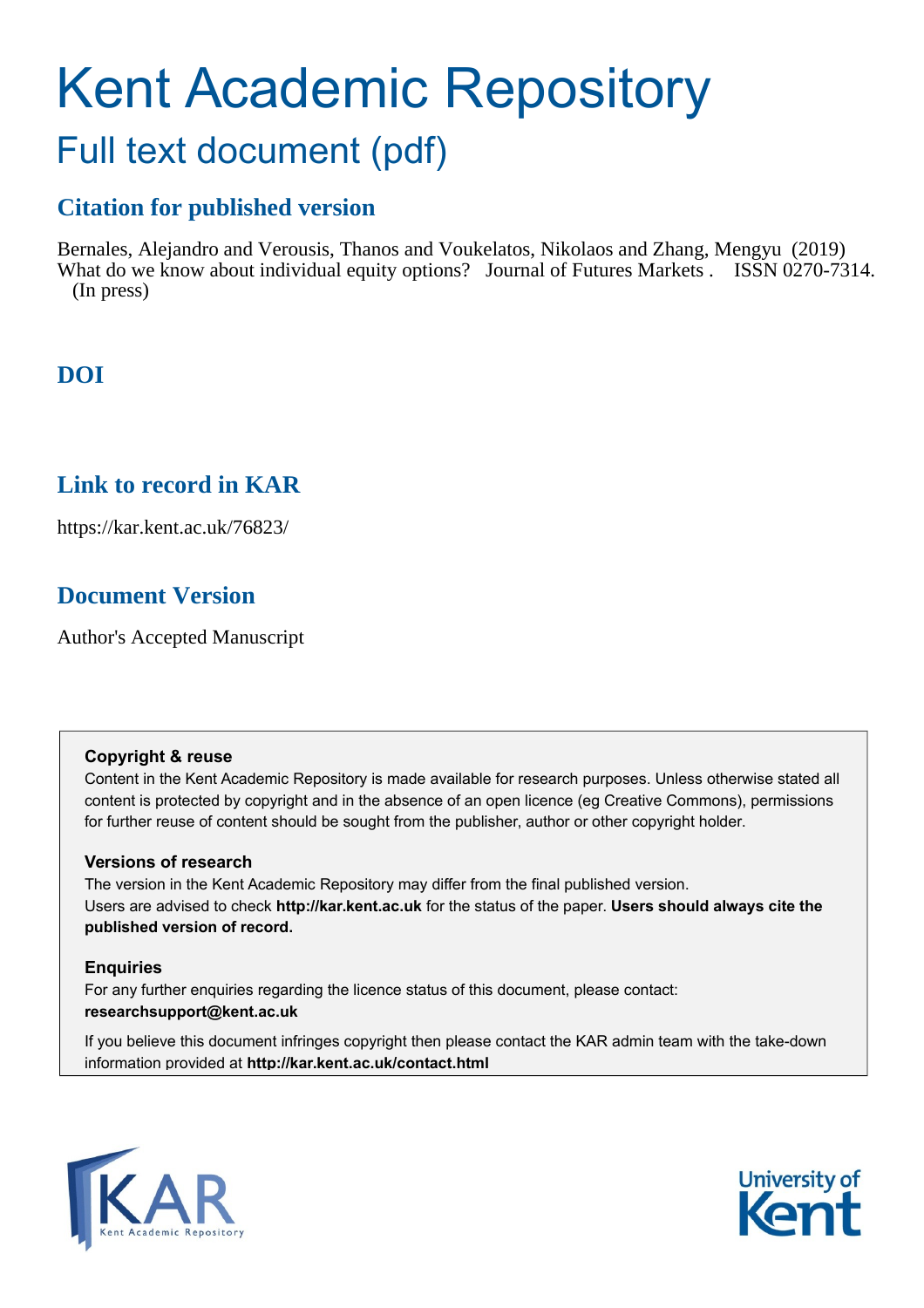# What do we know about individual equity options?

Alejandro Bernales, Thanos Verousis, Nikolaos Voukelatos and Mengyu Zhang<sup>∗</sup>

#### Abstract

This paper examines the empirical literature on individual equity options, discussing results in areas of consensus, showing findings in areas of disagreement and providing a guide for future research (especially highlighting analyses that cannot be performed with index options). Key topics include the impact of equity option listings on the underlying stock market, option market efficiency, anomalies in equity option returns, option market microstructure, investors' behavioural biases, option price discovery and private information revealed in equity option markets. Some directions for future research include the determinants of equity option returns and the effect of algorithmic trading in option markets.

JEL Classifications: G12, G13, G14, G41 Keywords: Equity options, empirical studies, literature survey

# 1 Introduction

What is the current knowledge regarding individual equity options? In spite of the rapid growth of equity option markets since the first day of trading on the

<sup>∗</sup>Alejandro Bernales is at Universidad de Chile (Centro de Economa Aplicada and Centro de Finanzas, DII), e-mail: abernales@dii.uchile.cl. Thanos Verousis is at University of Essex (Essex Business School), e-mail: T.Verousis@essex.ac.uk. Nikolaos Voukelatos is at Kent Business School, University of Kent, e-mail: N.Voukelatos@kent.ac.uk. Mengyu Zhang is at University of Essex (Essex Business School), e-mail: M.Z18893@essex.ac.uk. Alejandro Bernales acknowledges financial support from Fondecyt project 1190162 and the Institute for Research in Market Imperfections and Public Policy (ICM IS130002, Ministerio de Economa de Chile). Any errors made are our own.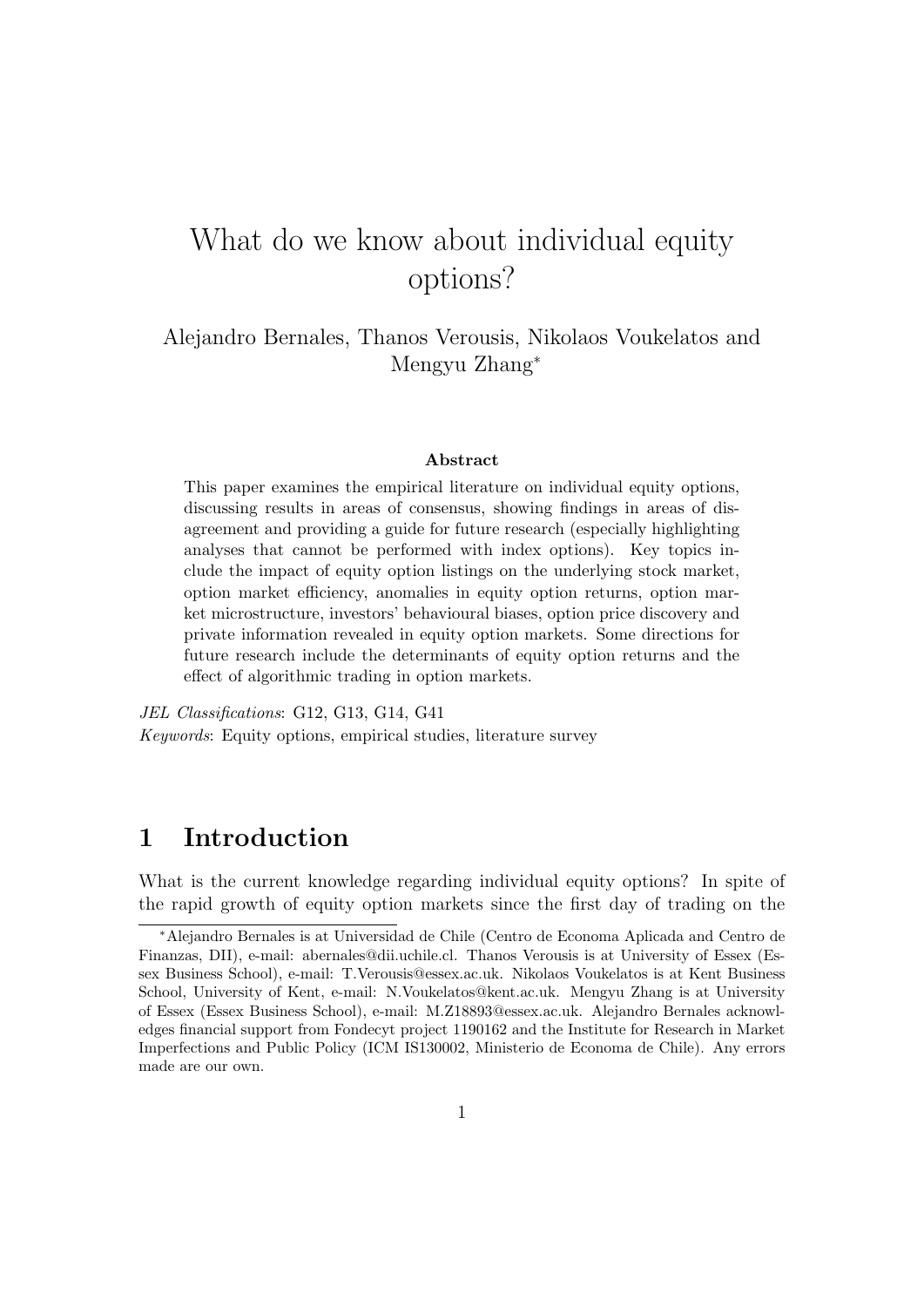Chicago Board Option Exchange (CBOE) on April 26, 1973, there has been no effort in the financial economics literature to consolidate, in a literature review, the current knowledge and understanding of individual equity options. The number of empirical papers examining individual equity options has increased at a slower rate than the number examining index options. This is mainly due to problems with data availability and relatively low trading activity observed in individual equity option markets, compared with index options that have historically been highly traded. However, data availability and trading activity on individual equity options have increased in the last decades, such that the volume of empirical papers on individual equity options has now reached a level that merits a survey of this literature.

The objective of this study is to offer a systematic review of the empirical literature on individual equity options, by discussing questions examined, data sets used and main findings, and providing some avenues for future research. Our survey of the equity options literature shows several research areas that have emerged, ranging from topics of relative consensus and solid understanding, to areas where the evidence is rather mixed and more research is required.

Although a chronological literature review could highlight the historical changes in the research field, studies on equity options span several research topics, which could make a chronological review needlessly complicated. Thus, studies in this survey are primarily ordered thematically, to provide a big picture of the knowledge on individual equity options. We mainly focus our attention on empirical studies where individual equity option data are used. Thus, in this literature review, we do not consider theoretical studies, which can be applied to options with other underlying types, such as indexes, bonds or exchange rates. However, in some parts of this empirical literature review, we will briefly mention theoretical advances that apply to options, as a means to better understand the results obtained in the empirical studies on individual equity options.

Before starting our literature review on individual equity options, it is important to answer the following question: What can we learn from empirical studies on individual equity options that we cannot learn from empirical studies on index options? This is an important question, since its answer makes the current survey valuable and provides a motivation for its development. There are many reasons why it is useful to analyse individual equity options rather than index options. Firstly, there are analyses that can be performed more cleanly with individual equity options than with index options. For example, the analysis of the factors that affect the introduction and success (in terms of trading activity) of new options listed for the very first time is difficult to perform with index options. This is because there are not many listings of index options in option market history, while there are plenty of listings of individual equity options (e.g., Mayhew and Mihov,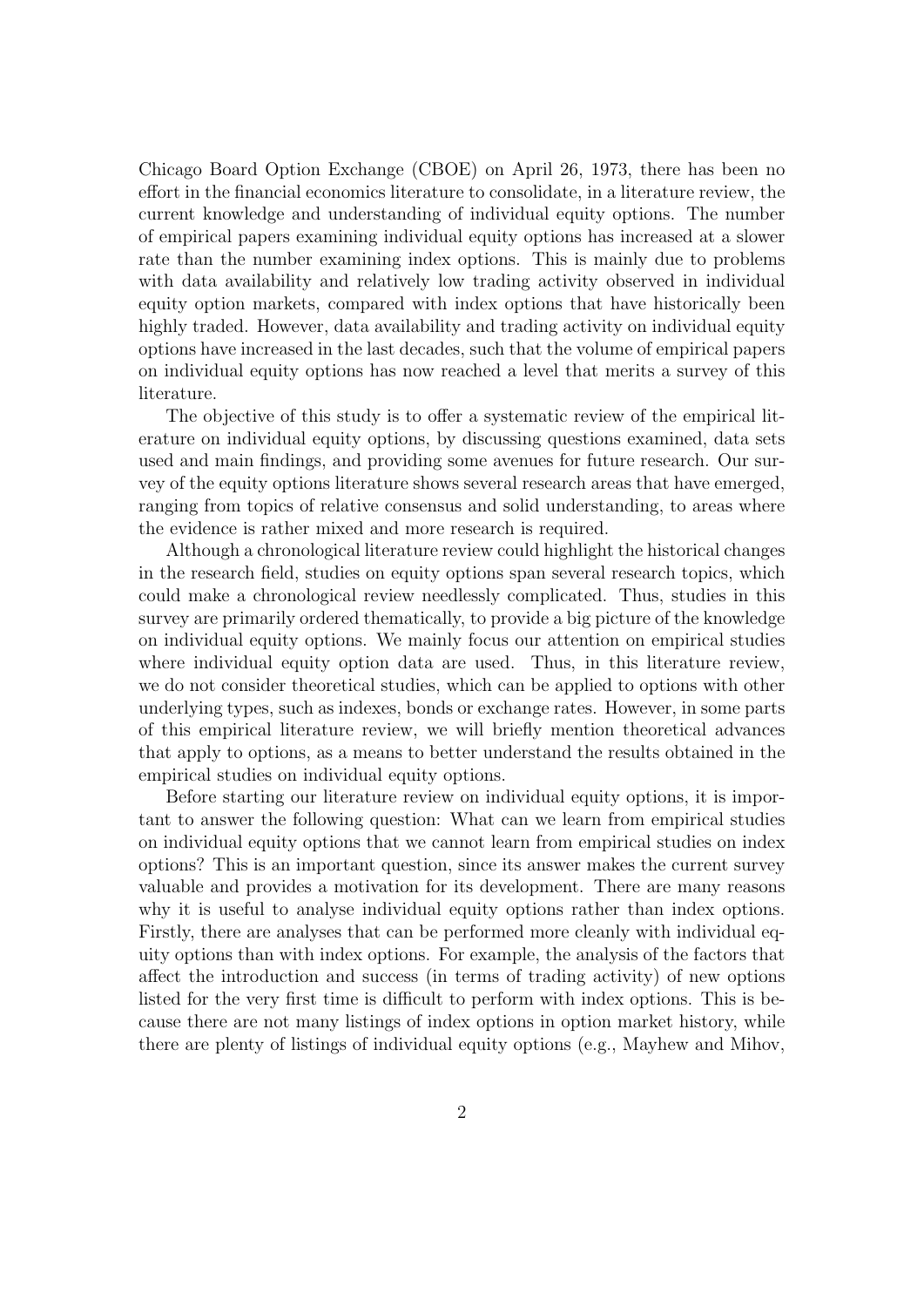2004; Danielsen et al., 2007; and Bernales, 2017). For instance, on the first day of option trading on the CBOE in 1973, individual equity options were traded on 16 stocks, and no option contracts were traded on indexes (the first index option was introduced only 10 years later in 1983). The large number of listings of individual equity options in the following years, compared with listings of index options, can be observed in the current option market status. For example, in 2018, individual equity options were traded on 4,337 stocks, while index options were traded on only 34 indexes in the United States.<sup>1</sup> Moreover, the large number of equity options is not only useful for studies on option listings, but also allows researchers to perform robust cross-sectional analyses of the impact of option listings on the underlying assets, by controlling for specific features of the option contracts and stocks (e.g. trading activity, market volatility, firm industry, amongst others).

Secondly, in addition to topics that are difficult to examine using index options due to the very low frequency at which certain events are observed (such as option listings as discussed above), there are other research questions where equity options can provide a more fertile ground for analysis, due to the specific type of information that is relevant to their trading. This is the case with some studies that examine potential information flows between the option market and the underlying asset market (e.g. Stephan and Whaley, 1990; Chan et al. 2002; Muravyev et al., 2013). For instance, we will describe studies that show that levels of informed trading in the underlying stock market are reduced after the introduction of equity options, which can improve the price discovery process (i.e. the process by which information is progressively incorporated into prices). In fact, we can expect informed agents to use their private information for trades in stocks in which they have informational advantages, which is captured in the trading activity of stocks by market microstructure models (e.g. Easley et al., 1996, 1997, 1998a; OddersWhite and Ready, 2008; and Duarte and Young, 2009). The private information that agents may have on indexes is not the same in nature as the private information on a particular stock, which makes the analysis of information flows between the option market and the underlying asset market different. In particular, private information on a particular stock is mainly related to undisclosed news or events regarding the firm that issued the stock, while private information on indexes mainly reflects some anticipated global economic view of the market.

Thirdly, individual equity options and index options are dissimilar in the sense that they attract different types of investors, and thus demand for them reacts to different factors. For instance, Lemmon and Ni (2014) show that equity options (index options) are actively traded by individual investors (sophisticated institutional investors). Lemmon and Ni (2014) also present evidence that trad-

 $1$ Information obtained from the Option Clearing Corporation web page, www.optionsclearing.com.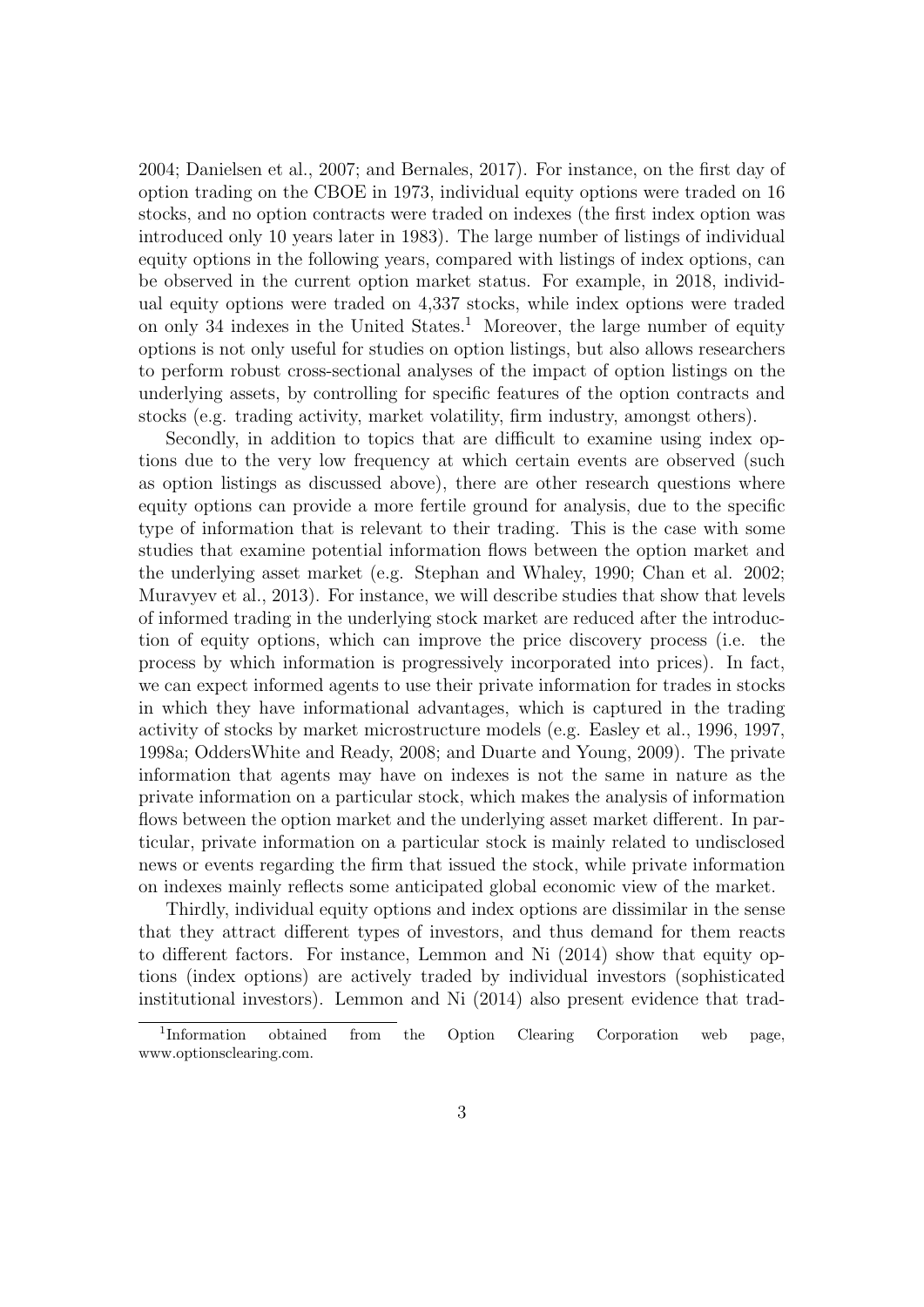ing activity in equity options is related to individual investors sentiment and past market returns, while trades of index options are motivated by a hedging demand. Along similar lines, Johnson et al. (2016) show that index options are mainly used for hedging purposes in relation to crash risks for the whole market. As a result, findings from the literature on index options in terms of agents' behaviours cannot necessarily be extended to the case of individual equity options.

For all the reasons described above, a systematic review of the current state of the literature on individual equity options (which is independent of the index option literature) is both timely and particularly important. We start this literature review in Section 2 by discussing the relationship between the equity option market and the underlying stock market. Under the Black and Scholes (1973) assumptions, options written on individual stocks represent redundant securities. For instance, the Black and Scholes (1973) option pricing framework is based on the property that the payoff of an option contract can be replicated by a portfolio consisting of the underlying stock and a risk-free bond. Thus, we should expect that the listing of equity options will not affect the underlying stock market. However, in Section 2, we discuss a number of studies which provide evidence that the introduction of individual equity options (i.e. when they are listed for the very first time on the option exchange) does have an impact on the underlying equity securities.

The reported effect of equity option listing on the underlying stock market is a natural starting point for this literature review, since it also suggests that the efficiency of the equity option market may be rejected, which is the second topic of our survey. Thus, we continue the literature review in Section 3 with studies concerned with analysing the efficiency of the equity option market. Here, we discuss papers providing evidence that the market efficiency hypothesis is rejected when equity option data are used. For instance, there is evidence of 'permanent' option mispricing and abnormal returns on individual equity options.

Nevertheless, as argued by Fama (1970), any test of market efficiency is based on a model that specifies the nature of the market, in which prices should fully reflect all available information. Thus, any test of market efficiency is a joint test of efficiency and a particular pricing model. This means that some tests may reject the market efficiency hypothesis because the model behind the test is not well specified. One way for asset pricing models not to be well specified is if they do not incorporate market frictions coming from trading mechanisms in the option markets and/or investors' behavioural biases. This is particularly important because frictions from trading mechanisms and behavioural biases violate the fundamental assumptions of the efficient market hypothesis, in relation to there being no market frictions and investors being rational. Thus, we firstly discuss in Section 4 papers related to the effect of trading mechanisms on equity options. In particular, in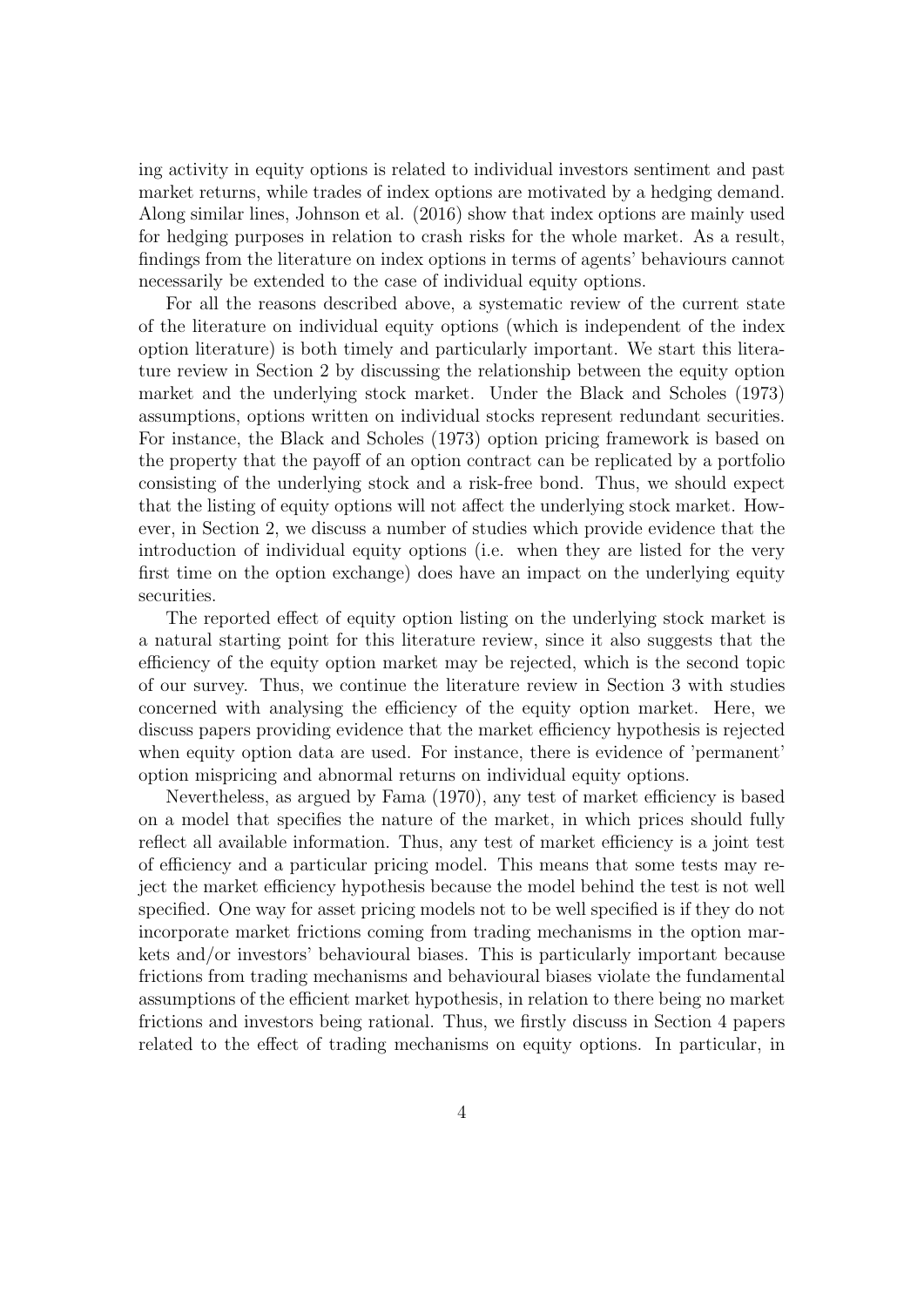this section, we examine studies related to the impact of market microstructure on the equity option market, including liquidity determinants, the market-making process, and changes in tick size, amongst other things. Afterwards, at the end of Section 4, we discuss studies that analyse trading behaviours of investors who depart from the rational-investor paradigm.

An alternative argument for why option markets are not efficient, other than the models potentially not being well specified, is that option markets may not be efficient under a strong form, but may be so under a semi-strong form. A market is semi-strong efficient when the current price only reflects information contained in past prices and all public knowledge (e.g. financial statements and news reports). Thus, a semi-strong form of efficiency recognizes that there are agents with private information that is not yet reflected in prices. Therefore, in Section 5, we discuss papers that analyse where informed investors trade (i.e. in the equity option market and/or in the underlying stock market), and the information flows between equity options and their underlying stock, which can help the price discovery process.

Afterwards, in Section 6, we discuss the type of private information revealed by informed investors through equity option prices (i.e. option-implied information). In this section, we describe studies that suggest some option-implied features of the equity option market that forecast underlying stock prices and returns. We also present papers about the option-implied information contained in option prices, regarding the future underlying stock volatility, and discuss studies suggesting that option-implied information can be extracted from equity options, in relation to the credit quality of the companies issuing the underlying stock.

Therefore, our overall objective is to provide a useful framework for understanding the current, wide scope of the empirical literature on equity options. Finally, Section 7 concludes and discusses potential directions for future research.

# 2 The impact of option listing on the underlying stock market

This section discusses the empirical literature on the impact option listing has on the underlying stock market, with Table 1 describing the related studies. We split the literature into three groups. In Section 2.1 (see Table 1 Panel A), we discuss empirical studies on the determinants of the introduction of new equity options into the market, and the ex-post success of such equity option listings. Afterwards, in Section 2.2 (see Table 1 Panel B) and Section 2.3 (see Table 1 Panel C), we analyse empirical studies that report short-term and long-term effects, respectively, of equity option listing, on the underlying stock market.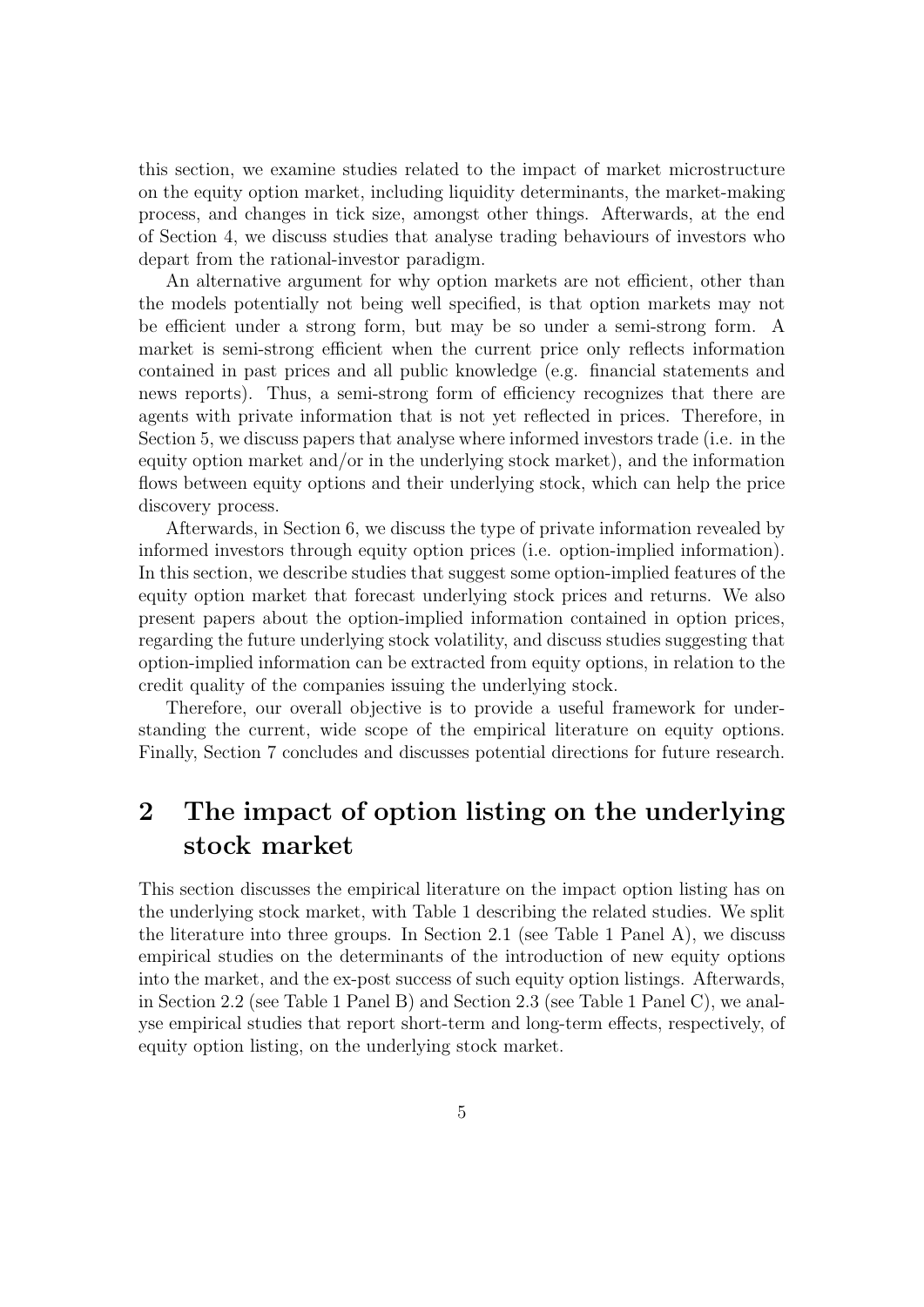[Table 1 around here]

#### 2.1 The option-listing decision

We begin the literature review by discussing papers related to the listing process for equity options (Table 1 Panel A). The listing process for equity options is very different to that of the Initial Public Offerings (IPOs) that take place in the underlying stock market, with the decision to conduct IPOs being taken by the company that issues the stocks, while the option-listing decision is taken directly by the option exchange. The option-listing process is examined by Mayhew and Mihov (2004) and Danielsen et al. (2007). In particular, they report that stock volatility and stock liquidity are the most important ex-ante (before the listing date) selection factors used by option exchanges to choose a stock to be used as the underlying asset for an option listing. This is expected, since equity options are more attractive when the volatility increases, given that investors may use options either to reduce their volatility exposure or to exploit changes in the levels of volatility by using option portfolios such as straddles. In addition, stocks with high liquidity are more likely to have the attention of more market participants, who will also be willing to trade options with such stocks as the underlying.

Additionally, for each new option contract there is no initial established number of contracts that have to be traded. This again differs from IPOs, where the number of assets is exogenously determined by the issuer. Conversely, the number of option contracts is established through an endogenous process, based on the willingness of investors to participate in and trade the newly listed securities. Thus, a new call option contract is created (with a given moneyness and time-tomaturity, and with stock S as the underlying) when an investor wants to sell this contract and another investor is simultaneously willing to buy the same contract. In this sense, we can judge the success or failure of a new options introduction based on the number of option contracts. For instance, Bernales (2017) examines factors that predict the ex-post success of stock option introductions, and shows that measures of information asymmetries predict option adoption rates. Informed traders will want stocks about which they have access to superior information to be optioned. This is because options offer cheap ways to effectively turn private information into profits, due to the leverage inherent in option contracts. Thus, the trading activity of informed investors, especially when an equity option has only recently been listed, may trigger the whole ex-post demand for the new option.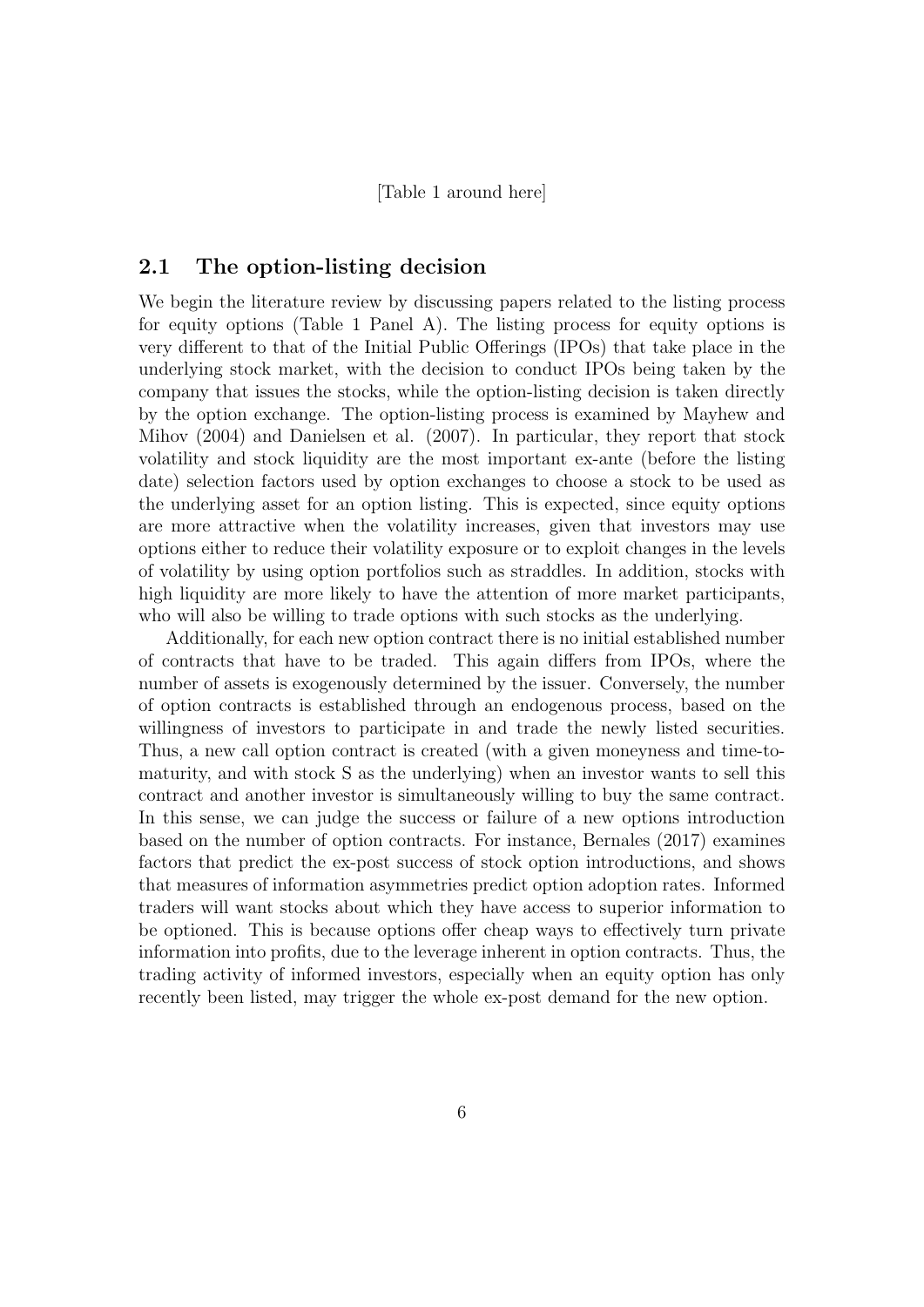### 2.2 Short-term impact of option introductions on the equity market

After new equity options have been listed, it is interesting to analyse their impact on the underlying stocks (Table 1 Panel B). The empirical evidence on the impact of option listing on the underlying stock market is mixed. In one of the earliest studies on this topic, Detemple and Jorion (1990) examine individual equity options in the US market during 1973-1986, and document significantly positive stock returns during a two-week window surrounding option introduction. They also show that option introduction resulted in a temporarily lower stock volatility over this period. However, the impact of individual stock option listings on the underlying stock market seems to have disappeared in the later part of their sample period. Gjerde and Saettem (1995) and Watt et al. (1992) argue that this positive impact might be driven by liquidity suppliers charging a premium for their services, and by the hedging-related demands of dealers. Bollen (1998), Hamill et al. (2002), Gjerde and Saettem (1995), and Watt et al. (1992) further confirm the positive impact of option listing on the underlying stock prices, an effect that nevertheless gradually disappeared during the post-1980 period.

Freund et al. (1994) examine a similar sample and confirm the results of Detemple and Jorion (1990) in terms of lower stock volatility following option listing during the earlier part of the sample period. However, Freund et al. (1994) find that the introduction of individual stock put options has a negative effect on the underlying stock prices, a finding consistent with the hypothesis that put options allow investors to trade on negative information more efficiently than when they can only trade in stocks. Another potential explanation for the negative effect of option introduction on the underlying stock is related to the short-sale constraints that some financial institutions face. When there is no option market for a stock, traders with additional, negative information about the stock cannot take bearish positions if the costs of short-selling are too high. However, after the introduction of options on such a stock, the negative views of traders can be exploited, since short positions can be generated by buying puts or writing calls. Danielsen and Sorescu (2001) present evidence that the negative impact of the introduction of equity options on the underlying stock prices is consistent with the mitigation of short-sale constraints.

#### 2.3 Long-term impact of option introduction on the equity market

Panel C of Table 1 shows the main empirical findings on the longer-term impacts of equity option introduction. We can observe from this table that there is a variety of long-term potential effects of new equity option listing on the underlying stock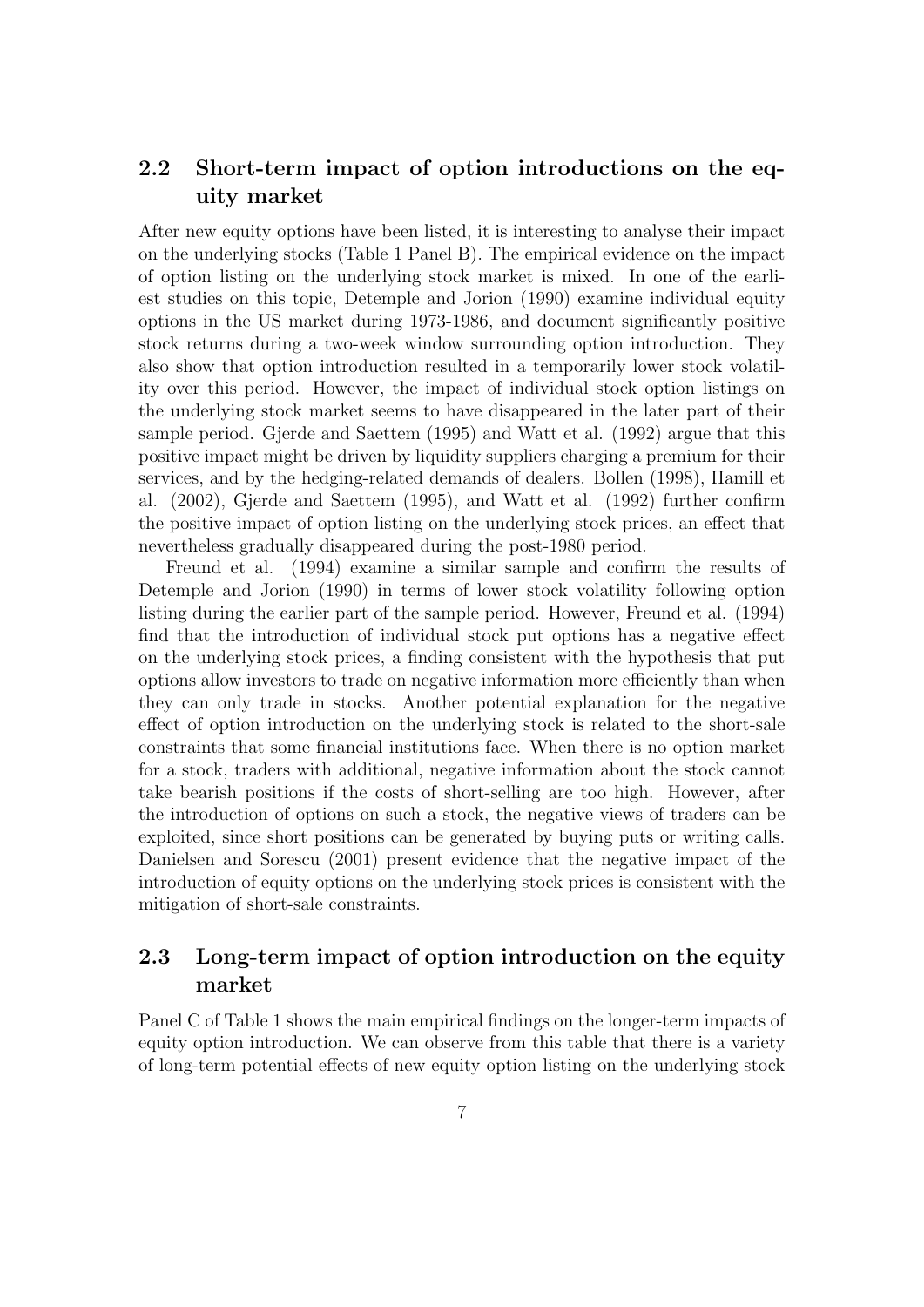market, and a lack of consensus about the nature of such relationships.

Conrad (1989) is the first study to show that introducing option contracts causes a permanent price increase in the underlying stock, as evidenced by significantly higher stock prices in the long run. This empirical finding is supported by Detemple and Selden (1991), who develop a theoretical framework to link the incomplete primary market to the derivatives market, in which the prices of the underlying stocks are expected to change in response to the listing of new derivative contracts. However, Mayhew and Mihov (2000) challenge whether this effect is consistently positive. After correcting for the endogeneity of the decision to list options, Mayhew and Mihov (2000) show that the impact of option listing on stock prices was positive pre-1981 but turned negative post-1981. Furthermore, Ni et al. (2005) show evidence of a negative impact of equity option introductions on the underlying stock market, through a significant tendency for the prices of stocks on which options are written to cluster around strike prices on option expiration dates.

In terms of the long-term effects of option introduction on stock volatility, Skinner (1989) and Damodaran and Lim (1991) find that the volatility of the underlying stock market decreases significantly after the listing of options. Jennings and Starks (1986) argue that this effect is due to option contracts allowing stock prices to absorb new information more efficiently. Conversely, Faff and Hillier (2005) and Liu (2010), focusing on the UK and Japan, respectively, find that stocks on which options are written tend to have higher levels of return volatility than non-optioned control groups. Thus, the empirical findings of Faff and Hillier (2005) and Liu (2010) cast some doubt on the effect option listing has on volatility. Moreover, Mayhew and Mihov (2004) find no evidence that volatility changes with option introduction, using a control-sample methodology designed to correct for the endogeneity of option listing. In addition, Mazouz (2004) suggests that there are changes in market-wide volatility that should be considered in tests of the impact of equity options on the underlying stock market. Using a conditional volatility model, Mazouz (2004) shows that option listing has no significant effect on stock volatility after accounting for the time variation in stock variances.

Option listing has also been found to have a long-term effect on the market performance of the underlying stock market. For instance, Agyei-Ampomah and Mazouz (2011) show that stocks with options written on them co-move more strongly after the decision to list has been made, which induces a reduction in diversification benefits for the underlying optioned stocks. Fedenia and Grammatikos (1992) find that stocks with options written on them have significantly higher liquidity. Sahlstrom (2001) examines the Helsinki Stock Exchange and finds that option listing results in tighter bid-ask spreads for the underlying stocks. Kumar et al. (1998) confirm the positive effect of option listing on stock liquidity,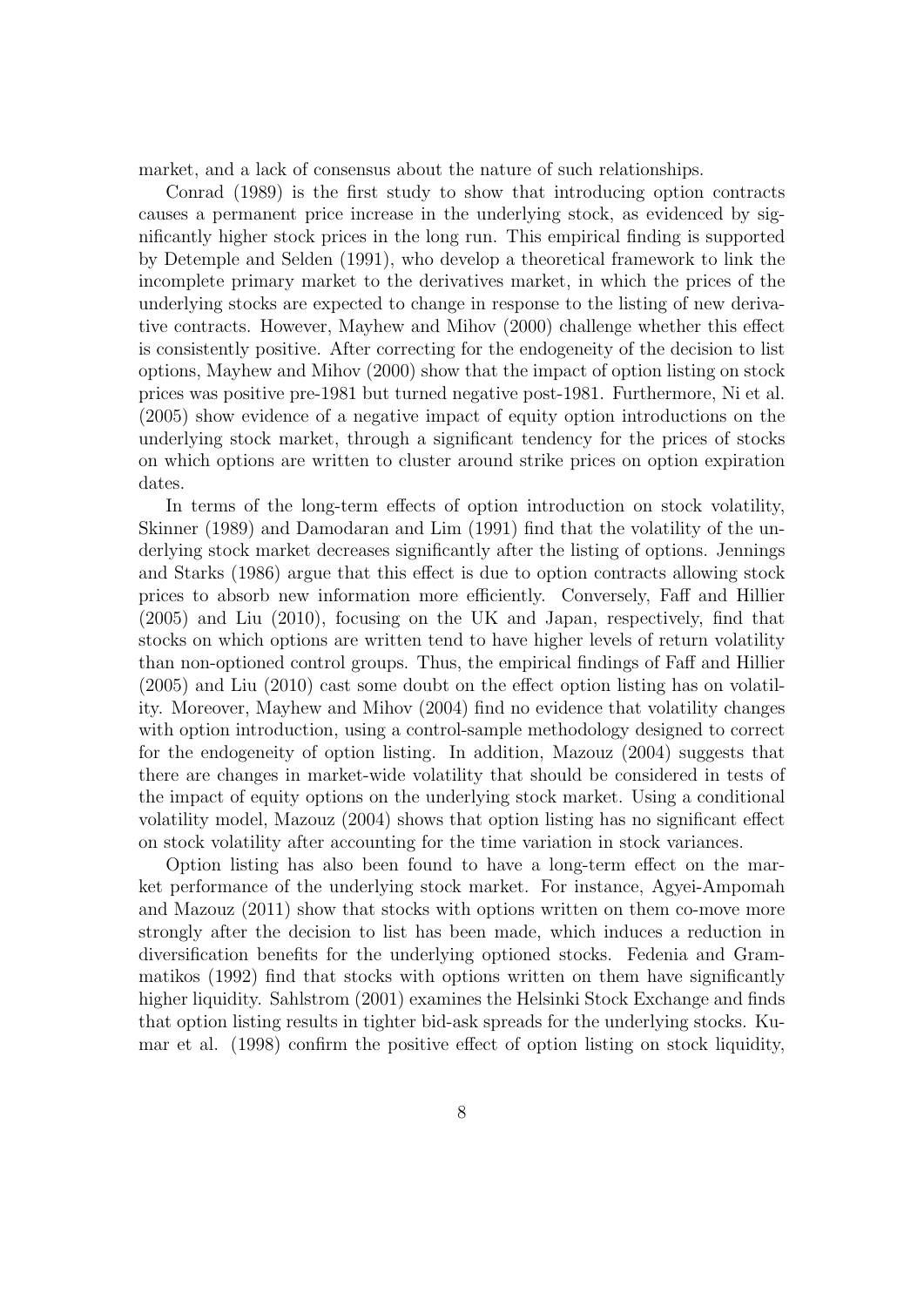while also reporting lower information asymmetry and improved price efficiency for the optioned stocks. Nevertheless, Danielsen et al. (2007) show evidence that equity options do not systematically improve the market liquidity of the underlying security; rather, the market liquidity of the underlying security improves before the listing decision is made. Furthermore, Bernales (2017) confirms the results of Kumar et al. (1998) in terms of a reduction in asymmetric information after option listing. He shows that successful listings end up improving market quality in terms of a reduction in the levels of asymmetric information observed in the underlying stock market.

In summary, whilst the decision to introduce options on the underlying stocks is a function of stock volatility and stock liquidity, the success of equity option introductions is also related to information asymmetries. Moreover, a consensus has emerged on the positive effect of option introductions on stock returns and in terms of reductions in asymmetric information; however, the literature is clearly not conclusive on the impact of these introductions on stock volatility and stock liquidity.

In relation to similar studies on index options, as with the effect of equity option introductions on underlying stocks, the literature on index options also shows mixed results. For instance, Rahman (2001) shows that the introduction of derivatives trading on the Dow Jones Industrial Average (DJIA) index futures and futures option contracts is not associated with any changes in the volatility of the underlying stock components of the DJIA index. Harris (1989) shows that, since the start of trading in index options, stock components of the S&P 500 index have been relatively more volatile, with a difference that is statistically (but not economically) significant. Furthermore, Kumar et al. (1995) show that trading volume, volatility, and bid-ask spreads decline for the stocks contained in the Nikkei 225 index after the listing of the index options.

## 3 Market efficiency

Is the individual equity option market efficient? In this section, we discuss the papers that attempt to answer that question. As we explained in the introduction, under the Black and Scholes (1973) assumptions, individual equity options are redundant securities (i.e. they can be replicated by a portfolio consisting of the underlying stock and a risk-free bond). However, as we highlighted in the previous section, there are studies showing some evidence that the introduction of equity options has an impact on the underlying stock market, which suggests that the efficiency of the equity option market may be rejected. Hence, in this section, we present the studies that explicitly test the hypothesis of market efficiency among individual equity options. The studies discussed in this section are presented in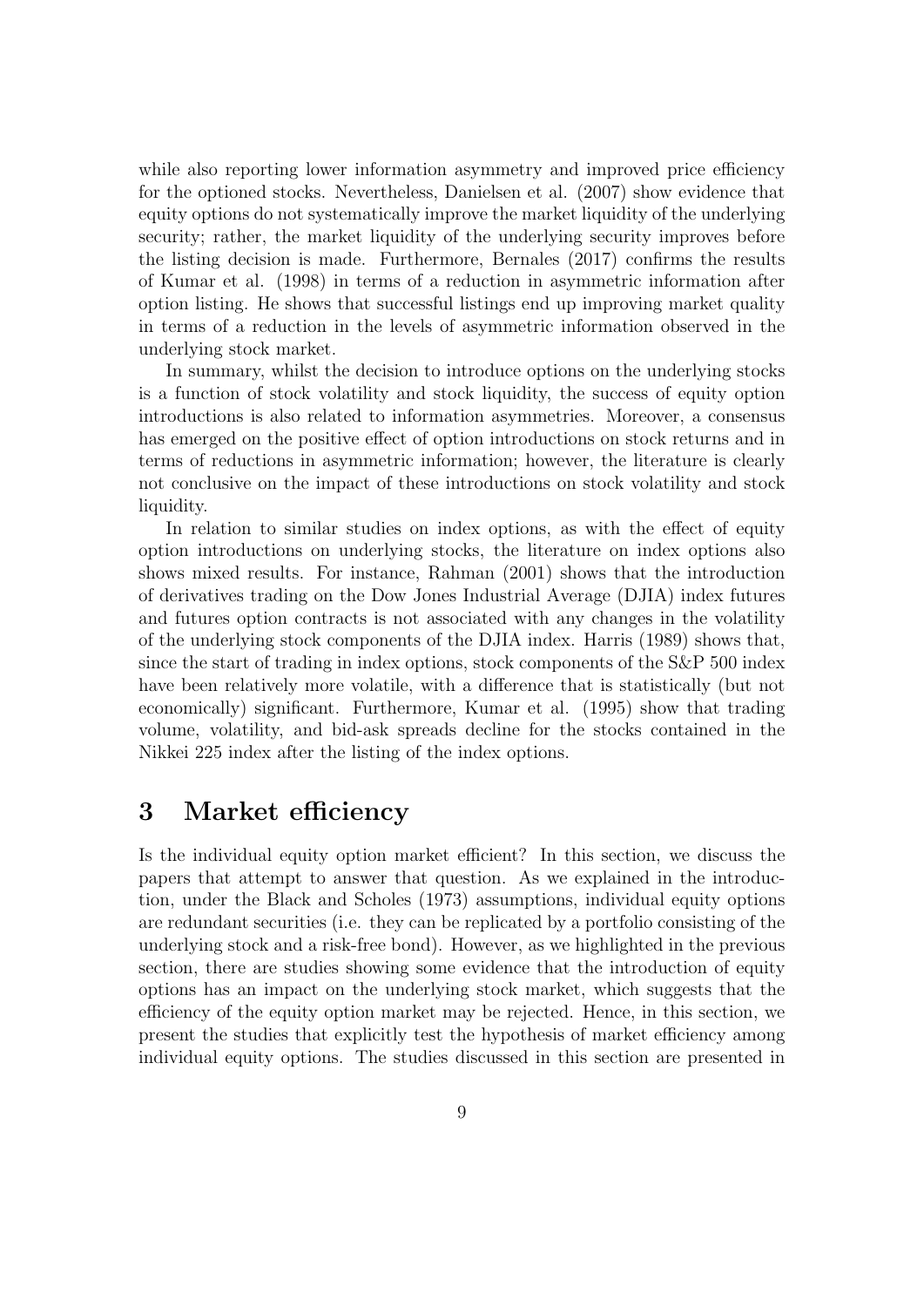Table 2.

[Table 2 around here]

We start, in Section 3.1 (see Table 2 Panel A), by discussing option mispricing in the individual equity option market, reporting on studies providing evidence that 'permanent' arbitrage opportunities exist. If the option market were efficient, investors should detect and trade options that were mispriced, which should move option prices to their 'correct' values and potential option mispricing should disappear. However, in this section, we discuss studies reporting evidence of 'permanent' option mispricing, which suggests that the equity option market may not be efficient. Furthermore, in Section 3.2 (see Table 2 Panel B), we examine studies reporting anomalies in the returns of equity options.

#### 3.1 Option mispricing

To commence our survey on option mispricing in individual equity options, in an early study, Galai (1978) shows that, in contrast to theoretical predictions, closing prices of stocks and options do not satisfy no-arbitrage conditions. Galai (1978) then develops a trading strategy that exploits mispricing opportunities, resulting in profits that are on average positive, albeit relatively small when compared to their variability. In a similar vein, Castagna and Matolcsy (1982) develop a two-stage approach for testing market efficiency, based on the returns offered by strategies that exploit potential option mispricing. Using Black and Scholes (1973) implied volatilities to detect potential mispricing, Castagna and Matolcsy (1982) find that a portfolio that is long in underpriced options and short in overpriced ones offers abnormal positive profits. However, these profits are eliminated when transaction costs are taken into account. In addition, Norden (2001) shows that equity option prices do not move as expected after stock price changes. For instance, the prices of calls and puts may move in the wrong direction compared to what the movement of the underlying stock would suggest, or the price changes in different option contracts written on the same stock may be uncorrelated with one another.

Additionally, Battalio and Schultz (2006, 2011) test for option mispricing during periods of short-sale constraints, since traders can generate synthetic short-sale positions by buying puts or writing calls. Using a sample of options written on US stocks during the peak of the internet bubble in 2000, when short-selling restrictions had been put in place, Battalio and Schultz (2006) find no evidence of tradeable arbitrage opportunities in the option market. However, in a later study, Battalio and Schultz (2011) show that the 2008 short-sale restrictions resulted in a significant dislocation between actual and synthetic prices of banned stocks. More specifically, Battalio and Schultz (2011) find that option-based synthetic prices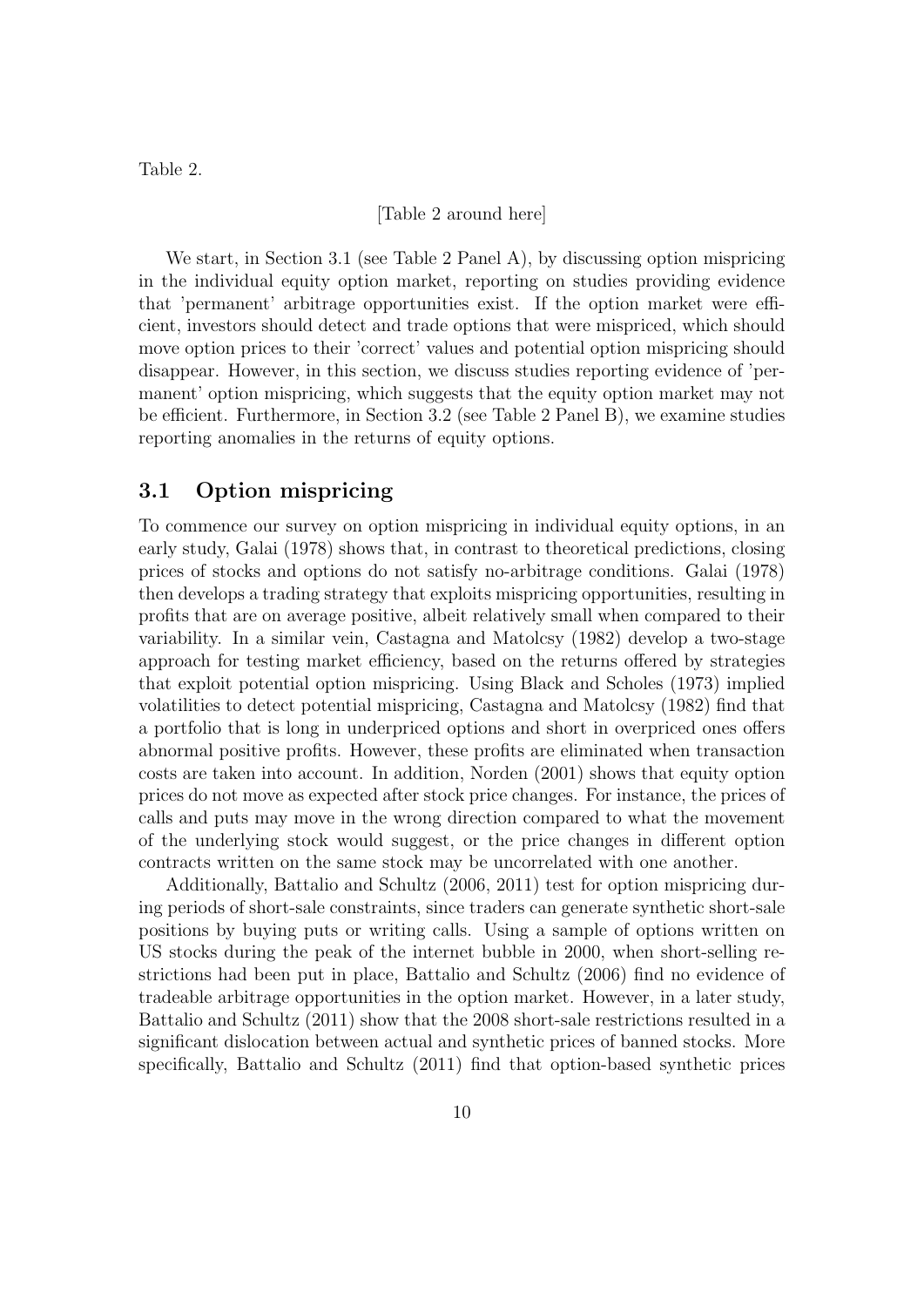of banned stocks were significantly lower than the actual prices, suggesting that market makers had increased the ask prices for puts, and lowered the bid prices for calls, potentially because the short-sale ban had substantially reduced their ability to hedge their inventory. As a result, trading in the option market became much more costly for investors, with Battalio and Schultz (2011) suggesting there was a \$500 million extra liquidity cost during that period.

#### 3.2 Abnormal returns on individual equity options

This section surveys the literature on the abnormal returns observed on individual equity options. In an early study, Sheikh and Ronn (1994) examine the intraday patterns of individual stock option returns in the CBOE and their relationship to trading patterns in the underlying stocks. For instance, they find that option returns are, on average, negative between 9:00 and 10:00, while on Tuesdays and Thursdays option returns are significantly positive. Moreover, there are some differences between the patterns in the returns on call versus put options (e.g. put option returns are positive on Fridays and negative over the weekend, but this is not observed in call option returns). This suggests that informed and discretionary liquidity traders do exhibit strategic trading behaviour in the option market.

Years later, although Coval and Shumway (2001) find that theoretical properties of option returns are confirmed in the historical returns of S&P 500 index options under mild assumptions (i.e. expected call returns exceed those of the underlying security and increase with the strike price), Ni (2008) shows that this is not the case for individual equity options. Examining the returns of options written on the constituent stocks of the S&P 500 from 1996 to 2005, Ni (2008) finds that the returns of out-of-the-money calls are on average negative. In addition, Ni (2008) finds that call options with high strike prices tend to offer lower returns, on average, than call options with low strike prices.

There is also evidence of a relationship between individual equity option returns and the volatility risk premium (VRP), i.e. the difference between implied volatility and realized volatility. For instance, Goyal and Saretto (2009) focus on the VRP as an element that affects the cross-section of individual equity option returns. Treating large values of the VRP as indicative of option mispricing, they show that going long in options with the highest values of VRP and short in options with the lowest values of VRP generates statistically and economically significant returns. Importantly, the profitability of this trading strategy cannot be explained by a set of common risk factors or idiosyncratic characteristics, and it remains significant even after accounting for transaction costs and margin requirements. However, recently, Bernales et al. (2017) have offered a theoretical explanation for the relationship between the VRP and option returns. They use learning to explain both why implied volatility deviates from historical volatility and how this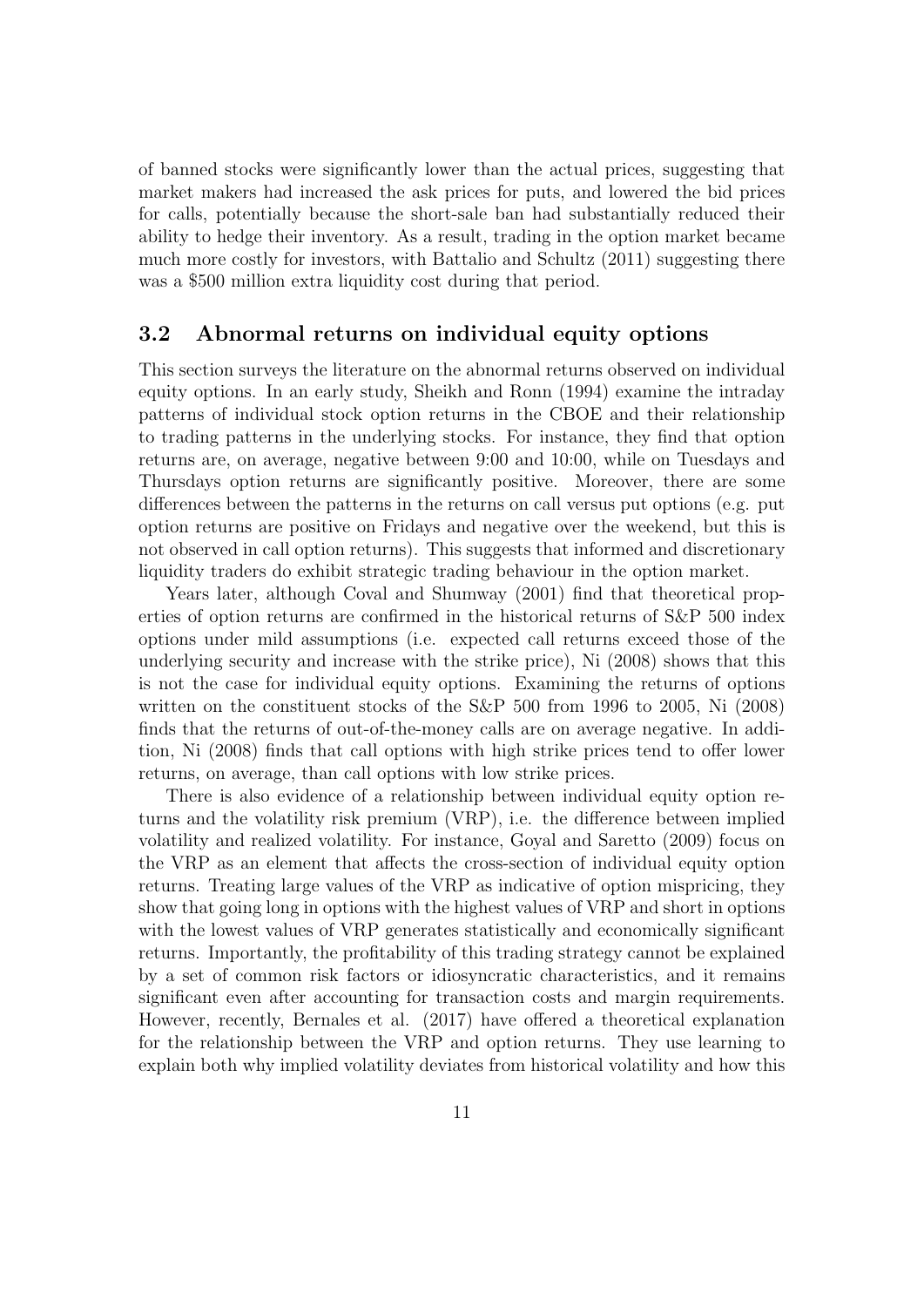deviation generates predictive dynamics in the returns of option portfolios due to the recursive process induced by learning mechanisms.

Cao and Han (2013) find that dealers charge a higher premium for options written on stocks with higher idiosyncratic volatility, due to higher arbitrage costs. As a result, delta-hedged option returns are shown to be abnormal and negatively related to the idiosyncratic volatility of the underlying stocks. Vasquez (2017) shows that option returns are positively related to the slope of the implied volatility term structure, and abnormal option returns are observed from strategies based on the implied volatility term structure.

Boyer and Vorkink (2014) focus on the third moment of the returns distribution and report a negative relationship between individual equity option returns and ex-ante skewness. This negative cross-sectional relationship is not subsumed by the options moneyness, and it results in abnormal returns for option portfolios with high ex-ante skewness. Additionally, Driessen et al. (2009) investigate the effects of market-wide correlation shocks on expected option returns. Increases in correlation at the aggregate market level are expected to have a negative impact on investor welfare through a reduction in diversification benefits and an increase in market volatility. Using data on options written on the S&P 100 constituent stocks, Driessen et al. (2009) find evidence of a significant correlation risk premium in the cross-section of individual option returns, with trading strategies exploiting priced correlation risk generating abnormal returns.

Overall, the empirical studies above show that there are some market inefficiencies in individual equity options. In particular, market inefficiencies have been documented with regard to 'permanent' option mispricing and abnormal returns on these options. Moreover, we show that our understanding is very limited regarding the determinants of the abnormal returns observed in individual equity options.

In relation to the index option market, and in line with some results for the individual equity option market, Evnine and Rudd (1985), Sim et al. (2016), and Ackert and Tian (2001) show that index options often violate the no-arbitrage conditions. Regarding index option returns, Coval and Shumway (2001) show that, while returns on index options follow theoretical properties under mild assumptions, returns on index option portfolios do not respect theoretical features under strong assumptions (i.e., under strong assumptions, expected option returns should vary linearly with option betas). For instance, Coval and Shumway (2001) document strong negative average returns in zero-beta at-the-money straddles using index options, which should not be observed. Bondarenko (2003) looks at simple trading strategies involving naked puts, and shows that they yield large profits for the options' sellers. In a multi-factor analysis, Jones (2006) finds high abnormal negative returns to be associated with short-term out-of-the-money puts.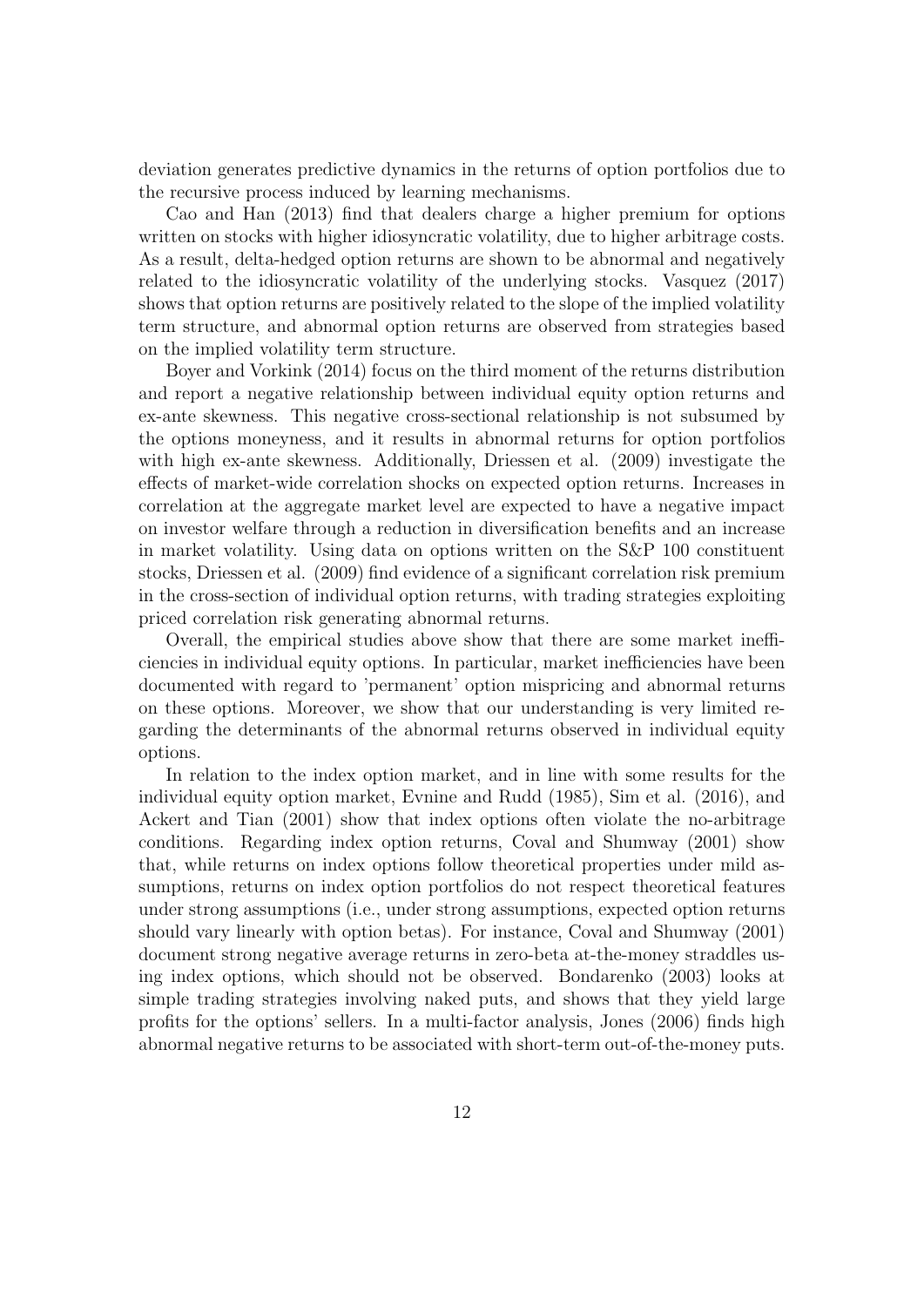Constantinides et al. (2013) show that a single-factor model fails to explain the cross-section of index option returns. They also report a decreasing trend in the magnitude of leverage-adjusted put index option returns as the moneyness and time-to-maturity rise.

However, some potential explanations for the abnormal behaviour of index options have appeared in the last years. For instance, Broadie et al. (2009) show that index option returns can be explained by models that can generate jump risk premiums or an estimation risk (i.e., when agents cannot estimate parameters and state variables obtained from short samples). Broadie et al. (2009), though, do not provide an economic justification for the existence of such models. However, recently, Bernales et al. (2019) have shown that one potential economic explanation for the abnormal returns observed in index options may be the learning process followed by investors.

# 4 The market microstructure and behavioural biases in individual equity options

In this section, we focus on the market microstructure properties and behavioural biases of investors observed in the case of individual equity options, which may explain the results seemingly showing that the equity option market is not efficient (see Section 2). Importantly, the fundamental assumptions of the efficient market hypothesis, in relation to no market frictions and investor rationality, do not hold when considering market microstructure properties and behavioural biases. Therefore, given that tests of market efficiency depend on the option pricing model (and its assumptions) used to describe the market, then some option pricing models might not be well specified, in the sense of not considering market frictions related to trading mechanisms, and/or investors' irrational behaviours. With this in mind, in this section we survey the literature on the effect of market microstructure on equity options, and then trading behaviours of investors that depart from the rational-investor paradigm. Table 3 presents the empirical studies that have examined these topics.

[Table 3 around here]

As a first step, in Section 4.1, we focus on the empirical studies that investigate the liquidity of equity option contracts (see Table 3 Panel A). This section starts with a review of the empirical studies that investigate option liquidity patterns. Afterwards, we discuss the studies that investigate the determinants of option liquidity. In Section 4.2, we discuss studies that investigate the impact of market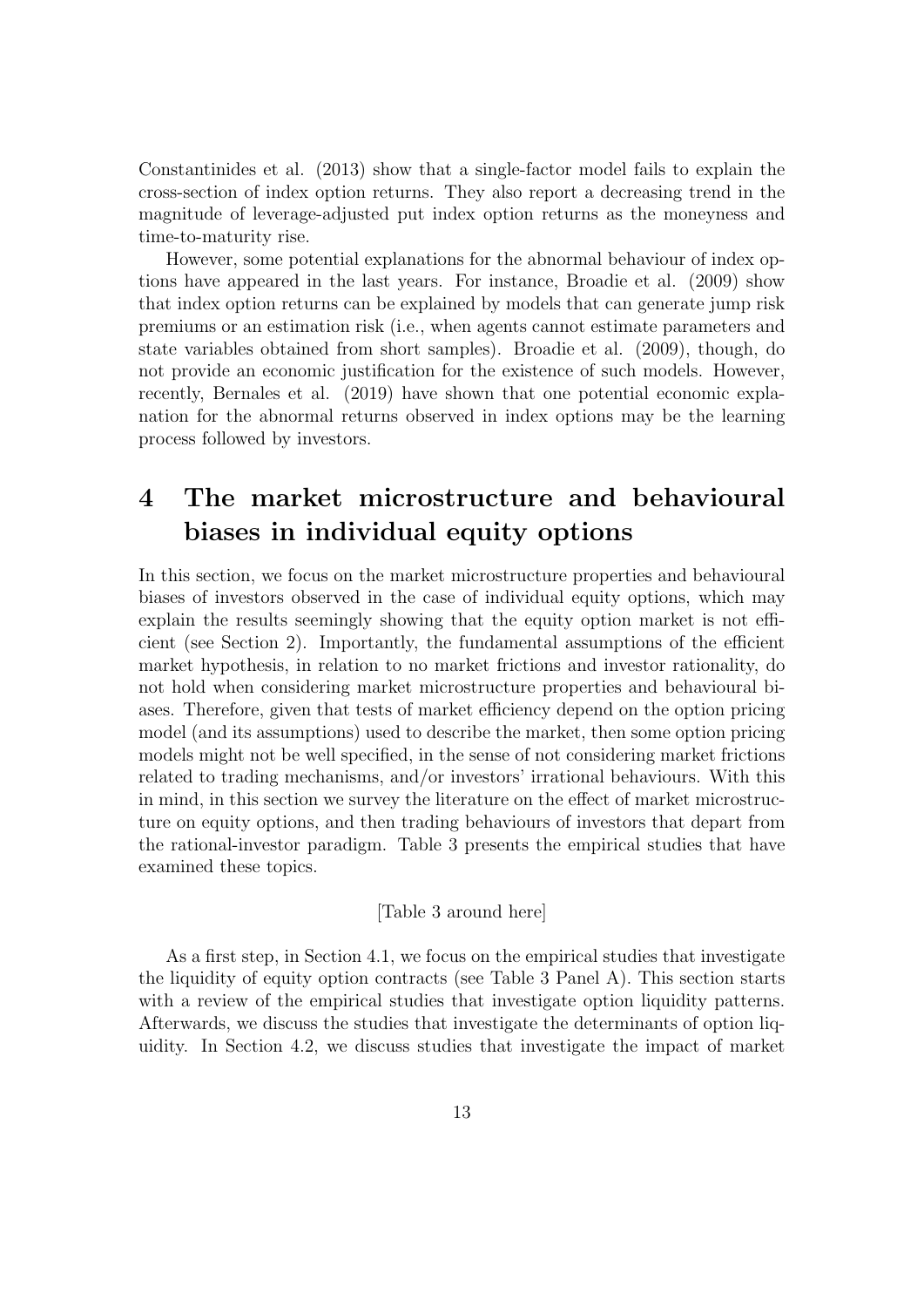microstructure changes on option liquidity (see Table 3 Panel B). Finally, in Section 4.3 (see Table 3 Panel C), we discuss some studies that analyse potentially irrational behaviours of agents, which may also explain why the equity option market is inefficient.

#### 4.1 Option liquidity patterns and determinants

In Table 3 Panel A, we present the empirical studies that discuss intraday patterns in individual equity option liquidity. In the earlier literature, Aggarwal and Gruca (1993) and Chan et al. (1995) find evidence that the bid-ask spreads of equity options follow an L-shaped pattern during the trading day (i.e. a pattern in which bid-ask spreads decline sharply after trading opens, and then level off), which is different from the U-shaped pattern observed in the underlying stock market. Aggarwal and Gruca (1993) and Chan et al. (1995) suggest that potential explanations for this L-shaped pattern are related to the competition in market making, and the informed trading observed in equity option markets, which cause an increase in activity at the beginning of the day. Segara and Sagara (2007) further confirm this finding for the Australian Options Exchange.

A number of studies have also explored the determinants of liquidity across different equity option markets. A large part of this literature focuses on the effect of market microstructure on option liquidity. For instance, in one of the earliest studies in this research area, Vijh (1990) compares the liquidity of options listed on the CBOE to the liquidity of the underlying stocks that are traded on the New York Stock Exchange (NYSE). Vijh (1990) shows that options and stocks have comparable bid-ask spreads. However, due to having multiple dealers per contract, options exhibit a significantly greater market depth than the underlying stocks, suggesting they are more efficient at absorbing larger trades.

Berkman (1993) also analyses the role of market microstructure characteristics in option liquidity by examining the hybrid market of the Options Exchange in Amsterdam, which is characterized by the existence of market makers and a limit order book. Berkman (1993) highlights the importance of limit orders for option liquidity, in the sense that limit orders supply liquidity more cheaply than market makers. Maberly et al. (2010) and Ap Gwilym and Verousis (2013) analyse the levels of liquidity for different contracts (i.e. with different degrees of moneyness and times-to-maturity) written on the same underlying asset. They find clustering for particular strike prices and times-to-maturity.

A related part of the literature attempts to explain the bid-ask spreads observed in options through the prism of hedging costs and asymmetric information, which should increase the spreads. For instance, Lakonishok et al. (2007) and Flint et al. (2014) find that the bid-ask spreads of individual equity options are affected by the cost of hedging the option contracts. Goyenko et al. (2015) examine intraday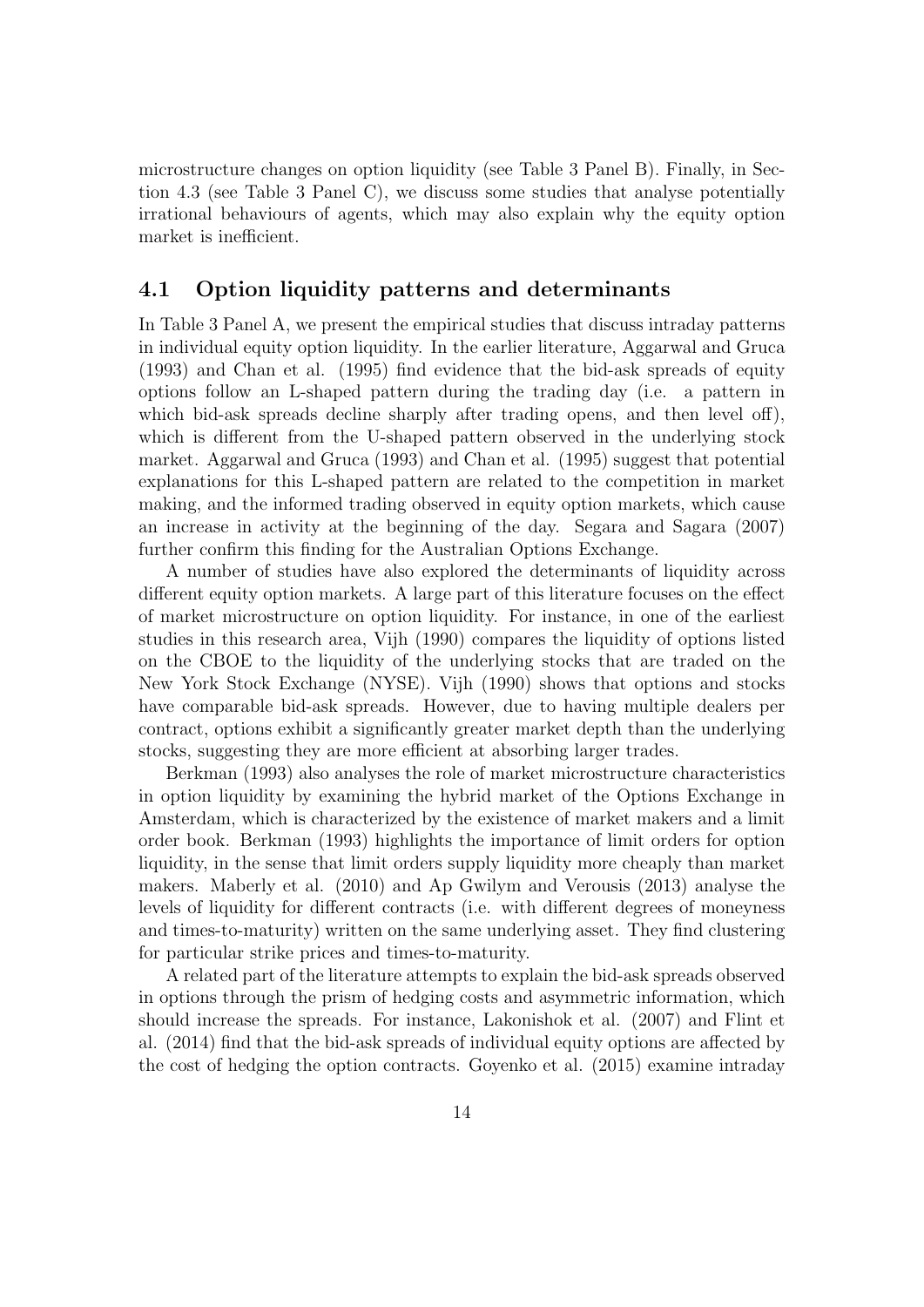data on options written on the S&P 500 constituents, and they also document a significant impact of market makers hedging costs, with the future rebalancing cost dominating the initial hedging cost. Cao and Wei (2010) show evidence that asymmetric information is one of the main components of the bid-ask spread. Verousis et al. (2016) further show that volume and volatility are positively related to the bid-ask spreads of individual equity options, consistent with information asymmetry and hedging-cost effects on option liquidity. Christoffersen et al. (2017) confirm the previous literature by showing that proxies for asymmetric information and hedging costs (and also stock illiquidity, inventory risk, and option order imbalances) are significant drivers of effective spreads.

Wei and Zheng (2010) find evidence that the bid-ask spread is affected by maturity-substitution and moneyness-substitution in option trading, with these effects driven by expiration cycles and stock return volatility. Examining a large sample of options written on US stocks, Wei and Zheng (2010) show that, due to the structure of the expiration cycles in the option market, demand shifts predictably from medium-term to short-term options when the third expiration month is too far away. Moreover, higher levels of stock return volatility seem to shift demand for options from in-the-money to out-of-the-money contracts. These substitution effects have significant impacts on the bid-ask spreads of different option contracts.

Furthermore, Mayhew et al. (1999) show that the liquidity of individual equity options is significantly related to the underlying stock market. More specifically, Mayhew et al. (1999) find that equity option liquidity is positively related to the price volatility, trading volume, and firm size of the underlying stocks. In addition, this relationship seems to be bi-directional, since stocks with liquid options tend to exhibit higher liquidity themselves. This significant relationship between the liquidity of options and that of the underlying stocks is further supported by the empirical findings of Verousis and ap Gwilym (2013).

#### 4.2 Impact of market microstructure changes on option liquidity

Panel B of Table 3 presents the studies that investigate the impact of changes in market microstructure on the liquidity of individual equity options. Neal (1987) examines option trading in the US in the late 1980s and finds that the listing of options on multiple exchanges significantly lowers transaction costs. Mayhew (2002) confirms this finding in an extended sample period (1986-1997). However, Battalio et al. (2001) find that option transactions executed in multiple exchanges are usually executed at economically inefficient prices. More specifically, Battalio et al. (2001) show that the introduction of a national market system for equity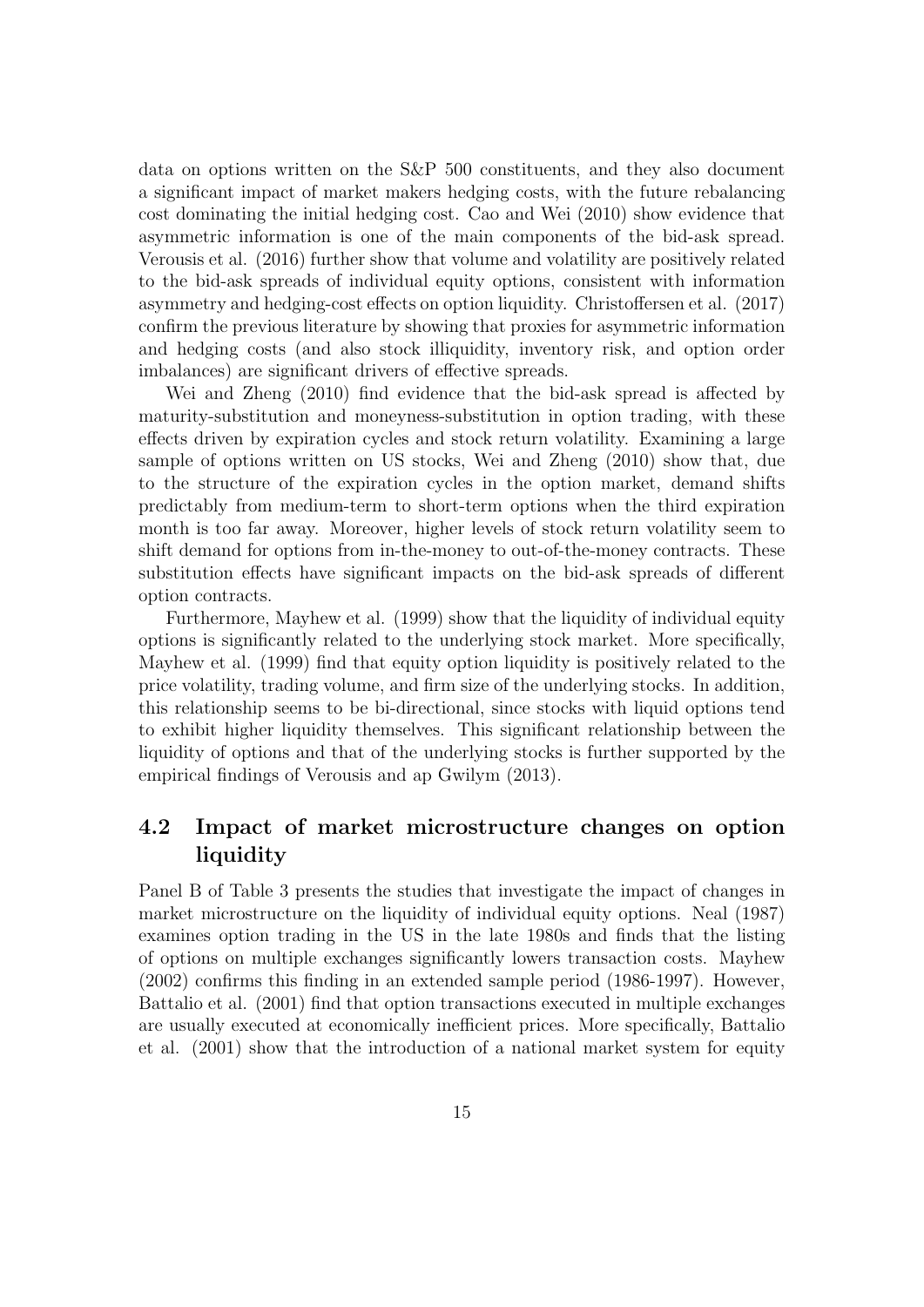options in the US has led to an improved quality of execution and lower option spreads.

Pinder (2003) reports that options traded in an order-driven system are characterized by a lower bid-ask spread. Anand and Weaver (2006) investigate option trading on the CBOE and find that the introduction of a designated primary market maker has led to a reduction in the quoted and effective spreads. Anand et al. (2016) further show that the make-take structure could reduce execution costs and, as a result, increase the quote competition among liquidity suppliers. In particular, the introduction of this structure could encourage liquidity suppliers to be more competitive when providing liquidity, and to post better prices that benefit liquidity-demanding traders.

Focusing on the short-selling restrictions that were imposed on a number of US stocks after the financial crisis, Battalio and Schultz (2011) find that the spreads increased significantly for such stocks. This result is further confirmed by Verousis and ap Gwilym (2013) for option trading in Europe. More specifically, Verousis and ap Gwilym (2013) show that equity option liquidity dropped substantially after the short-sale ban of 2008, consistent with the hypothesis that, when market makers cannot hedge their inventories easily, trading costs in the option market increase significantly. Moreover, Verousis et al. (2015) explore the effect of a change in tick size on the liquidity of individual equity option trading, in the NYSE LIFFE. Although introducing a smaller tick size is found to have had a positive effect on option liquidity, as evidenced by smaller spreads, the lower depths observed after the tick size reduction are indicative of a deterioration in the markets ability to absorb larger trades.

#### 4.3 Investor behaviours departing from rationality

The analysis and tests of option market efficiency assume rationality, and thus some results may be affected by non-rational trading behaviours of investors. Therefore, Panel C of Table 3 presents a number of studies that focus on the behavioural properties of trading in individual equity options. These studies do not explicitly test for the efficiency of option markets, but they examine certain types of behaviour that could potentially deviate from the rational-investor paradigm.

In this context, Poteshman and Serbin (2003) and Hao et al. (2010) investigate the early-exercise decision in exchange-traded options on individual stocks. They identify a large number of early exercises as irrational, even without using a particular option pricing model. These irrational early exercises of individual equity options appear to be triggered by the underlying stocks reaching their peak level from the previous year and/or by having high stock returns. Poteshman and Serbin (2003) further show that this irrational behaviour is not uniform across all investor types, being exhibited mostly by customers of discount brokers and those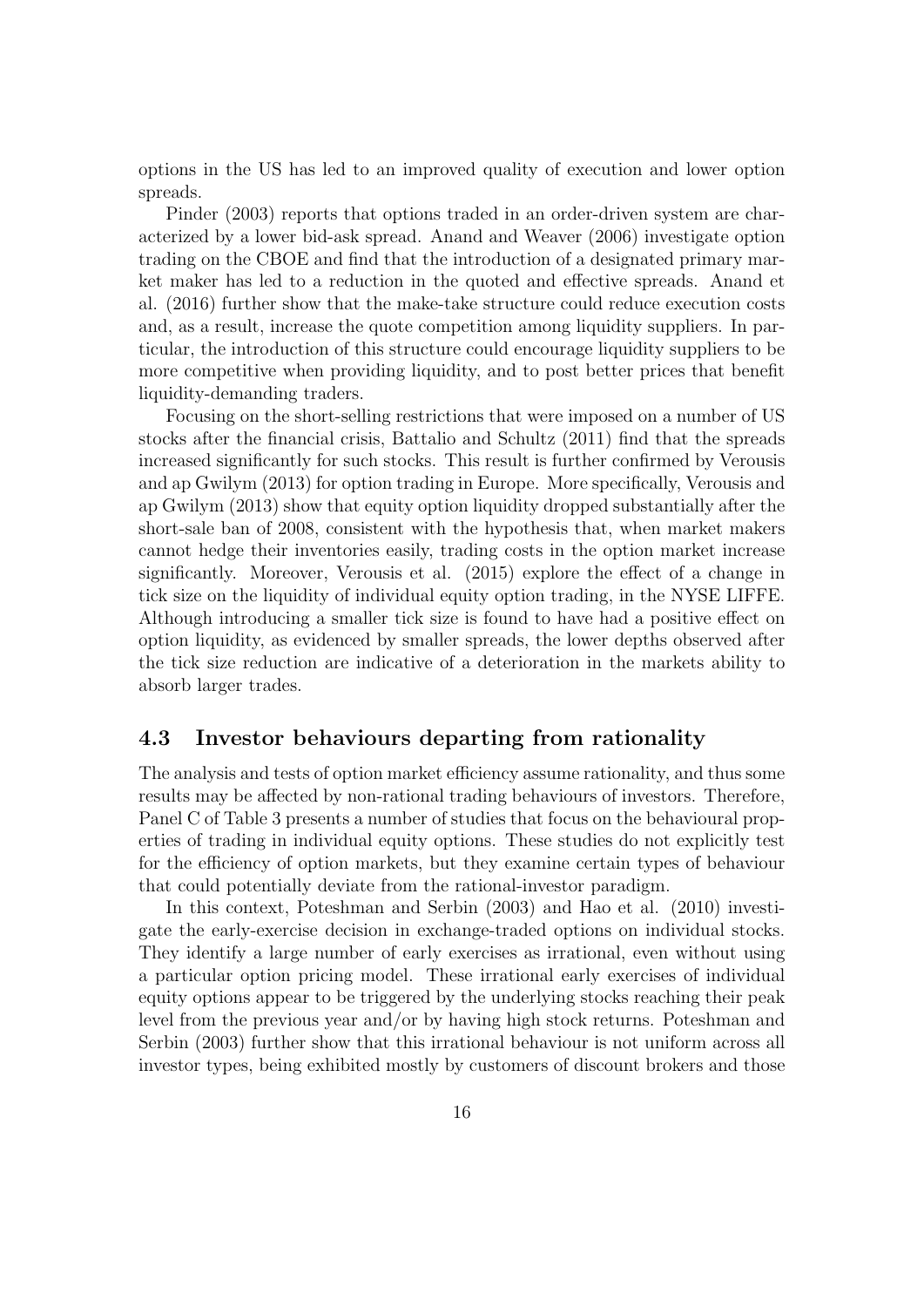of full-service brokers, rather than by traders from large investment institutions.

Lemmon and Ni (2014) find that demand for individual equity options that increase exposure to the underlying is positively related to individual investor sentiment and past market returns. This finding is not observed in index options, which suggests that there are behavioural biases among individual 'unsophisticated' investors. This is because individual equity options (index options) are actively traded by individual investors (sophisticated institutional investors). Moreover, Lemmon and Ni (2014) find that individual equity options in which a higher proportion of trading is carried out by less sophisticated investors have prices that are more sensitive to the individual sentiment, which is consistent with their behavioural arguments.

In a more recent study, Bernales et al. (2016) find evidence of herding behaviour in the US equity option market, with investors suppressing their own beliefs in favour of the market consensus, during periods of market stress. This herding behaviour is reflected in investors being heavily influenced by the contemporaneous returns of index options when they are pricing individual stock options, resulting in a price clustering that reduces the ability to hedge positions efficiently.

In summary, there is a relative consensus about the significant impact of the option market microstructure on equity option markets. There is evidence of an L-shaped pattern of option bid-ask spreads, and empirical studies show that competition in exchanges and liquidity supply improves market efficiency. There is also evidence that option liquidity is related to the price volatility, trading volume, firm size and short-sales constraints of the underlying stock. In addition, option liquidity is negatively affected by hedging costs, inventory costs and adverse selection costs. Furthermore, in terms of behavioural biases, there is some evidence of irrational early exercise in equity options, a relationship between individual investor sentiment and equity option demand, and herding behaviours being exhibited by investors in periods of stress. In fact, understanding investors behavioural biases in relation to individual equity options could constitute an important field for future research, since very little is known about potentially irrational behaviours of agents in the equity option market.

Regarding index options, ap Gwilym et al. (1997) show that the bid-ask spreads of index options also follow an L-shaped pattern during the trading day, which is consistent with the evidence reported for individual equity options. Moreover, Cho and Engle (1999) and Wu et al. (2014) show that the hedging activities of market makers are the most important determinant of option bid-ask spreads for the index option market. Finally, in relation to potential behavioural biases of agents in the option market, there is little evidence of investor behaviours departing from rationality in the case of index options. This is probably because index options are mainly traded by sophisticated institutional investors, rather than individual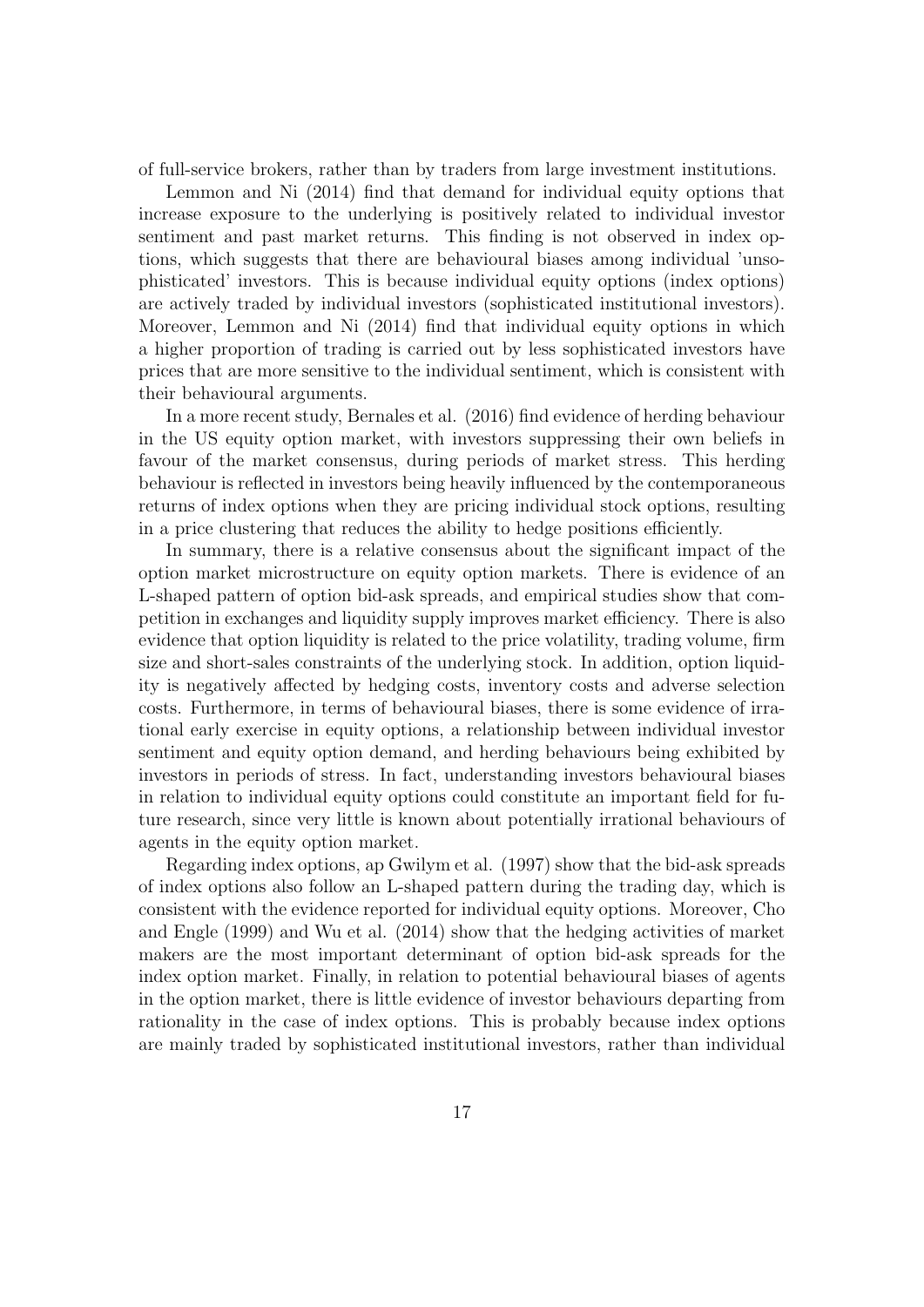investors as is the case with equity options. Probably the paper that comes closest to looking at behavioural biases in index options is that of Diz and Finucane (1993). They present evidence of inefficient early exercise of S&P 100 option contracts, a result that is in line with the findings for equity option contracts.

# 5 Price discovery

As described in Section 3, the evidence does not seem to support the market efficiency hypothesis in equity option markets. In Section 4, we discussed that a possible explanation may be related to option pricing models not being well specified, since they do not consider frictions from the market microstructure and/or behavioural biases, which also violate the fundamental assumptions of the efficient market hypothesis. An alternative explanation for potential market inefficiencies is that equity option markets are efficient only in a semi-strong form, in the sense that there are agents with private information that is not yet reflected in option prices. Informed investors with private information might prefer to trade in option markets given the leverage inherent in options, which means they need less capital to exploit their private information than they do in the underlying stock market. Therefore, in this section, we review and discuss the papers that examine the price discovery process (i.e. the process whereby information is gradually incorporated into prices), with Table 4 reporting the related studies.

[Table 4 around here]

In Section 5.1 (Table 4 Panel A), we firstly discuss 'agent-driven' studies, meaning studies examining the impacts of different types of participant (i.e. informed and uninformed agents) on the price discovery process in the equity option market. Afterwards, in Section 5.2 (Table 4 Panel B), we discuss 'event-driven' studies, being studies that analyse the option price discovery process in the light of corporate events or announcements.

#### 5.1 Price discovery: Agent-driven studies

Table 4 Panel A presents the set of studies that investigate the role of agents in the price discovery process. Chakravarty et al. (2004) find that the information share of options in price discovery varies across different underlying stocks, and they suggest that informed investors trade in both the option market and the stock market. Kaul et al. (2004) show evidence that informed investors trade strategically in the equity option market, taking into account the leverage and transaction costs of different option contracts. In addition, Anand and Chakravarty (2007) present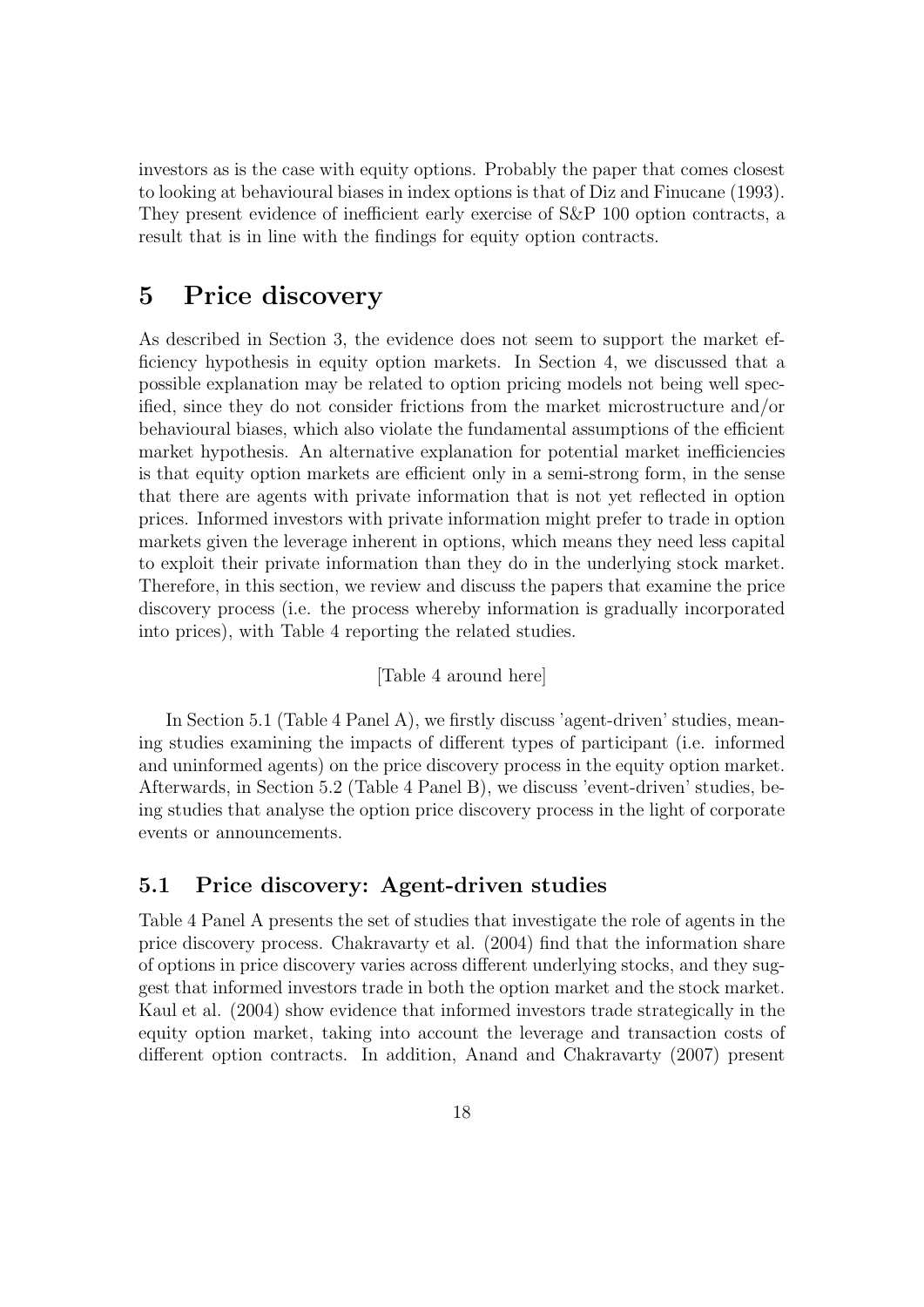evidence of stealth trading in option markets, while Bernales et al. (2018) report liquidity-searching behaviour exhibited by informed investors in option markets as a means to hide their informed-trading strategies.

Conversely, a number of other studies have challenged the hypothesis that informed investors prefer to trade in the option market. Stephan and Whaley (1990) is one of the earliest studies to have argued that the equity market in fact leads the option market in price discovery. Analysing intraday data on firms whose options are traded on the CBOE, Stephan and Whaley (1990) report that the equity market leads the option market by fifteen minutes when the lead/lag relationship is estimated using price changes, with the equity markets lead being even longer when trading volumes are used. Furthermore, Chan et al. (2002) find that net stock trading volume has predictive ability for both stock and option quote revisions, but net option trading volume has no incremental predictive ability. Based on this finding, Chan et al. (2002) argue that informed traders are actually more likely to initiate trades in the stock market than in the option market.

Holowczak et al. (2006) and Muravyev et al. (2013) also support the hypothesis that price discovery is led by the underlying stock market rather than by the option market. They argue that this is due to higher transaction costs in the option market, and the increasing use of automated quoting algorithms by option market makers. OConnor (1999) provide further evidence of the stock market leading the option market.

#### 5.2 Price discovery: Event-driven studies

Table 4 Panel B presents the studies that investigate the relative contribution of equity options to the price discovery process around corporate events. In this literature, several studies have focused on a particularly important type of corporate news, namely earnings announcements, and examined how the option market incorporates this information into prices. For instance, Patell and Wolfson (1979) provide evidence that option prices reflect the anticipation of a temporary increase in the volatility of the underlying stock due to earnings announcements. This empirical finding is further supported by Levy and Yoder (1993) and Donders et al.  $(2000).$ 

In addition, Ajinkya and Gift (1985) show that option prices reflect contemporaneous information about the dispersion of analysts earnings forecasts that is incremental to the information already incorporated in the underlying stock prices. Jennings and Starks (1986) find that the prices of stocks that have options written on them can adjust to earnings announcements more efficiently than the prices of non-optioned stocks. Furthermore, Amin and Lee (1997) show that option traders participate in price discovery around earnings announcements, with individual equity options containing incremental information on top of that contemporaneously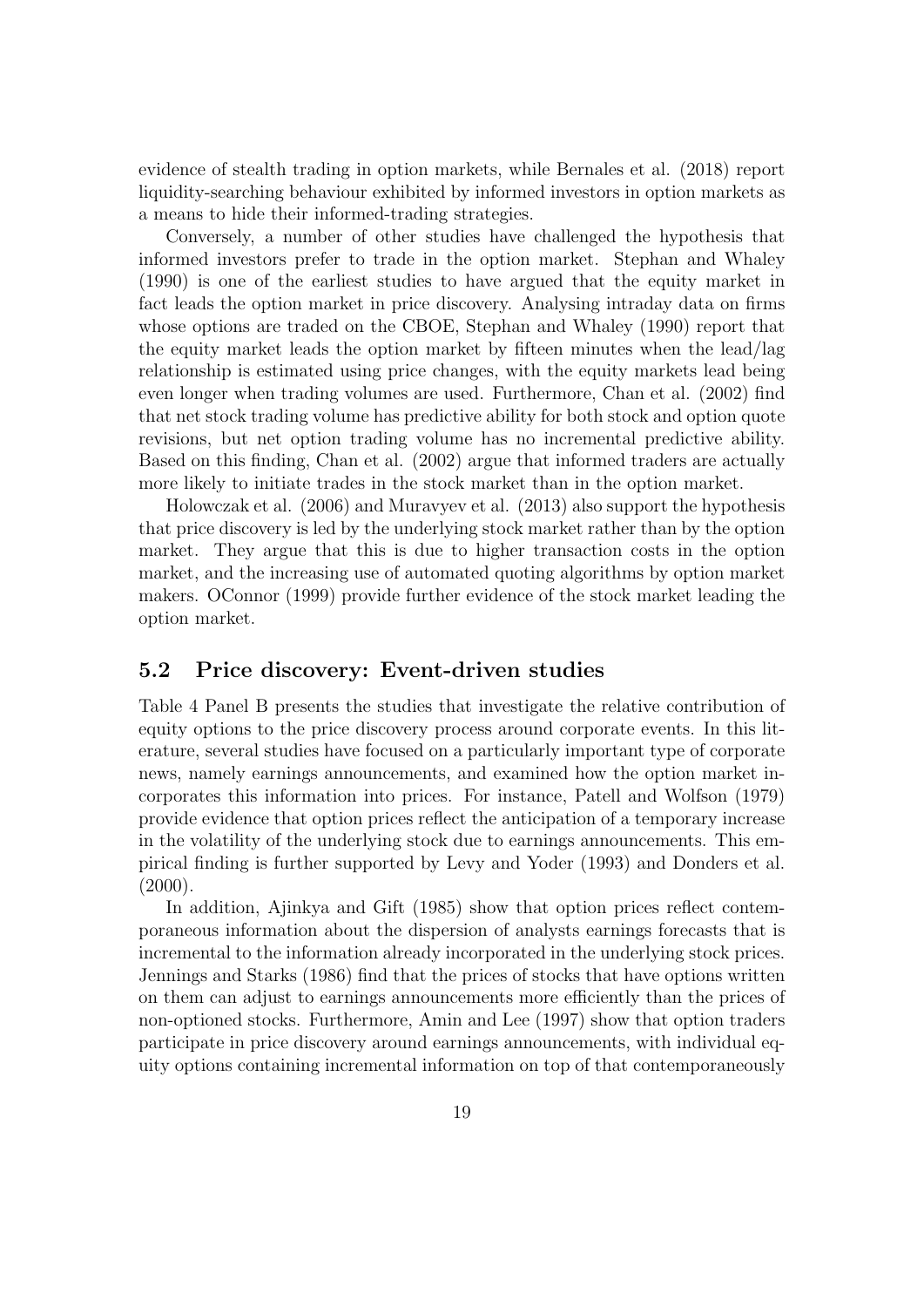available in the underlying equity market. Other empirical studies that report evidence of incremental price discovery in the option market around earnings announcements include Roll et al. (2010), Billings and Jennings (2011), and Atilgan et al. (2015).

Hayunga and Lung (2014) examine the relative contributions of the option and underlying equity markets in terms of price discovery around financial analysts consensus revisions. Examining individual equity options trading in the US market during 2000-2009, Hayunga and Lung (2014) show that the option market leads the stock market in price discovery when analysts revise their recommendations, and option investors trade in the direction consistent with the upcoming revision approximately three days prior to the announcement. This empirical finding is further confirmed by Lung and Xu (2014), who also argue that informed trading in the option market could be driven by information leakage rather than superior stock-picking skills.

Dong and Sinha (2011) examine a broader set of firm-specific news items associated with underlying stocks and find evidence of the option market leading the stock market in price discovery. More specifically, they show that the information share increases much more substantially in the option market than in the equity market around corporate news events, with this difference being even more pronounced after the imposition of short-sale restrictions that followed the 2008 crisis. Moreover, a number of studies document significant changes in the option trading volume around corporate announcement dates. Anthony (1988) and Arnold et al. (2006) find evidence of abnormal trading volumes observed sooner in the option market than in the equity market after corporate announcements are released. In the same vein, Easley et al. (1998a) show that the option trading volumes around announcement dates lead stock price changes over the next few days.

Overall, the debate about whether the option market leads the stock market in price discovery, or vice versa, is far from settled. As described in Section 5.1, the evidence shows that, in normal times, the underlying stock market in general leads the option market in the price discovery process. Nevertheless, when there are corporate announcements, there is evidence that individual equity options are used by traders who are informed about such events, which also contributes to the price discovery process.

In relation to index options, it is important to note that informed investors private information about indexes is mainly related to an anticipated global economic view of the market, while informed agents private information about a particular stock is related to undisclosed corporate news. Thus, there are some studies that investigate whether investors who are informed on the index option market can anticipate global market changes, although with mixed results. For instance, Kang and Park (2008) and Hsieh and He (2014) present evidence about information re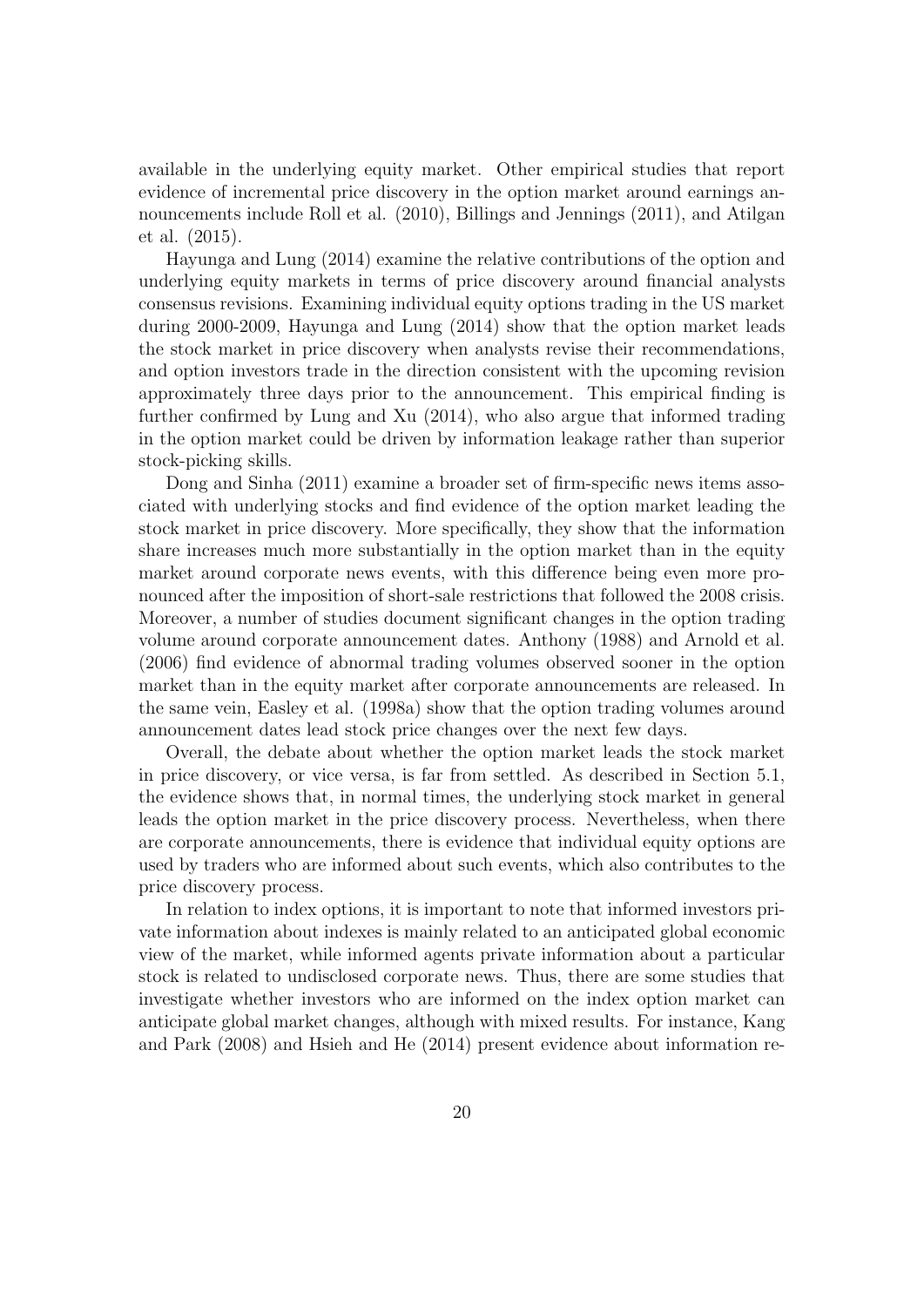vealed by index options regarding index changes. However, Chen and Gau (2009), Chiang and Fong (2001), Schlag and Stoll (2005), and Ryu (2015) present opposing evidence, by showing that index options do not provide substantially more information about the movements of indexes.

# 6 Option-implied information in individual equity options

In this section, we discuss the type of private information revealed by informed investors in individual equity options. Thus, as a first step, and following on from our discussion in the previous section of studies describing the price discovery contribution made by individual equity options (in which new private information is incorporated and revealed through equity option prices), we examine the type of option-implied information revealed in the equity option market. We divide this section into three types of option-implied information that can be captured from individual equity options: firstly (Section 6.1, Table 5), information about stock prices and returns; secondly (Section 6.2, Table 6), information about stock return volatility; and thirdly (Section 6.3, Table 7), information about probability of default.

> [Table 5 around here] [Table 6 around here] [Table 7 around here]

### 6.1 Option-implied information about stock prices and returns

As described above, a number of studies view option prices as measures related to investors expectations (based on public and 'private' information) about the future prices and returns of the underlying stocks (Table 5). In this research area, Manaster and Rendleman (1982) are among the earliest researchers to have directly compared the option-implied stock price to the actual price of the stock observed in the underlying equity market. They show that option prices contain additional fundamental information not contemporaneously reflected in the stock market. This information is reflected in the stock market on average 24 hours later, suggesting that option prices have significant ability to predict future stock prices.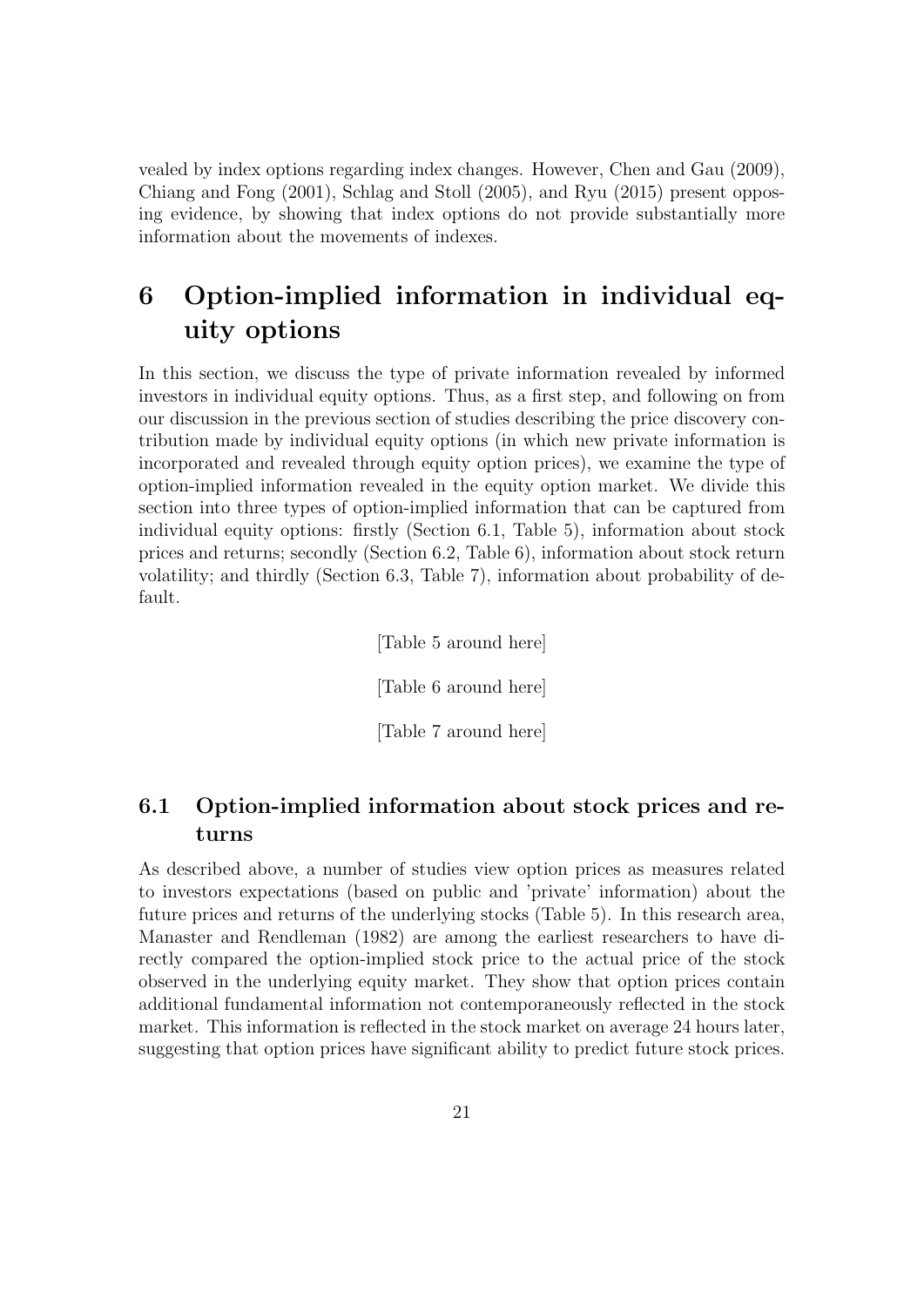Diltz and Kim (1996) confirm the empirical findings of Manaster and Rendleman (1982) regarding the predictive ability of option prices, suggesting that stock prices tend to adjust to the level of option-implied prices over the course of two trading days. Conversely, Bhattacharya (1987) suggests that option prices ability to predict stock prices is economically insignificant. Although option-implied prices are indeed found to contain information not contemporaneously available in stock prices, Bhattacharya (1987) shows that exploiting this information is not possible when trading costs and other market frictions are considered.

Later studies show that individual equity options forecasting regarding stock prices and returns can also be derived from higher moments of the risk-neutral distribution. For instance, Govindaraj et al. (2014) and Lin and Lu (2015) find that the volatility of the risk-neutral distribution has significant forecasting power for future stock returns, especially during important firm-specific events. However, Bali and Hovakimian (2009) show that sorting stocks into portfolios based on the volatility of their risk-neutral distribution results in statistically insignificant stock returns; they suggest that it is the call-put risk-neutral volatility spread that is actually predicting future stock returns.

Conrad et al. (2013) use the framework developed by Bakshi and Madan (2000) and Bakshi et al. (2003) to extract the volatility, skewness, and kurtosis of the underlying stocks risk-neutral distribution, and they show that these higher moments can forecast future stock returns. After accounting for risk factors being priced in the cross-section, Conrad et al. (2013) find that the risk-neutral skewness obtained from option prices remains significantly negatively related to future stock returns. Using a different approach to extract risk-neutral skewness from option prices, Rehman and Vilkov (2012) confirm the significant relationship between the skewness of the risk-neutral distribution and future stock returns, but find that this relationship is in fact positive. In a similar spirit, Van Buskirk (2011) finds that the skewness of the risk-neutral distribution has significant ability to predict future stock returns, but only in relatively short windows around earnings announcements. This ability of the skewness of the risk-neutral distribution to predict future stock returns is further confirmed by Xing et al. (2010), Jin et al.  $(2012)$ , Liu et al.  $(2014)$ , and Fu et al.  $(2016)$ . In a more recent study, Fan et al. (2017) extract forecasts for the return distribution of individual stocks using option prices and high-frequency stock returns. After looking at several combinations, Fan et al. (2017) find that the most accurate forecast of the future return distribution of the underlying stock is obtained by transforming a simple Black and Scholes (1973) risk-neutral density into a real-world density. Importantly, Fan et al. (2017) provide further support for the hypothesis that option-implied information is superior in forecasting future stock returns to the information contained in historical returns.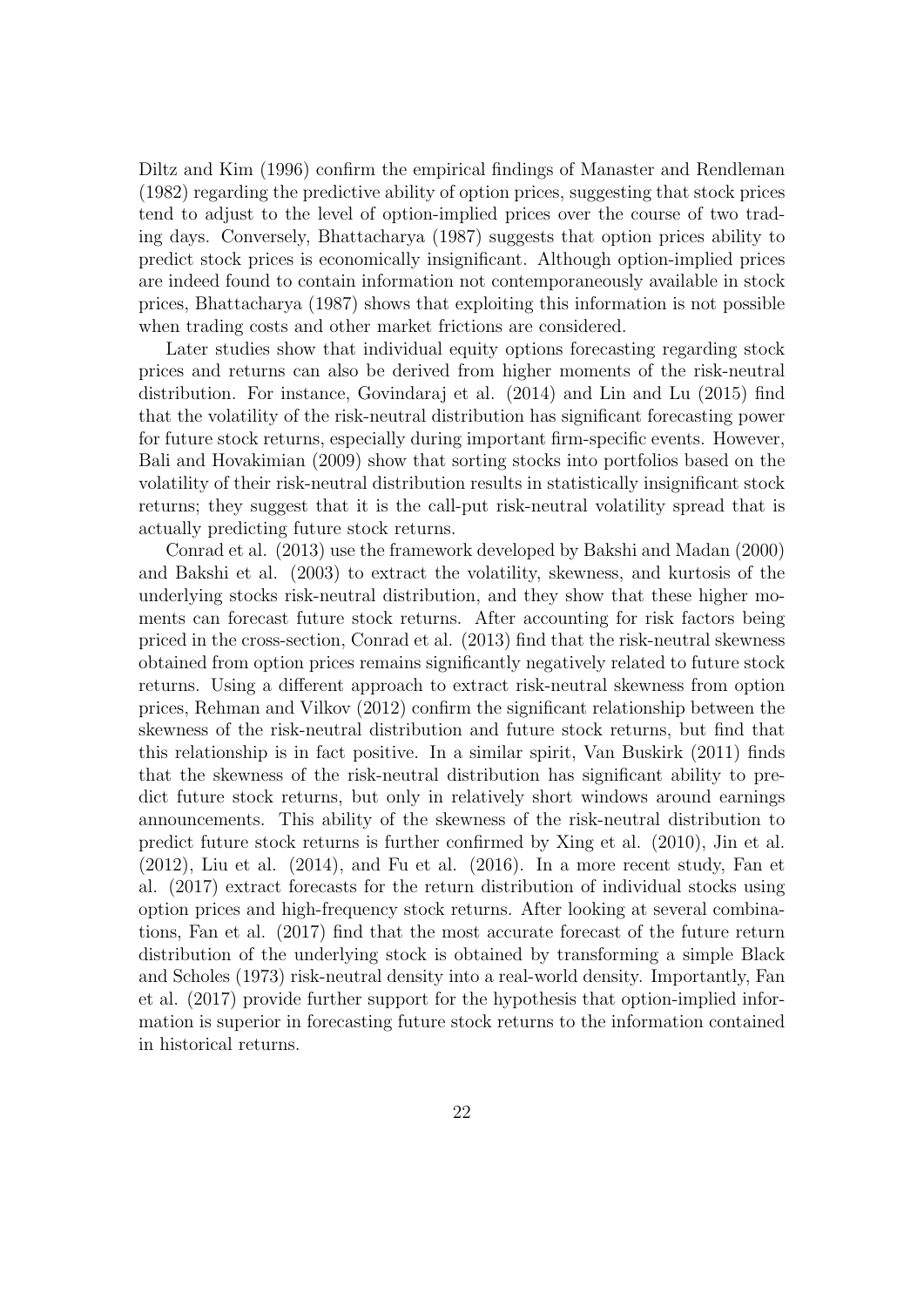Another stream of the related literature explores the predictive ability of other implied measures that can be extracted from option prices to predict stock prices and returns. For instance, Cremers and Weinbaum (2010), Liu et al. (2014), and Fu et al. (2016) focus on deviations from put-call parity. They show that such deviations are significantly related to future stock returns, with stocks with relatively expensive calls outperforming those with relatively expensive puts. Furthermore, Jin et al. (2012) show that the forecasting power of deviations from put-call parity is particularly high during important firm-specific information events. Borochin and Yang (2017) argue that the predictive ability of the skewness of the riskneutral distribution and deviations from put-call parity stems from the fact that they reflect anticipated future net leverage changes which, in turn, impact future stock returns.

Han and Zhou (2012) investigate the difference between the risk-neutral implied variance and the realized variance, typically referred to as the volatility risk premium (VRP), as a potential predictor of future stock returns. Using a sample of 500 stocks, they find evidence of the VRP being significantly and positively related to future stock returns. Fu et al. (2016) further show that the ability of the VRP to predict stock returns persists before and after the 2008 crisis. In addition, Bernales and Valenzuela (2016) use the market-aggregate implied correlation to predict stock returns. They show that the implied correlation obtained from options written on the constituent stocks of the S&P 100 index is an indicator of market-wide risk and contains information on future market returns. This predictive ability of implied correlation is particularly strong over quarterly and semi-annual forecasting horizons.

Another part of the related literature examines whether trading volumes in the option market also contain information about the future returns of the underlying stocks. In an early study, Easley et al. (1998b) find evidence against the hypothesis that option trading volumes have unconditional predictive ability over stock returns. However, they also show that the volumes of specific types of option trades, which could be classified as informed trades, are significantly related to future stock returns. Similarly, Cao et al. (2005) also reject the hypothesis of the unconditional predictive ability of option volume, but find that trading-volume imbalances in the option market can forecast stock returns around takeover announcements.

Pan and Poteshman (2006) is the first study to have provided strong evidence on the information contained in option trading volumes about future stock prices. Focusing on new positions opened by investors in the option market, they find that a stocks put-to-call ratio is significantly negatively related to that stocks returns over the next week. Moreover, they suggest that this forecasting power of the putto-call trading volume ratio stems from informed investors trading on non-public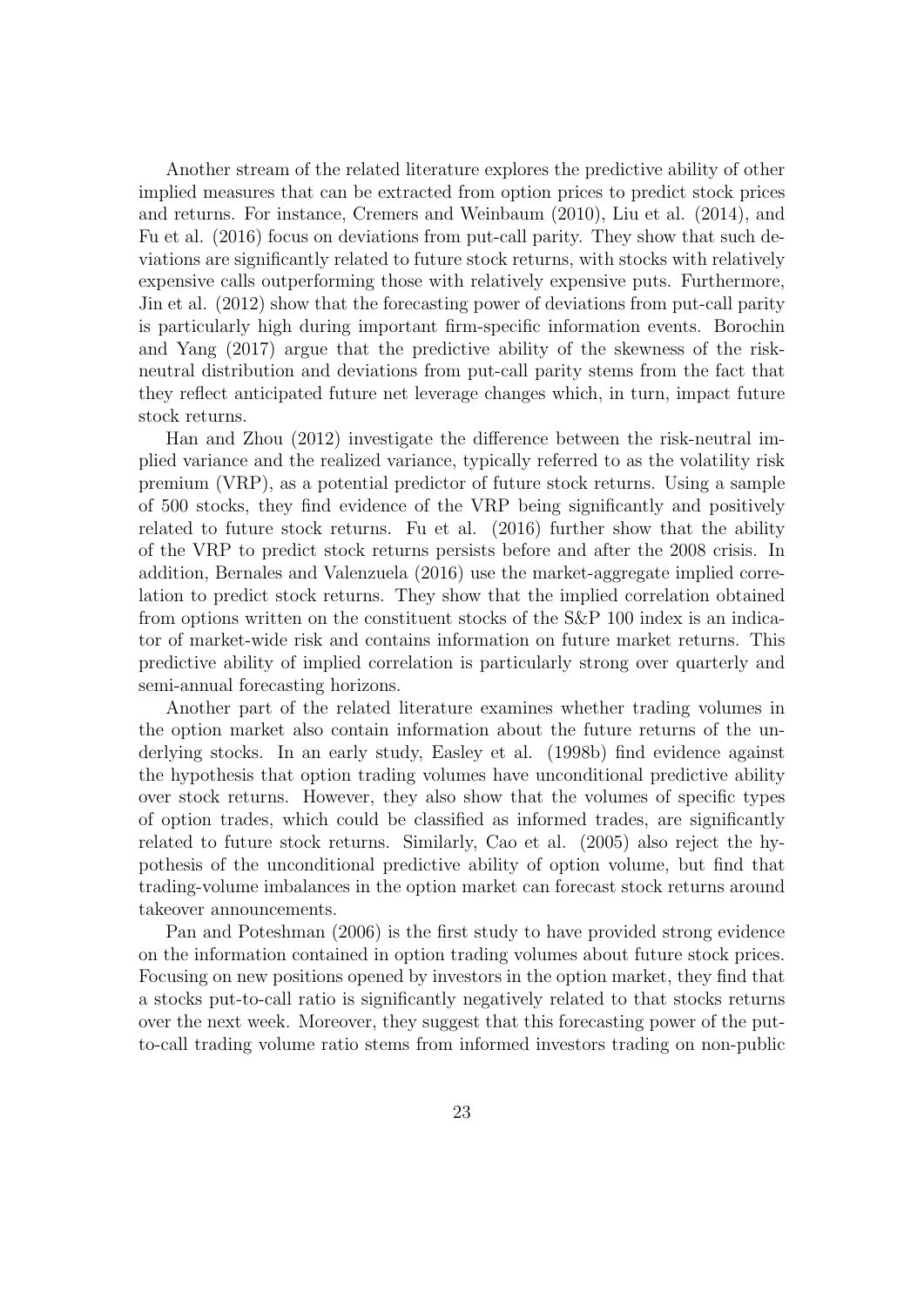information. Blau and Wade (2013) confirm the significant ability of put-to-call ratios to predict the future returns of individual stocks, but they find that the ratio of short-sales to the total trading volume in the equity market partly subsumes the informational content of the put-to-call ratio. Goyenko et al. (2015) find that option-induced order flows can predict the future returns of the underlying stocks. However, this forecasting power of option trading activity is significant only during periods of decreased option liquidity, when abnormal order flows are more likely to be driven by trading on private information than by liquidity trading.

Roll et al.  $(2010)$  introduce the option-to-stock trading volume ratio  $(O/S)$ and find that it can be used to forecast future stock returns around earnings announcements. More specifically, they find that stocks with higher O/S levels tend to offer higher returns in the few days after earnings announcements, supporting the hypothesis that a large part of the pre-announcement trading in options can be classified as informed. Johnson and So (2012) develop an asymmetric information model to show that, theoretically, the O/S ratio and future stock returns are related. They argue that the above relationship is driven by equity short-sale costs, and present a set of empirical results that confirm this theoretical prediction.

#### 6.2 Option-implied information about the stock return volatility

As mentioned at the beginning of this section, a growing part of the literature has focused on the forward-looking nature of option contracts regarding the future realized volatility and/or the future option-implied volatility (Table 6). In one of the earliest studies, Latane and Rendleman (1976) use the Black and Scholes (1973) model to extract stock return volatilities implied by option prices. Using a weighted average of implied standard deviations, they find that implied volatility outperforms historical volatility measures in forecasting future realized volatility. Lamoureux and Lastrapes (1993) also show that implied volatility helps to predict future volatility. Mayhew and Stivers (2003) find that the relative predictive ability of implied volatility depends on the option trading volume. More specifically, implied volatility outperforms historically based volatility estimates for stocks with the most actively traded options, but for stocks with lower option trading volumes the information content of implied volatility is subsumed by information contained in the time-series of past returns. The ability of Black and Scholes (1973) implied volatilities to predict individual stocks is further confirmed by Dennis et al. (2006) and Cao et al. (2006).

Taylor et al. (2010) examine whether the model-free approach of Britten-Jones and Neuberger (2000) can produce more accurate volatility forecasts than standard Black and Scholes (1973) implied volatility. When considering short-term fore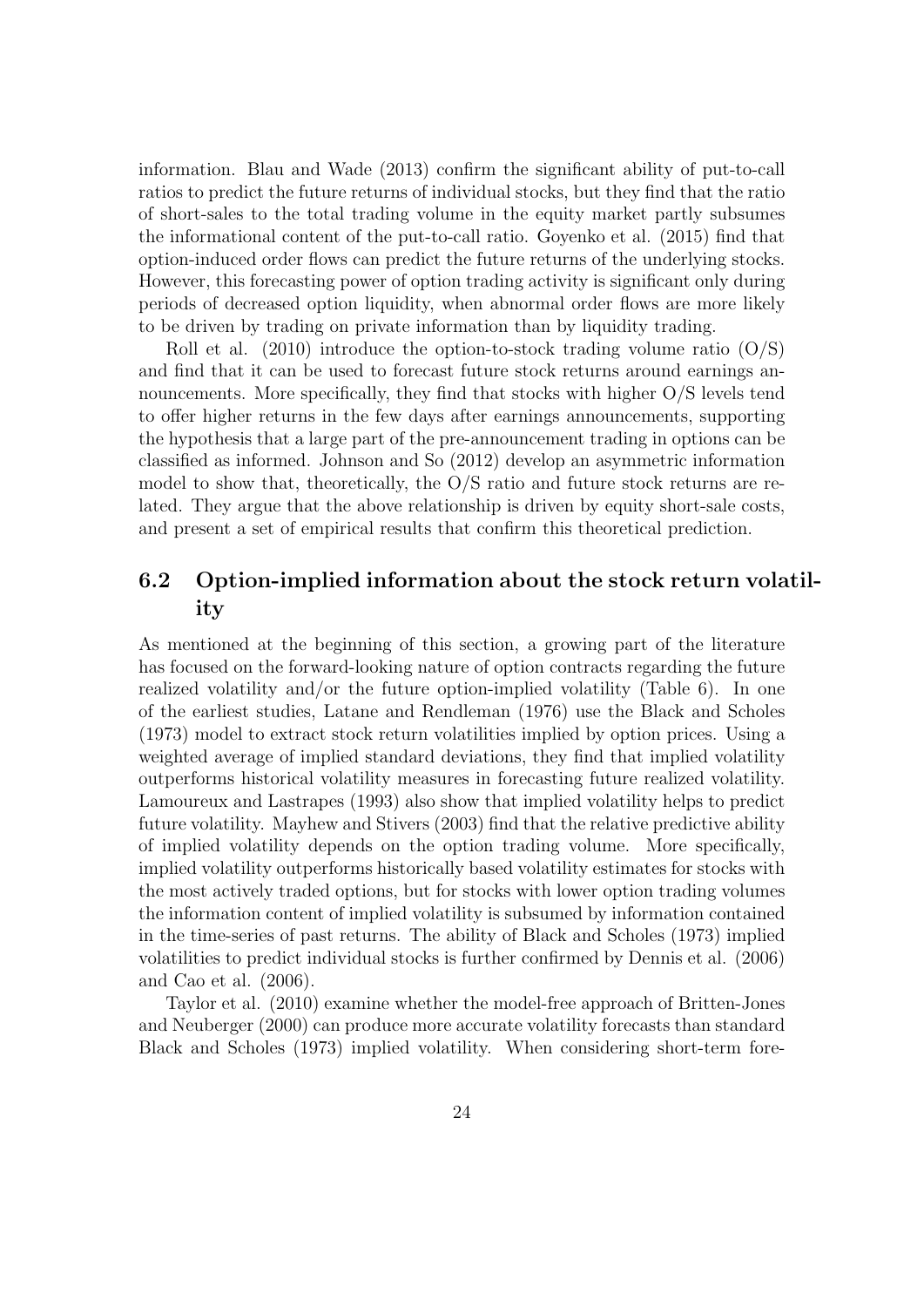casting horizons, historical models are generally found to produce more efficient forecasts of future volatility than option-implied estimates. However, Taylor et al. (2010) show that implied volatility measures extracted from individual equity options outperform historically based estimates for longer forecasting horizons, with simple at-the-money Black and Scholes (1973) estimates being more informative than model-free implied volatilities. Furthermore, Bernales and Guidolin (2014) focus on forecasting features of the implied volatility surface of equity options. In contrast to Black and Scholes' (1973) assumptions, the volatilities implicit in option contracts written on one underlying asset differ across strike prices and timesto-maturity (which was observed for the very first time by Rubinstein, 1985). This phenomenon is known as the implied-volatility surface (henceforth IVS). Bernales and Guidolin (2014) provide evidence that the IVS for individual equity options can be forecasted using vector autoregressive models, while Bernales and Guidolin (2015) suggest that a potential explanation for the forecasting property derives from the recursive learning process followed by option investors.

#### 6.3 Option-implied information and the probability of default

A number of studies have also explored the extent to which option-implied information extracted from individual equity options is associated with the likelihood of a firms default (Table 7). In this context, Cao et al. (2006) find that the volatility implied by option prices is a significant determinant of credit default swap (CDS) spreads. Analysing more than 1,000 US firms, Cao et al. (2006) show that the informational content of the simple Black and Scholes (1973) at-the-money implied volatility, regarding CDS spreads, is particularly important for firms with lower credit ratings, higher option volumes, and higher option open interest. Benkert (2003) and Da Fonseca and Gottschalk (2014) confirm this strong relationship between option-implied volatility and credit spreads using international data. Cremers et al. (2008) use options written on individual stocks to extract volatility and jump measures, and they find that both measures are significantly related to a firms credit spread, which is further confirmed by Kita (2012). In a similar spirit, although from a theoretical perspective, Chen and Kou (2009) develop a model of credit risk with two-sided jumps, and show that the resulting implied volatility and credit spreads would be expected to move in the same direction. In addition, Wang et al. (2013) find that the difference between implied and realized volatilities, i.e. the VRP described earlier, has significant explanatory power for credit spreads, especially when implied volatility is measured as the Britten-Jones and Neuberger (2000) model-free expectation.

Another strand of this literature uses the prices of options written on a firms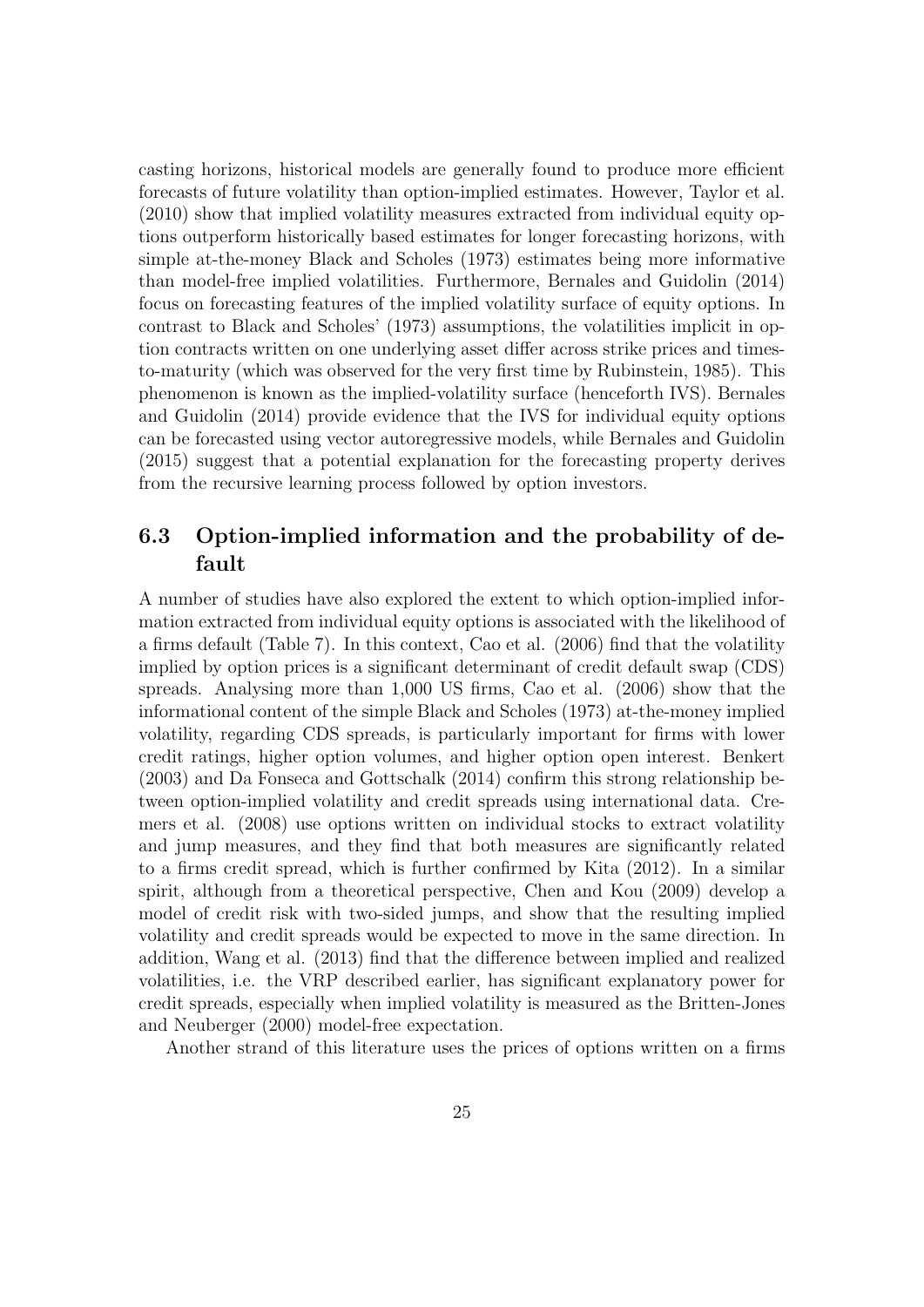stock to explicitly estimate the risk-neutral probability of default. For instance, Capuano (2008) develops a methodology for extracting the risk-neutral probability of default from individual equity options using the principle of minimum crossentropy, without making any assumptions about the underlying stocks distribution or the recovery rate. Furthermore, Vilsmeier (2016) proposes some technical modifications to the original Capuano (2008) methodology to address issues of accuracy and numerical stability. As an illustrative example, Vilsmeier (2016) uses data on options written on the Bank of America to show that this methodology would have produced implied default probabilities that could have served as an early-warning signal before the banks downgrading by Moodys in 2011.

Following a different approach, Camara et al. (2012) use a simple lognormal distribution augmented with a probability of default to model stock returns, and they show that the resulting implied probability of default tends to outperform a set of standard credit risk measures. Taylor et al. (2014) propose modelling a stocks risk-neutral distribution as a mixture of two lognormal densities with a default probability. Based on empirical evidence of a closer fit to realized stock return distributions, they suggest that this model allows for a more accurate estimation of the risk-neutral probability of default using prices of individual stock options.

Carr and Wu (2011) develop a theoretical framework that uses the prices of out-of-the-money American put options to compute the value of a synthetic credit insurance contract on the firms stock. They show that the implied probabilities of default extracted from out-of-the-money puts closely match those embedded in CDS spreads. Chang and Orosi (2016) extend their modelling assumption by incorporating a positive expected equity recovery into the framework. They show that this adjustment results in a more accurate estimation of the implied probability of default using options on individual stocks. Conrad et al. (2017) argue that the Carr and Wu (2011) approach requires data on deep out-of-the-money put options, which are not always available for individual stocks. In order to address this limitation, Conrad et al. (2017) propose an alternative framework that uses all available options to infer the implied probability of default, and they find that these option-implied default probabilities are very close to the ones provided by CDS spreads.

In summary, there is consensus on the forecasting features of individual equity options for the prediction of future stock returns, volatility and probability of default. This is due to the forward-looking nature of option-implied information, since options should reflect agents' expectations about future market conditions (i.e. at the time when the option contracts will be exercised). Nevertheless, regarding studies of index options, in contrast to the individual equity option literature that is mostly concerned with firm-specific information contained in equity option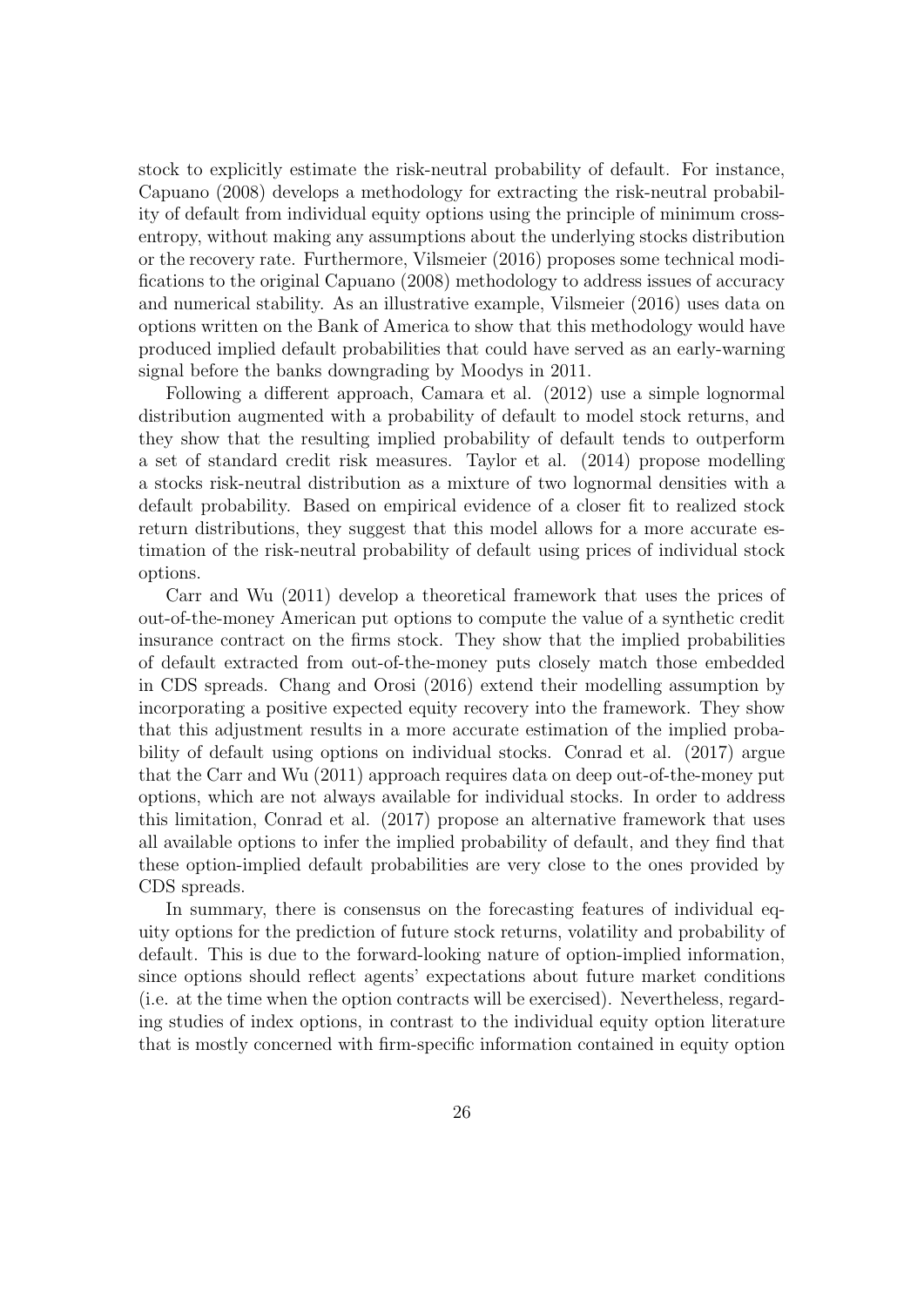contracts, the index option literature focuses on assessing whether option-implied information can be captured about aggregate market conditions. For instance, Faccini et al. (2018) show that option-implied information from index options can be used to predict US real economic activity. Christensen and Prabhala (1998) present evidence that the implied volatility of index options can forecast future aggregate market volatility. Finally, Goncalves and Guidolin (2006) and Bernales and Guidolin (2015) offer evidence that the implied volatility surface from index options, regarding the aggregate market volatility, can be predicted by vector autoregressive models.

## 7 Conclusion and future research

Over the last few decades, the literature on individual equity options has been growing consistently, in tandem with the increasing trading activity in these derivative contracts in global financial markets. This paper provides a comprehensive review of this literature, highlighting the main empirical findings regarding equity option markets. Our review of the equity option literature identifies several themes that have emerged, ranging from areas of relative consensus and solid understanding, to areas where the evidence is rather mixed and more research is required.

Across the numerous empirical studies on individual equity options, we observe that there is some consensus on the rejection of the classical view of equity options as redundant securities. On this issue, the empirical evidence suggests that introducing options on individual stocks generally has a significant short-term and long-term impact on the underlying equity market, although the precise nature of this impact seems to vary. In addition, empirical studies show that there are market inefficiencies in the equity option market, which are reflected in 'permanent' option mispricing and abnormal option returns. In fact, we seem to understand very little about the determinants of the returns on equity options themselves. Although some idiosyncratic characteristics have been found to be informative in this respect, the literature has yet to develop a credible model for equity option returns.

Furthermore, liquidity in the equity option market seems to depend on market microstructure issues, while equity options are consistently found to contribute substantially to the price discovery process. Nevertheless, the debate about whether the equity option market leads the stock market in price discovery, or vice versa, is far from settled.

Another area of consensus is the forecasting power of option-implied information regarding the future state of the underlying stock market. Given that equity options are forward-looking by design, it is not particularly surprising that a sub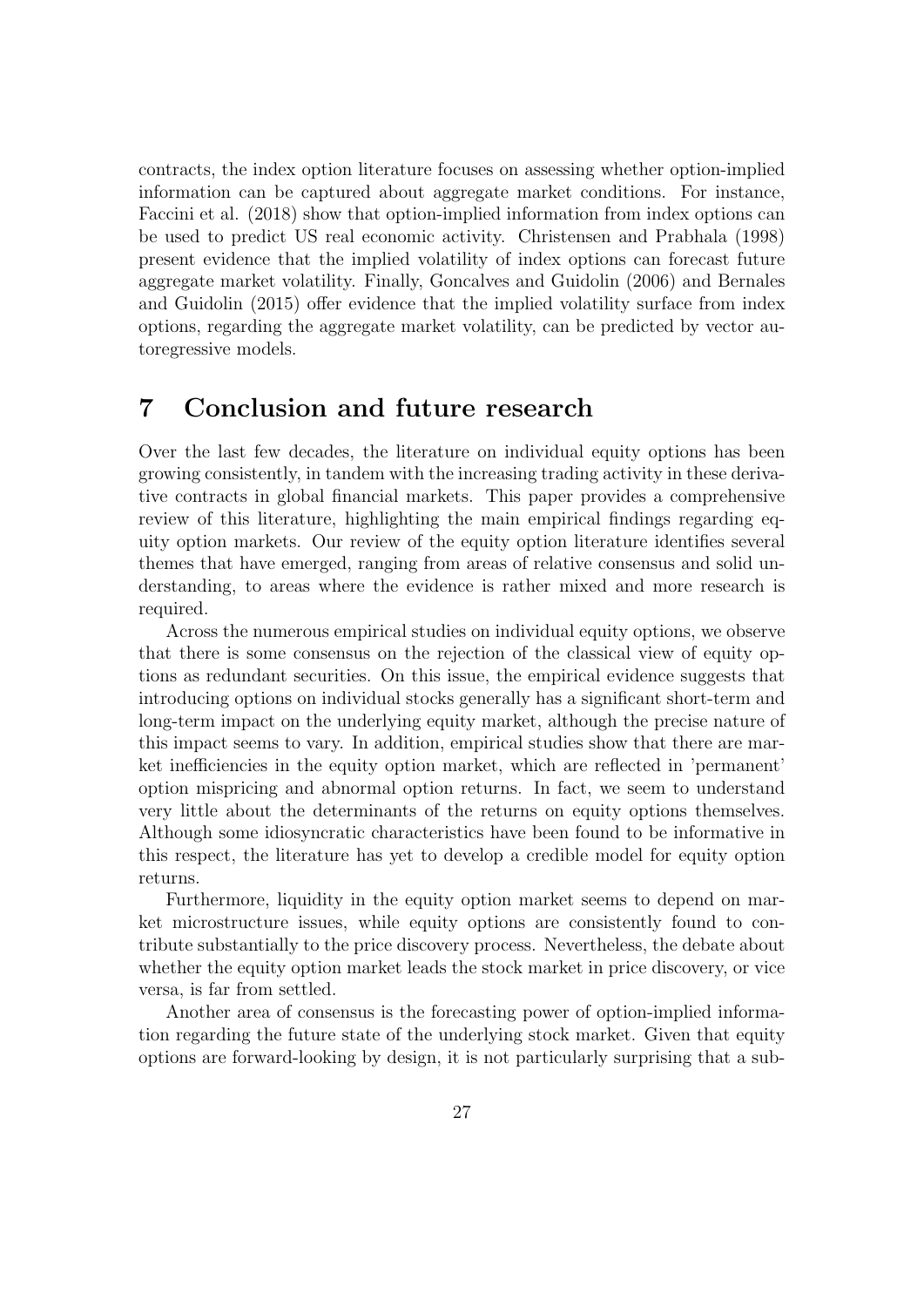stantial body of empirical studies shows that information extracted from equity options has significant ability to predict future stock returns, volatility, and the probability of default.

In terms of potential future research topics, the area of expected equity option returns could constitute an important field for future research. Compared to the vast body of literature on the cross-section of stock returns, our limited understanding of the cross-section of equity option returns seems somewhat surprising. In addition to examining the role of idiosyncratic characteristics, future research could potentially examine the impact of market-wide factors, such as liquidity, short-sale constraints, and market microstructure, on the dynamics of the returns observed on individual equity options.

Besides the lack of clear evidence as to whether the equity option market leads the stock market (or vice versa) in terms of information flows, more research is also needed on the topic of price discovery. A focus on high-frequency data, in particular, could potentially help tackle the question of which market leads the other in this process. Finally, additional research needs to be developed regarding the irrational behaviour of investors regarding equity options, while the area of algorithmic trading in equity options also remains underexplored, and both may provide interesting research topics for future empirical studies.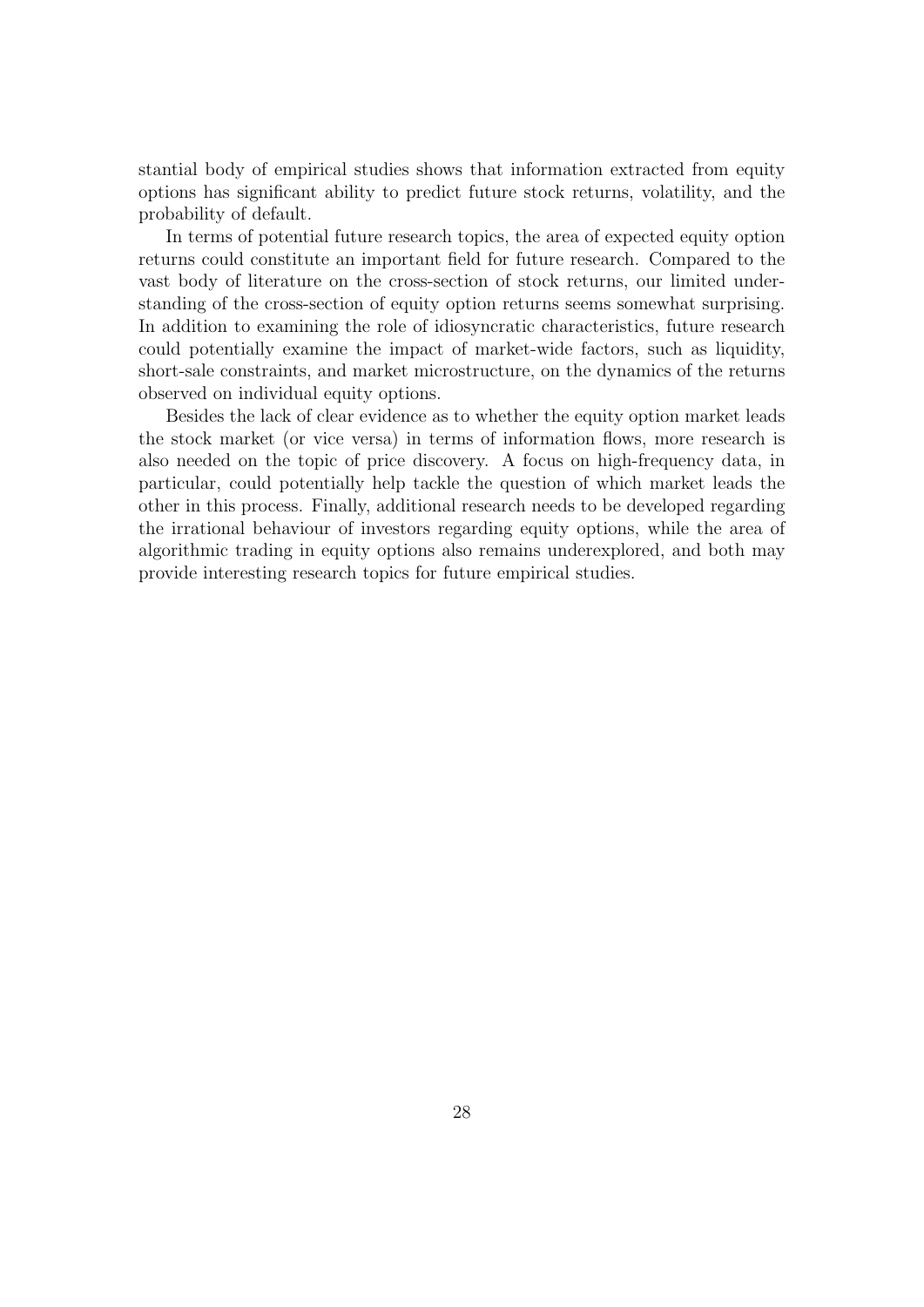# References

- [1] Ackert, L. F., and Tian, Y. S. (2001). Efficiency in index options markets and trading in stock baskets. Journal of Banking and Finance, 25(9): 16071634.
- [2] Aggarwal, R., and Gruca, E. (1993). Intraday trading patterns in the equity options markets. Journal of Financial Research, 16(4): 285-297.
- [3] Agyei-Ampomah, S., and Mazouz, K. (2011). The comovement of option listed stocks. Journal of Banking & Finance, 35(8): 2056-2069.
- [4] Ajinkya, B. B., and Gift, M. J. (1985). Dispersion of financial analysts' earnings forecasts and the (option model) implied standard deviations of stock returns. The Journal of Finance, 40(5): 1353-1365.
- [5] Amin, K. I., and Lee, C. (1997). Option trading, price discovery, and earnings news dissemination. Contemporary Accounting Research, 14(2): 153-192.
- [6] Anand, A., and Chakravarty, S. (2007). Stealth trading in options markets. Journal of Financial and Quantitative Analysis, 42(1): 167-187.
- [7] Anand, A., and Weaver, D. G. (2006). The value of the specialist: Empirical evidence from the CBOE. Journal of Financial Markets, 9(2): 100-118.
- [8] Anand, A., Hua, J., and McCormick, T. (2016). Make-Take Structure and Market Quality: Evidence from the U.S. Options Markets. Management Science, 62(11): 3271-3290.
- [9] Anthony, J. H. (1988). The Interrelation of Stock and Options Market TradingVolume Data. The Journal of Finance, 43(4): 949-964.
- [10] ap Gwilym, O., and Verousis, T. (2013). Price Clustering in Individual Equity Options: Moneyness, Maturity, and Price Level. Journal of Futures Markets, 33(1): 55-76.
- [11] ap Gwilym, O., Buckle, M., and Thomas, S. (1997). The intraday behavior of bid-ask spreads, returns, and volatility for FTSE-100 Stock Index Options. Journal of Derivatives 4, 20-32.
- [12] Arnold, T., Erwin, G., Nail, L., and Nixon, T. (2006). Do option markets substitute for stock markets? Evidence from trading on anticipated tender offer announcements. International Review of Financial Analysis, 15(3): 247- 255.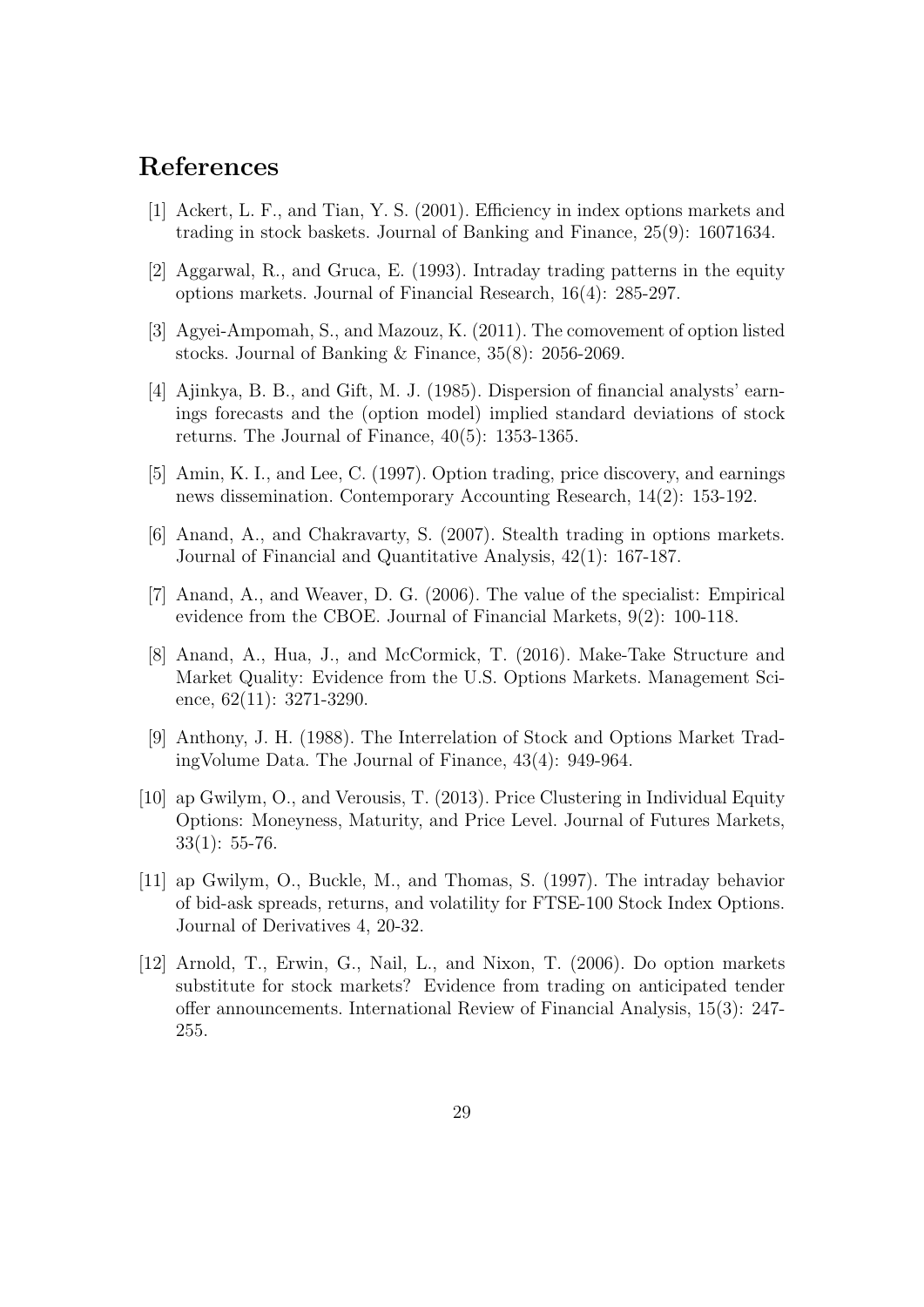- [13] Atilgan, Y., Bali, T. G., and Demirtas, K. O. (2015). Implied volatility spreads and expected market returns. Journal of Business & Economic Statistics, 33(1): 87-101.
- [14] Bakshi, G., and Madan, D. (2000). Spanning and derivative-security valuation. Journal of Financial Economics, 55(2): 205-238.
- [15] Bakshi, G., Kapadia, N., and Madan, D. (2003). Stock return characteristics, skew laws, and the differential pricing of individual equity options. Review of Financial Studies, 16(1): 101-143.
- [16] Bali, T. G., and Hovakimian, A. (2009). Volatility spreads and expected stock returns. Management Science, 55(11): 1797-1812.
- [17] Battalio, R., and Schultz, P. (2006). Options and the bubble. The Journal of Finance, 61(5): 2071-2102.
- [18] Battalio, R., and Schultz, P. (2011). Regulatory uncertainty and market liquidity: The 2008 short sale ban's impact on equity option markets. The Journal of Finance, 66(6): 2013-2053.
- [19] Battalio, R., Hatch, B., and Jennings, R. (2001). Does a National Market System Exist for U.S. Exchange-Listed Equity Options?: An Analysis of Multiple-Traded Equity Options The Journal of Finance, 57(2): 931-958.
- [20] Benkert, C. (2003). Explaining credit default swap premia. Journal of Futures Markets, 24(1): 71-92.
- [21] Berkman, H. (1993). The market spread, limit orders, and options. Journal of Financial Services Research, 6(4): 399-415.
- [22] Bernales, A. (2017). The success of option listings. Journal of Empirical Finance, 40: 139-161.
- [23] Bernales, A., and Guidolin, M. (2014). Can we forecast the implied volatility surface dynamics of equity options? Predictability and economic value tests. Journal of Banking & Finance, 46: 326-342.
- [24] Bernales, A., and Guidolin, M. (2015). Learning to smile: Can rational learning explain predictable dynamics in the implied volatility surface? Journal of Financial Markets, 26: 1-37.
- [25] Bernales, A., and Valenzuela, M. (2016). Implied Correlation and Market Returns. Working paper.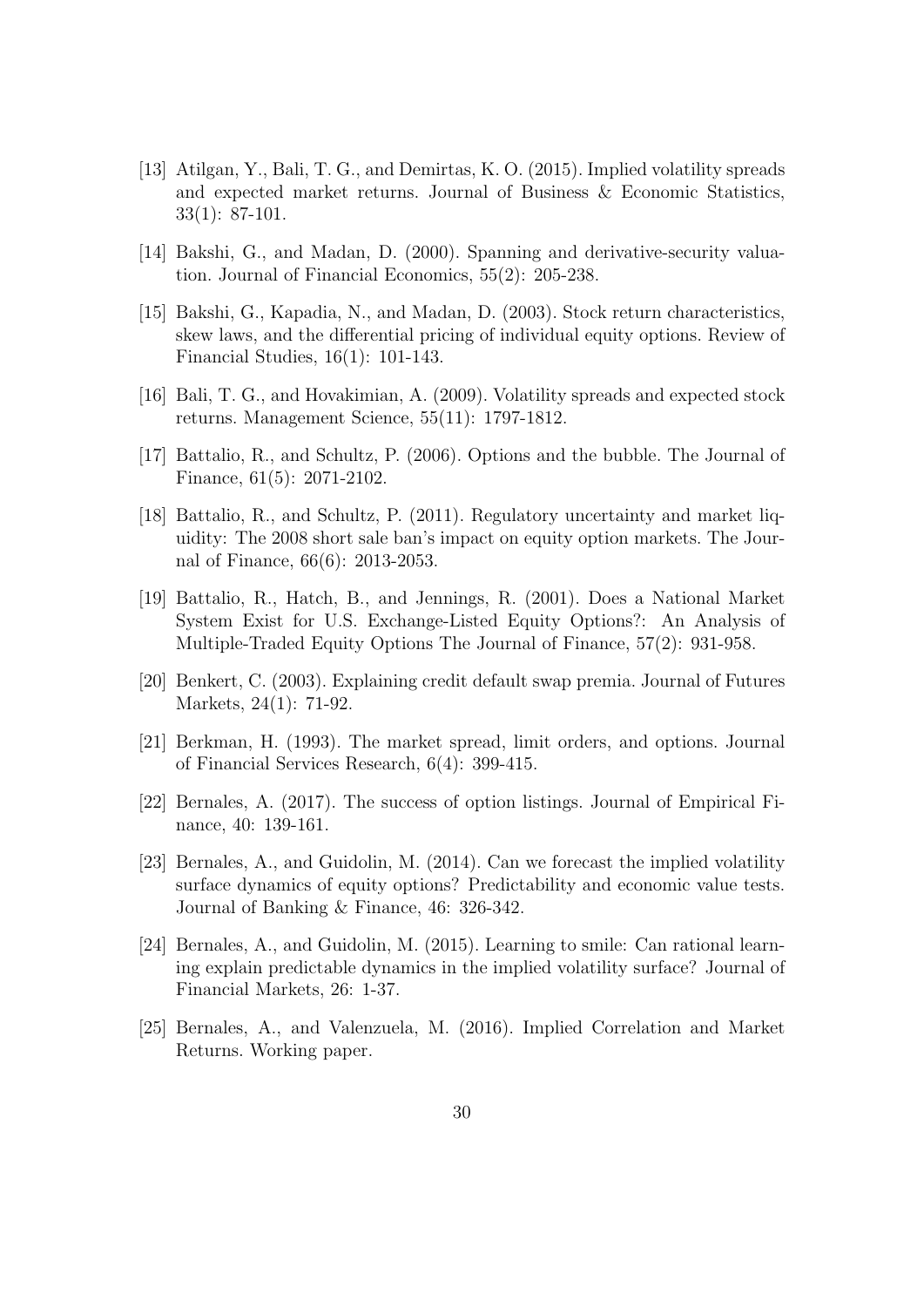- [26] Bernales, A., Can, C., and Verousis, T. (2018). Bid-Ask Spread and Liquidity Searching Behaviour of Informed Investors in Option Markets. Finance Research Letters 25, 96-106.
- [27] Bernales, A., Chen, L., and Valenzuela, M. (2017). Learning and forecasts about option returns through the volatility risk premium. Journal of Economic Dynamics and Control, 82: 312-330.
- [28] Bernales, A., Cortazar, G., Salamunic, L. and Skiadopoulos, G., 2019. Learning and Index Option Returns. Journal of Business & Economic Statistics, forthcoming.
- [29] Bernales, A., Verousis, T., and Voukelatos, N. (2016). Do investors follow the herd in option markets? Forthcoming in Journal of Banking & Finance.
- [30] Bhattacharya, M. (1987). Price changes of related securities: The case of call options and stocks. Journal of Financial and Quantitative Analysis, 22(01): 1-15.
- [31] Billings, M. B., and Jennings, R. (2011). The option markets anticipation of information content in earnings announcements. Review of Accounting Studies, 16(3): 587-619.
- [32] Black, F., and Scholes, M. (1973). The pricing of options and corporate liabilities. Journal of political economy, 81(3): 637-654.
- [33] Blau, B. M., and Wade, C. (2013). Comparing the information in short sales and put options. Review of Quantitative Finance and Accounting, 41(3): 567- 583.
- [34] Bollen, N. P. (1998). A note on the impact of options on stock return volatility. Journal of Banking & Finance, 22(9): 1181-1191.
- [35] Bondarenko, O., 2003, Why are put options so expensive?, working paper, University of Illinois, Chicago. Borochin, P., and Yang, J. (2017). Options, equity risks, and the value of capital structure adjustments. Journal of Corporate Finance, 42: 150-178.
- [36] Boyer, B. H., and Vorkink, K. (2014). Stock options as lotteries. The Journal of Finance, 69(4): 1485-1527. BrittenJones, M., and Neuberger, A. (2000). Option prices, implied price processes, and stochastic volatility. The Journal of Finance, 55(2): 839-866.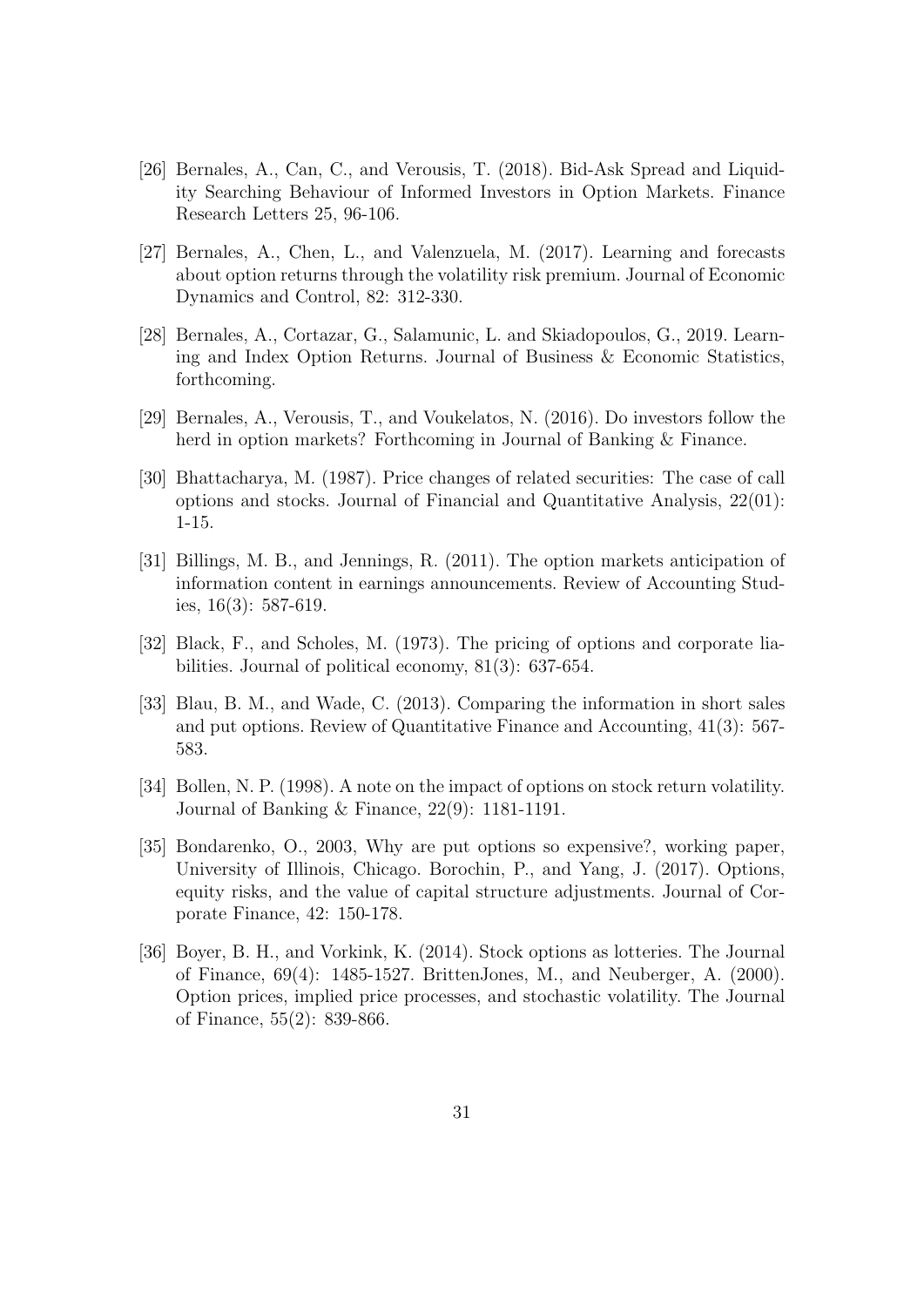- [37] Cmara, A., Popova, I., and Simkins, B. (2012). A comparative study of the probability of default for global financial firms. Journal of Banking & Finance, 36(3): 717-732.
- [38] Cao, C., Chen, Z., and Griffin, J. M. (2005). Informational content of option volume prior to takeovers. The Journal of Business, 78(3): 1073-1109.
- [39] Cao, J., and Han, B. (2013). Cross section of option returns and idiosyncratic stock volatility. Journal of Financial Economics, 108(1): 231-249.
- [40] Cao, M., and Wei, J. (2010). Option market liquidity: Commonality and other characteristics. Journal of Financial Markets, 13(1): 20-48.
- [41] Capuano, C. (2008). The Option-iPoD: The probability of default implied by option prices based on entropy. IMF Working Paper No. 08/194.
- [42] Carr, P., and Wu, L. (2011). A simple robust link between American puts and credit protection. The Review of Financial Studies, 24(2): 473-505.
- [43] Castagna, A., and Matolcsy, Z. (1982). A two stage experimental design to test the efficiency of the market for traded stock options and the Australian evidence. Journal of Banking & Finance, 6(4): 521-532.
- [44] Chakravarty, S., Gulen, H., and Mayhew, S. (2004). Informed trading in stock and option markets. The Journal of Finance, 59(3): 1235-1257.
- [45] Chan, K., Chung, Y. P., and Fong, W.-M. (2002). The informational role of stock and option volume. Review of Financial Studies, 15(4): 1049-1075.
- [46] Chan, K., Chung, Y. P., and Johnson, H. (1995). The intraday behavior of bid-ask spreads for NYSE stocks and CBOE options. Journal of Financial and Quantitative Analysis, 30(03): 329-346.
- [47] Chang, B. Y., and Orosi, G. (2016). Equity Option Implied Probability of Default and Equity Recovery Rate. Journal of Futures Markets, 37(6): 599- 613.
- [48] Chen, N., and Kou, S. G. (2009). Credit spreads, optimal capital structure, and implied volatility with endogenous default and jump risk. Mathematical Finance, 19(3): 343-378.
- [49] Chen, Y., and Gau, Y. (2009). Tick sizes and relative rates of price discovery in stock, futures, and options markets: Evidence from the Taiwan stock exchange. Journal of Futures Markets, 29(1): 7493.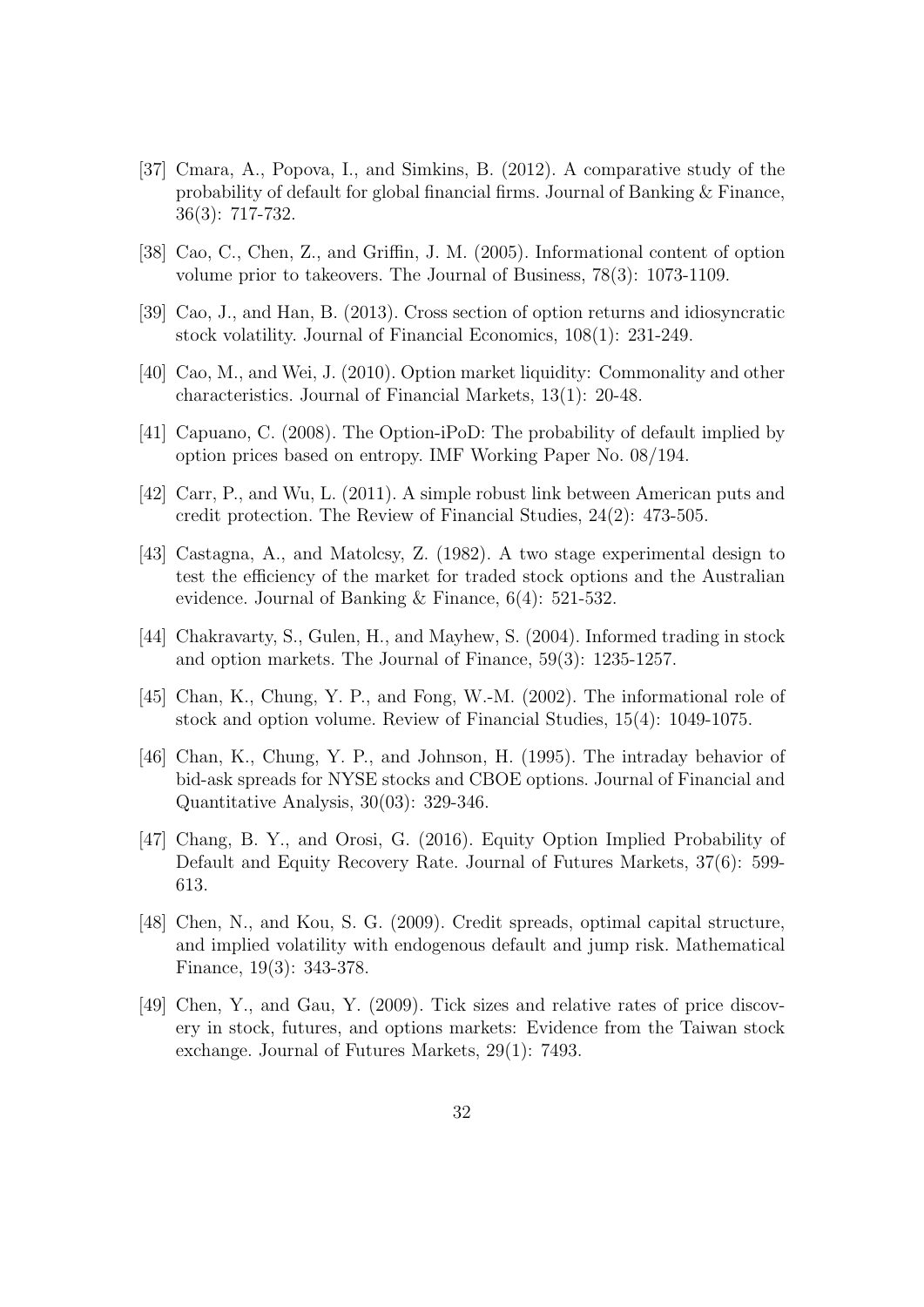- [50] Chiang, R., and Fong, W.-M. (2001). Relative informational efficiency of cash, futures, and options markets: The case of an emerging market. Journal of Banking and Finance, 25(2): 355375.
- [51] Cho, Y.-H., and Engle, R. F. (1999). Modeling the impacts of market activity on bid-ask spreads in the option market. Working Paper.
- [52] Christensen, Bent J. and Nagpurnanand R. Prabhala. 1998. The Relation between Implied and Realized Volatility, J. Finan. Econ. 50:2, pp. 12550.
- [53] Christoffersen, P., Goyenko, R., Jacobs, K., and Karoui, M. (2017). Illiquidity premia in the equity options market. Working Paper.
- [54] Conrad, J. (1989). The price effect of option introduction. The Journal of Finance, 44(2): 487-498.
- [55] Conrad, J. S., Dittmar, R. F., and Hameed, A. (2017). Cross-market and cross-firm effects in implied default probabilities and recovery values. Working Paper.
- [56] Conrad, J., Dittmar, R. F., and Ghysels, E. (2013). Ex ante skewness and expected stock returns. The Journal of Finance, 68(1): 85-124.
- [57] Constantinides, G. M., Jackwerth, J. C., and Savov, A. (2013). The puzzle of index option returns. Review of Asset Pricing Studies, 3(2), 229-257.
- [58] Coval, J. D., and Shumway, T. (2001). Expected option returns. The Journal of Finance, 56(3): 983-1009.
- [59] Cremers, M., and Weinbaum, D. (2010). Deviations from Put-Call Parity and Stock Return Predictability. Journal of Financial and Quantitative Analysis, 45(02): 335-367.
- [60] Cremers, M., Driessen, J., Maenhout, P., and Weinbaum, D. (2008). Individual stock-option prices and credit spreads. Journal of Banking & Finance, 32(12): 2706-2715.
- [61] Da Fonseca, J., and Gottschalk, K. (2014). Cross-hedging strategies between CDS spreads and option volatility during crises. Journal of International Money and Finance, 49: 386-400.
- [62] Damodaran, A., and Lim, J. (1991). The effects of option listing on the underlying stocks' return processes. Journal of Banking & Finance, 15(3): 647-664.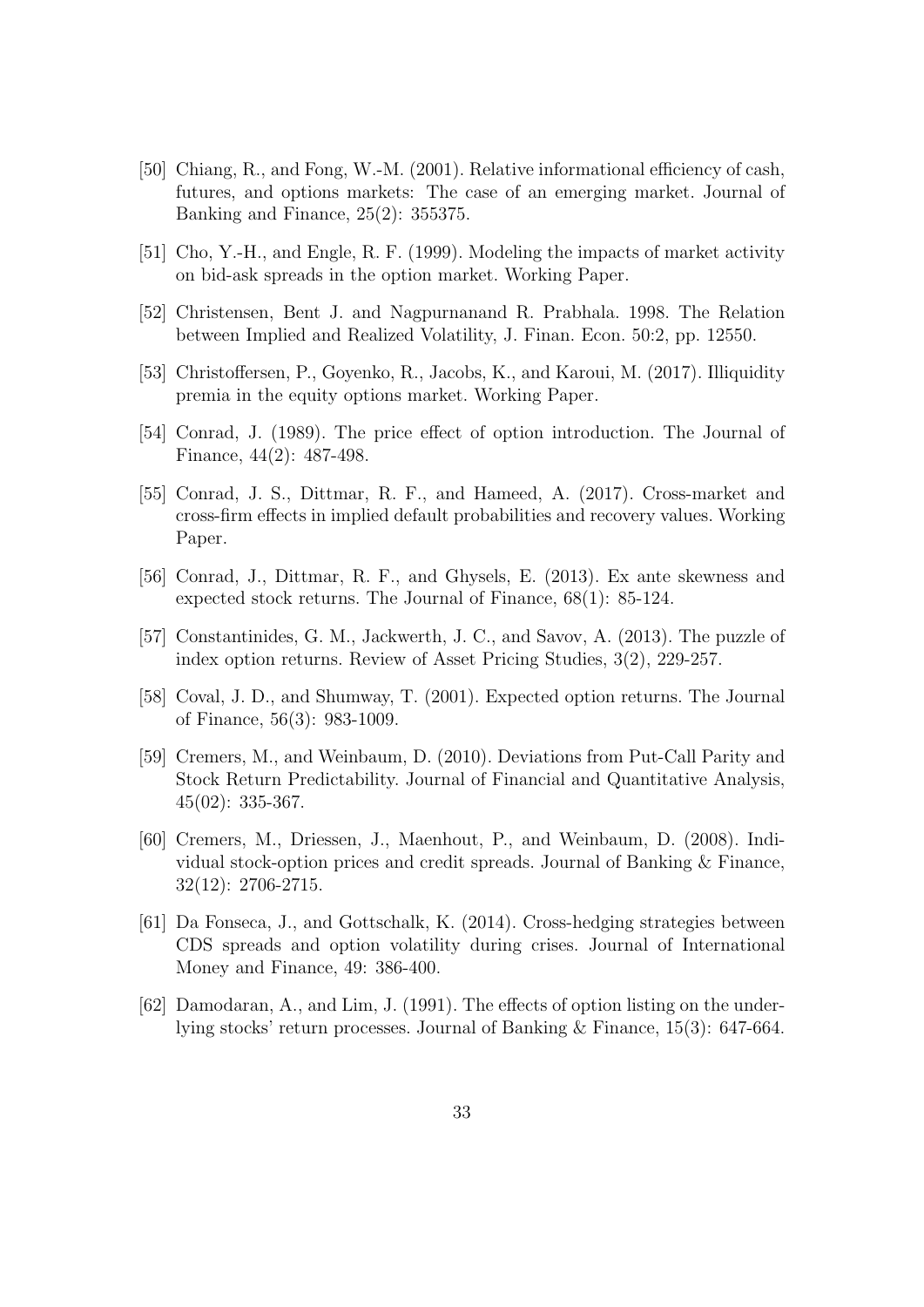- [63] Danielsen, B. R., and Sorescu, S. M. (2001). Why do option introductions depress stock prices? A study of diminishing short sale constraints. Journal of Financial and Quantitative Analysis, 36(4): 451-484.
- [64] Danielsen, B. R., Van Ness, B. F., and Warr, R. S. (2007). Reassessing the impact of option introductions on market quality: A less restrictive test for event-date effects. Journal of Financial and Quantitative Analysis, 42(4): 1041-1062.
- [65] Dennis, P., Mayhew, S., and Stivers, C. (2006). Stock returns, implied volatility innovations, and the asymmetric volatility phenomenon. Journal of Financial and Quantitative Analysis, 41(02): 381-406.
- [66] Detemple, J., and Jorion, P. (1990). Option listing and stock returns: An empirical analysis. Journal of Banking & Finance, 14(4): 781-801.
- [67] Detemple, J., and Selden, L. (1991). A general equilibrium analysis of option and stock market interactions. International Economic Review, 32(2): 279- 303.
- [68] Diltz, J. D., and Kim, S. (1996). The relationship between stock and option price changes. Financial Review, 31(3): 499-519.
- [69] Diz, F., and Finucane, T. J. (1993). The rationality of early exercise decisions: Evidence from the S&P 100 index options market. The Review of Financial Studies, 6(4): 765797.
- [70] Donders, M., Kouwenberg, R., and Vorst, T. (2000). Options and earnings announcements: an empirical study of volatility, trading volume, open interest and liquidity. European Financial Management, 6(2): 149-171.
- [71] Dong, W., and Sinha, N. R. (2011). Where do informed traders trade? trading around news on dow 30 options. Working Paper.
- [72] Driessen, J., Maenhout, P. J., and Vilkov, G. (2009). The price of correlation risk: Evidence from equity options. The Journal of Finance, 64(3): 1377-1406
- [73] Duarte, J., Young, L., 2009. Why is PIN priced? Journal of Financial Economics 91, 119-138.
- [74] Easley, D., Kiefer, N. M., OHara, M., Paperman, J. B., 1996. Liquidity, information, and infrequently traded stocks. Journal of Finance 51, 1405-1436.
- [75] Easley, D., O'Hara, M., Paperman, J. B., 1998a. Financial analysts and information-based trade. Journal of Financial Markets 1, 175-201.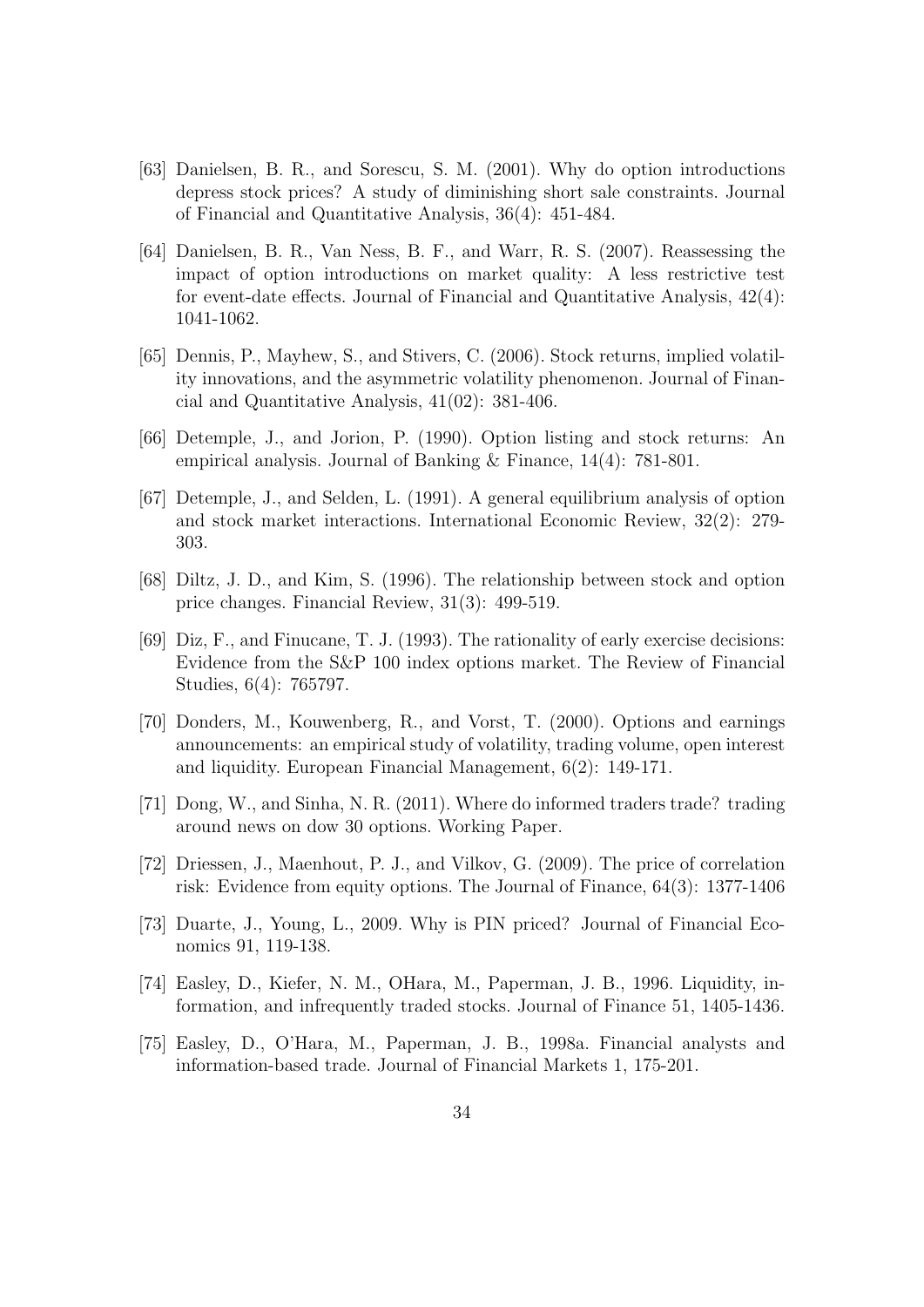- [76] Easley, D., O'Hara, M., Srinivas, P. S., 1998b. Option volume and stock prices: Evidence on where informed traders trade. Journal of Finance 53, 431-465.
- [77] Easley, David, Nicholas M. Kiefer, and Maureen OHara, 1997, One day in the life of a very common stock, Review of Financial Studies 10, 805835.
- [78] Evnine, J., and Rudd, A. (1985). Index options: The early evidence. The Journal of Finance, 40(3): 743756.
- [79] Faccini R., Konstantinidi E., Skiadopoulos G., Sarantopoulou S. (2018) "A New Predictor of U.S. Real conomic Activity: The S&P 500 Option Implied Risk Aversion", Management Science, (forthcoming).
- [80] Faff, R., and Hillier, D. (2005). Complete markets, informed trading and equity option introductions. Journal of Banking & Finance, 29(6): 1359-1384.
- [81] Fama, E. F. (1970). Efficient capital markets: A review of theory and empirical work. The Journal of Finance, 25(2): 383-417.
- [82] Fan, R., Taylor, S. J., and Sandri, M. (2017). Density forecast comparisons for stock prices, obtained from high-frequency returns and daily option prices. Journal of Futures Markets, 31(1): 83-103.
- [83] Fedenia, M., and Grammatikos, T. (1992). Options trading and the bid-ask spread of the underlying stocks. Journal of Business: 335-351.
- [84] Flint, A., Lepone, A., and Yang, J. Y. (2014). Do Option Strategy Traders Have a Disadvantage? Evidence from the Australian Options Market. Journal of Futures Markets, 34(9): 838-852.
- [85] Freund, S., McCann, P. D., and Webb, G. P. (1994). A Regression Analysis of the Effects of Options Introduction on Stock Variances. The Journal of Derivatives, 1(3): 25-38.
- [86] Fu, X., Arisoy, Y. E., Shackleton, M. B., and Umutlu, M. (2016). Option-Implied Volatility Measures and Stock Return Predictability. The Journal of Derivatives, 24(1): 58-78.
- [87] Galai, D. (1978). Empirical tests of boundary conditions for CBOE options. Journal of Financial Economics, 6(2-3): 187-211.
- [88] Gjerde, ., and Saettem, F. (1995). Option initiation and underlying market behavior: Evidence from Norway. Journal of Futures Markets, 15(8): 881-899.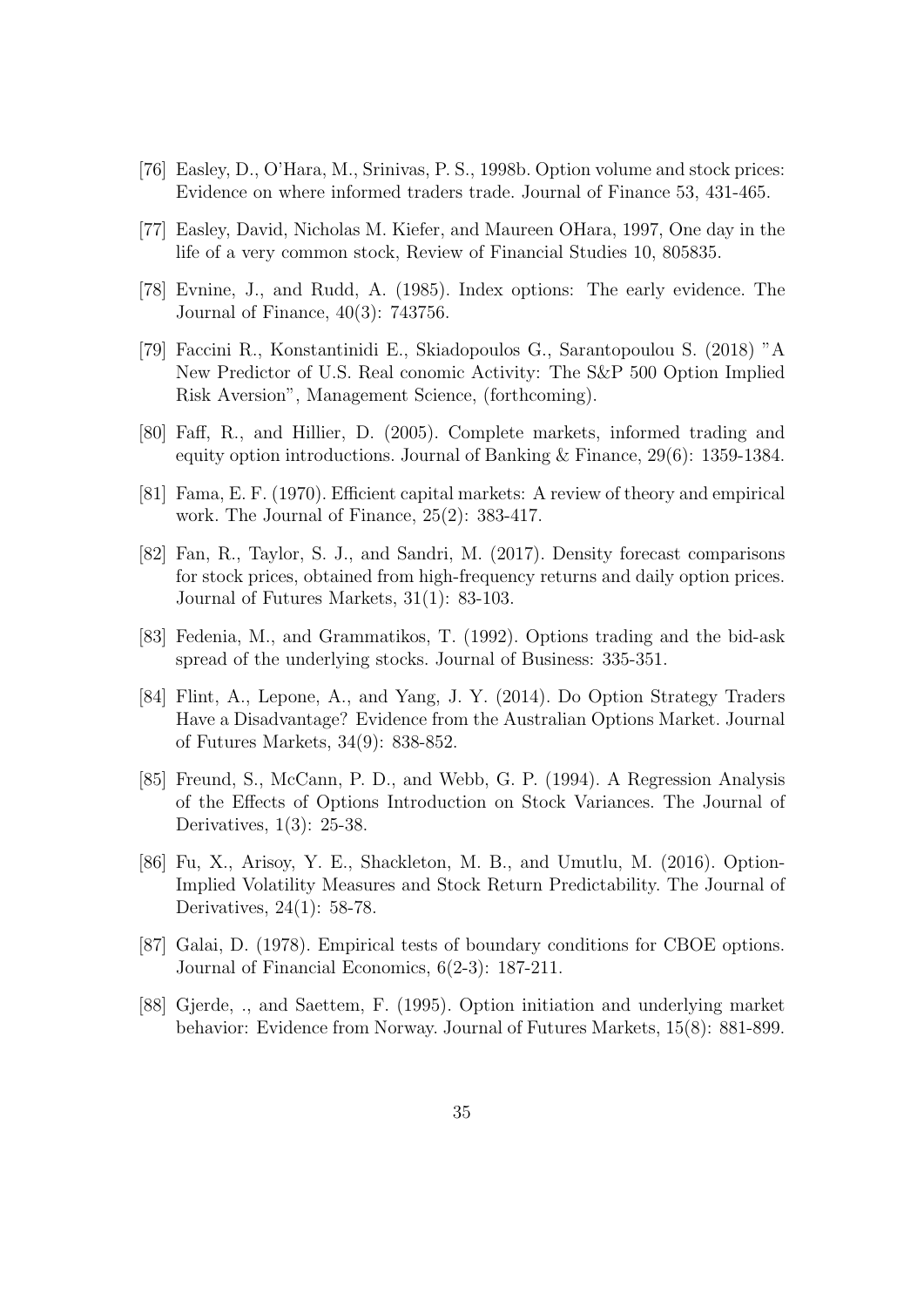- [89] Goncalves, S., and Guidolin, M. (2006). Predictable dynamics in the S&P 500 index options implied volatility surface. The Journal of Business, 79(3), 1591-1635.
- [90] Govindaraj, S., Jin, W., Livnat, J., and Zhao, C. (2014). Using Option Implied Volatilities to Predict Absolute Stock Returns-Evidence from Earnings Announcements and Annual Shareholders Meetings. Working Paper.
- [91] Goyal, A., and Saretto, A. (2009). Cross-section of option returns and volatility. Journal of Financial Economics, 94(2): 310-326.
- [92] Goyenko, R., Ornthanalai, C., and Tang, S. (2015). Options Illiquidity: Determinants and Implications for Stock Returns. Rotman School of Management Working Paper No. 2492506.
- [93] Hamill, P. A., Opong, K. K., and McGregor, P. (2002). Equity option listing in the UK: a comparison of market-based research methodologies. Journal of Empirical Finance, 9(1): 91-108.
- [94] Han, B., and Zhou, Y. (2012). Variance risk premium and cross-section of stock returns. Working Paper.
- [95] Hao, J., Kalay, A., and Mayhew, S. (2010). Ex-dividend arbitrage in option markets. Review of Financial Studies, 23(1): 271-303.
- [96] Harris, L. (1989). S&P 500 cash stock price volatilities. The Journal of Finance, 44(5): 11551175.
- [97] Hayunga, D. K., and Lung, P. P. (2014). Trading in the options market around financial analysts' consensus revisions. Journal of Financial and Quantitative Analysis, 49(3): 725-747.
- [98] Holowczak, R., Simaan, Y. E., and Wu, L. (2006). Price discovery in the US stock and stock options markets: A portfolio approach. Review of Derivatives Research, 9(1): 37-65.
- [99] Hsieh, Wen-liang, G., and Huei-Ru He, 2014, "Informed trading, trading strategies and the information content of trading volume: Evidence from the Taiwan index options market." Journal of International Financial Markets, Institutions and Money 31: 187-215.
- [100] Jennings, R., and Starks, L. (1986). Earnings announcements, stock price adjustment, and the existence of option markets. The Journal of Finance, 41(1): 107-125.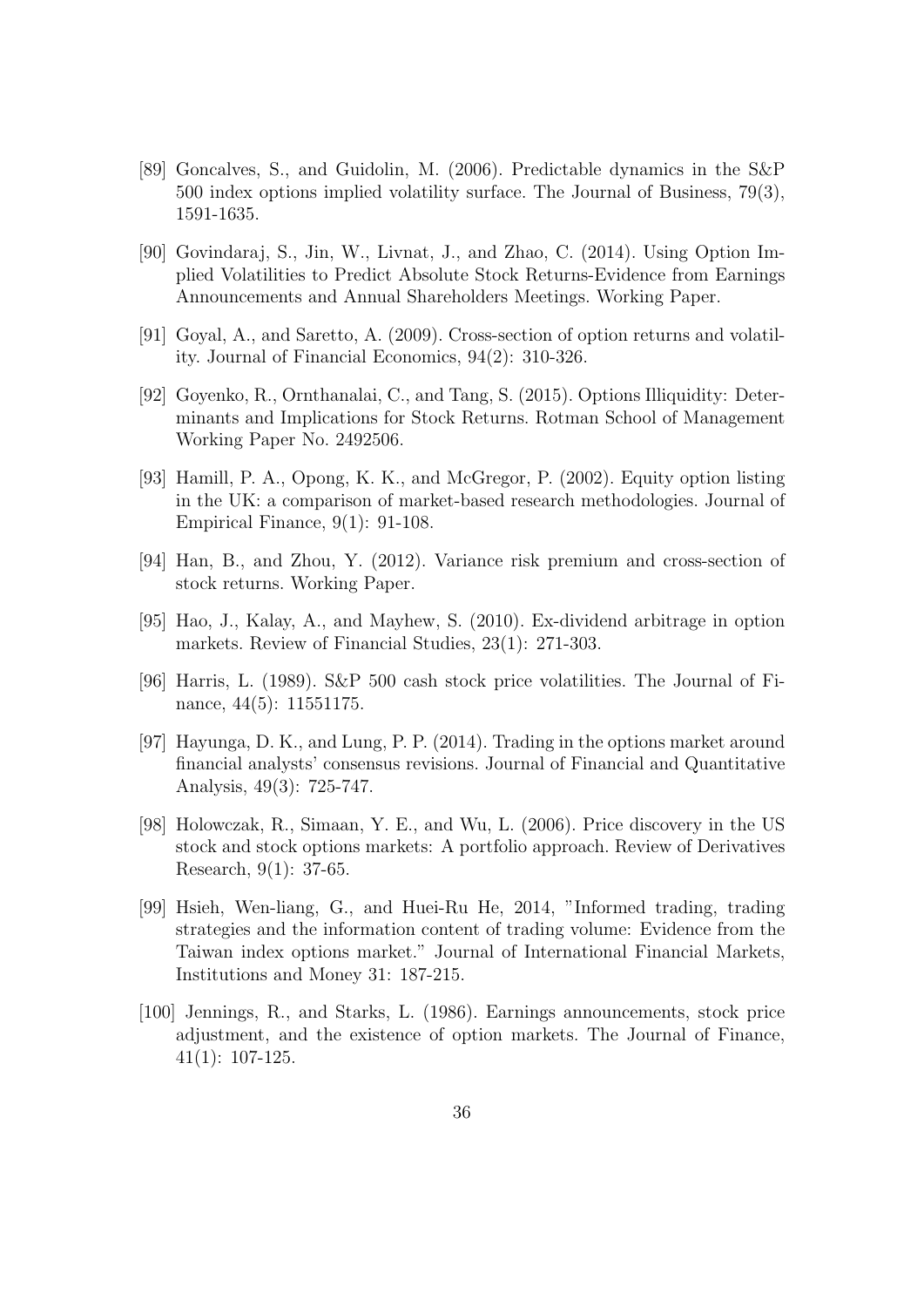- [101] Jin, W., Livnat, J., and Zhang, Y. (2012). Option Prices Leading Equity Prices: Do Option Traders Have an Information Advantage? Journal of Accounting Research, 50(2): 401-432.
- [102] Johnson, T. L., and So, E. C. (2012). The option to stock volume ratio and future returns. Journal of Financial Economics, 106(2): 262-286.
- [103] Johnson, T., Liang, M., and Liu, Y. (2016). What Drives Index Options Exposures? Review of Finance, 22(2): 561593.
- [104] Jones, C., 2006, A nonlinear factor analysis of S&P 500 index option returns, Journal of Finance 41, 23252363.
- [105] Kang, J., and Park, H.-J. (2008). The information content of net buying pressure: Evidence from the KOSPI 200 index option market. Journal of Financial Markets, 11(1): 3656.
- [106] Kaul, G., Nimalendran, M., and Zhang, D. (2004). Informed trading and option spreads. Working Paper.
- [107] Kita, A. (2012). CDS spreads explained with credit spread volatility and jump risk of individual firms. Working Paper.
- [108] Kumar, R., Sarin, A., and Shastri, K. (1995). The impact of index options on the underlying stocks: The evidence from the listing of Nikkei stock average options. Pacific-Basin Finance Journal, 3(23): 303317.
- [109] Kumar, R., Sarin, A., and Shastri, K. (1998). The impact of options trading on the market quality of the underlying security: An empirical analysis. The Journal of Finance, 53(2): 717-732.
- [110] Lakonishok, J., Lee, I., Pearson, N. D., and Poteshman, A. M. (2007). Option Market Activity. Review of Financial Studies, 20(3): 813-857.
- [111] Lamoureux, C. G., and Lastrapes, W. D. (1993). Forecasting stock-return variance: Toward an understanding of stochastic implied volatilities. The Review of Financial Studies, 6(2): 293-326.
- [112] Latane, H. A., and Rendleman, R. J. (1976). Standard deviations of stock price ratios implied in option prices. The Journal of Finance, 31(2): 369-381.
- [113] Lemmon, M., and Ni, S. X. (2014). Differences in trading and pricing between stock and index options. Management Science, 60(8): 1985-2001.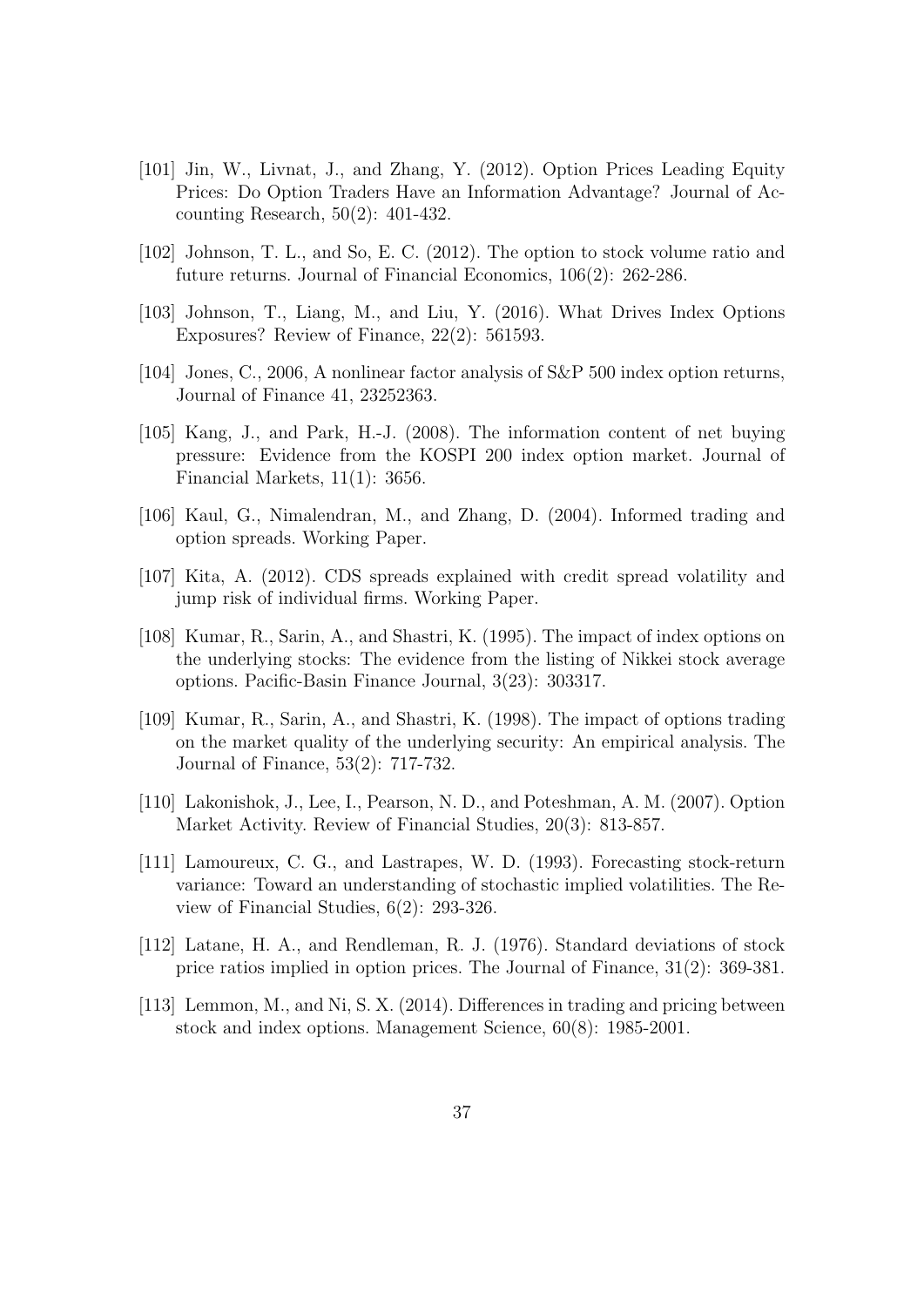- [114] Levy, H., and Yoder, J. A. (1993). The behavior of option implied standard deviations around merger and acquisition announcements. Financial Review, 28(2): 261-272.
- [115] Lin, T.-C., and Lu, X. (2015). Why do options prices predict stock returns? Evidence from analyst tipping. Journal of Banking & Finance, 52: 17-28.
- [116] Liu, S. (2010). Equity Options and Underlying Stocks' Behavior: Further Evidence from Japan\*. International Review of Finance, 10(3): 293-312.
- [117] Liu, X., Pong, E. S., Shackleton, M. B., and Zhang, Y. (2014). Optionimplied volatilities and stock returns: evidence from industry-neutral portfolios. The Journal of Portfolio Management, 41(1): 65-77.
- [118] Lung, P. P., and Xu, P. (2014). Tipping and option trading. Financial management, 43(3): 671-701.
- [119] Maberly, E. D., Pierce, R. M., and Catania, P. (2010). Threshold levels, strike price grid, and other market microstructure issues associated with exchangetraded equity options. Journal of Futures Markets, 30(2): 188-201.
- [120] Manaster, S., and Rendleman, R. J. (1982). Option prices as predictors of equilibrium stock prices. The Journal of Finance, 37(4): 1043-1057.
- [121] Mayhew, S. (2002). Competition, Market Structure, and BidAsk Spreads in Stock Option Markets. The Journal of Finance, 57(2): 931-958.
- [122] Mayhew, S., and Mihov, V. (2000). Another look at option listing effects. Working Paper.
- [123] Mayhew, S., and Mihov, V. (2004). How do exchanges select stocks for option listing? The Journal of Finance, 59(1): 447-471.
- [124] Mayhew, S., and Stivers, C. (2003). Stock return dynamics, option volume, and the information content of implied volatility. Journal of Futures Markets, 23(7): 615-646.
- [125] Mayhew, S., Sarin, A., and Shastri, K. (1999). What drives option liquidity? Working Paper.
- [126] Mazouz, K. (2004). The effect of CBOE option listing on the volatility of NYSE traded stocks: a time-varying variance approach. Journal of Empirical Finance, 11(5): 695-708.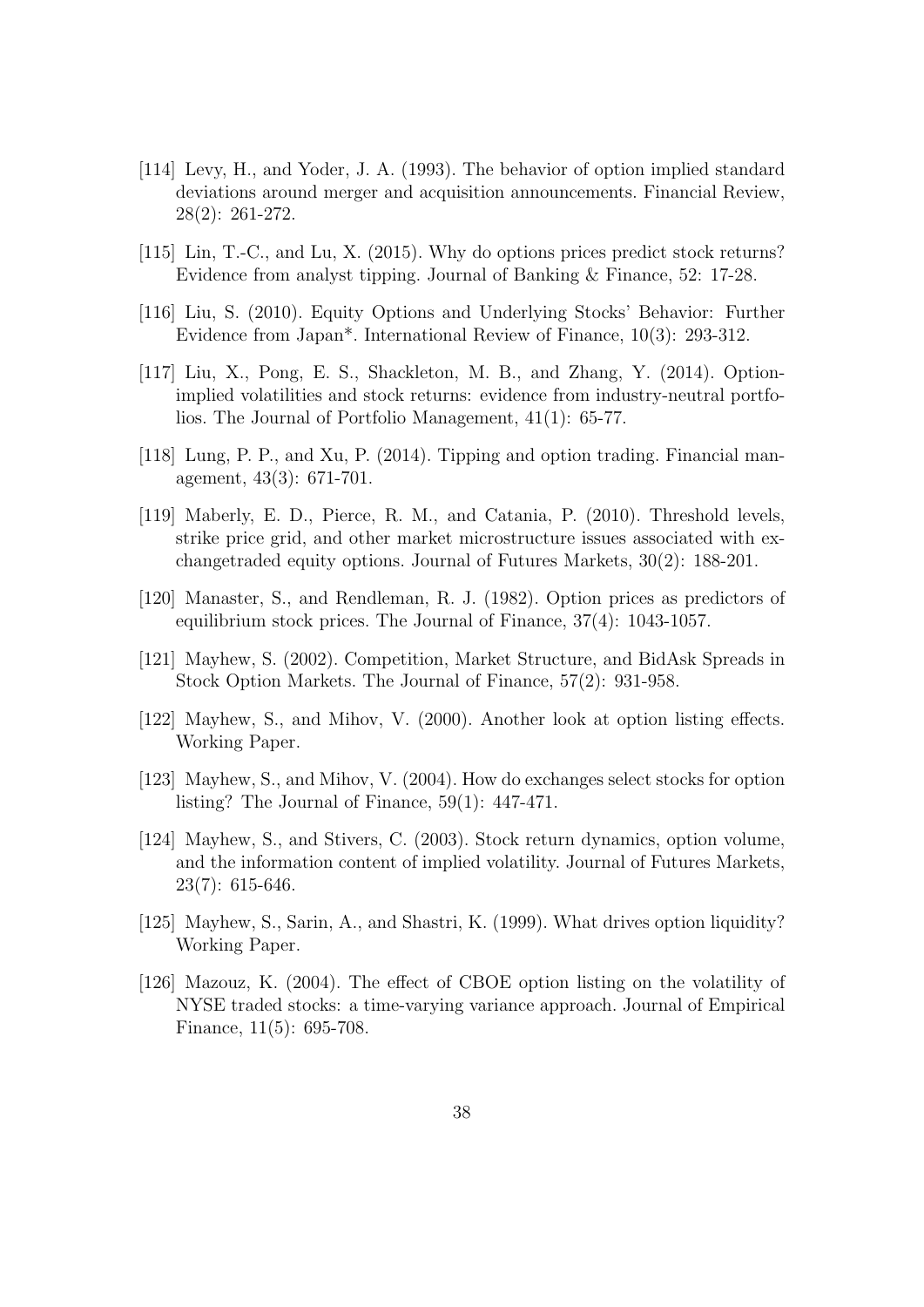- [127] Muravyev, D., Pearson, N. D., and Paul Broussard, J. (2013). Is there price discovery in equity options? Journal of Financial Economics, 107(2): 259-283.
- [128] Neal, R. (1987). Potential competition and actual competition in equity options. The Journal of Finance, 42(3): 511-531.
- [129] Ni, S. X. (2008). Stock option returns: A puzzle. Working Paper.
- [130] Ni, S. X., Pearson, N. D., and Poteshman, A. M. (2005). Stock price clustering on option expiration dates. Journal of Financial Economics, 78(1): 49-87.
- [131] Nordn, L. (2001). Hedging of American equity options: do call and put prices always move in the direction as predicted by the movement in the underlying stock price? Journal of Multinational Financial Management, 11(4): 321-340.
- [132] Odders-White, Elizabeth R., and Mark J. Ready, 2008, The probability and magnitude of information events,Journal of Financial Economics 87, 227248.
- [133] Pan, J., and Poteshman, A. M. (2006). The Information in Option Volume for Future Stock Prices. Review of Financial Studies, 19(3): 871-908.
- [134] Patell, J. M., and Wolfson, M. A. (1979). Anticipated information releases reflected in call option prices. Journal of Accounting and Economics, 1(2): 117-140.
- [135] Pinder, S. (2003). An empirical examination of the impact of market microstructure changes on the determinants of option bidask spreads. International Review of Financial Analysis, 12(5): 563-577.
- [136] Poteshman, A. M., and Serbin, V. (2003). Clearly irrational financial market behavior: Evidence from the early exercise of exchange traded stock options. The Journal of Finance, 58(1): 37-70.
- [137] Rahman, S. (2001). The introduction of derivatives on the Dow Jones Industrial Average and their impact on the volatility of component stocks. Journal of Futures Markets 21(7): 633653.
- [138] Rehman, Z., and Vilkov, G. (2012). Risk-neutral skewness: Return predictability and its sources. Working Paper.
- [139] Roll, R., Schwartz, E., and Subrahmanyam, A. (2010). O/S: The relative trading activity in options and stock. Journal of Financial Economics, 96(1): 1-17.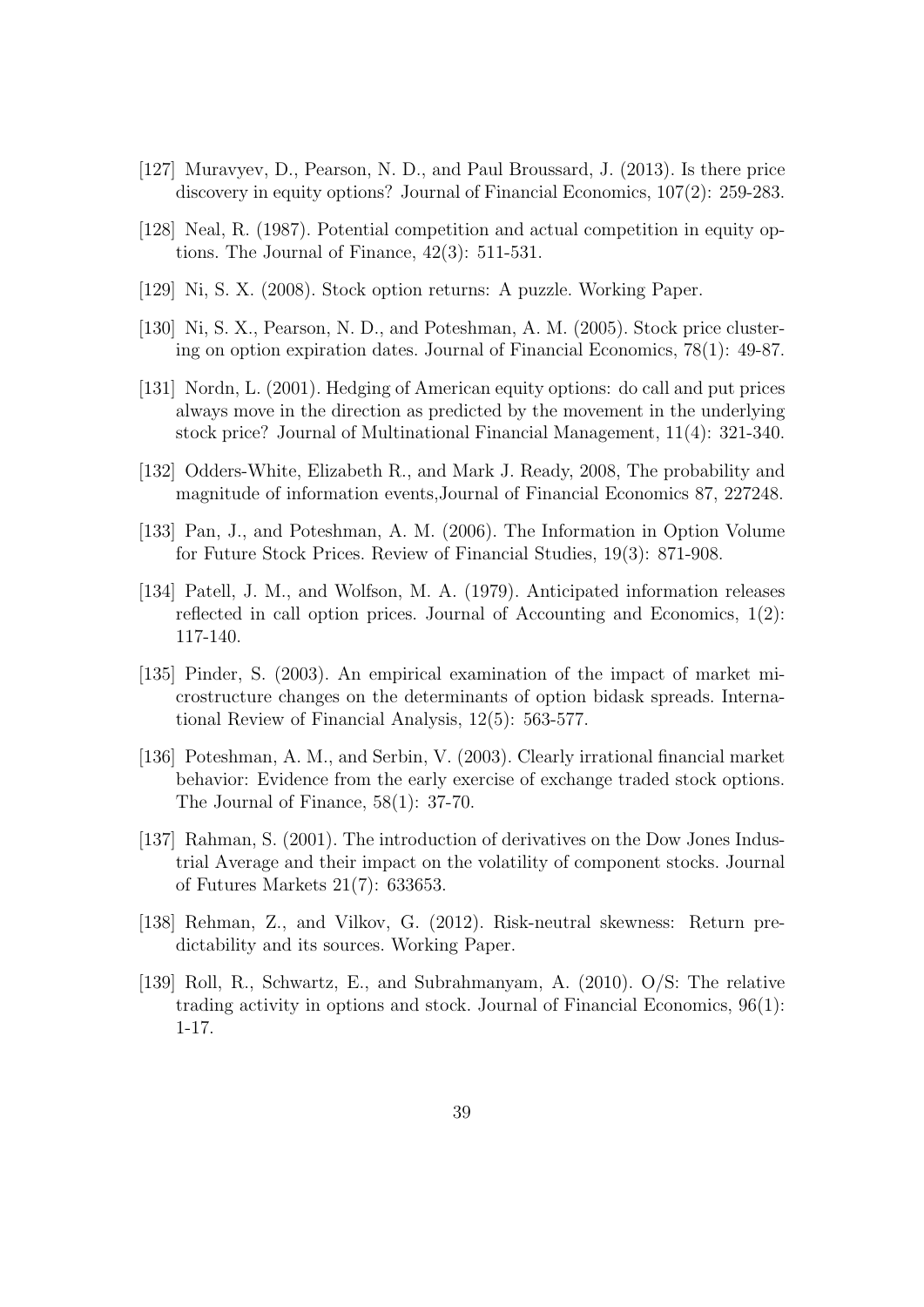- [140] Rubinstein, M. (1985). Nonparametric tests of alternative option pricing models using all reported trades and quotes on the 30 most active CBOE option classes from August 23, 1976 through August 31, 1978. The Journal of Finance, 40(2): 455-480.
- [141] Ryu, D. (2015). The information content of trades: An analysis of KOSPI 200 index derivatives. Journal of Futures Markets, 35(3): 201221.
- [142] Sahlstrm, P. (2001). Impact of stock option listings on return and risk characteristics in Finland. International Review of Financial Analysis, 10(1): 19-36.
- [143] Schlag, C., and Stoll, H. (2005). Price impacts of options volume. Journal of Financial Markets, 8(1): 6987.
- [144] Segara, L., and Sagara, R. (2007). Intraday trading patterns in the equity warrants and equity options markets: Australian evidence. Australasian Accounting, Business and Finance Journal, 1(2): 42-60.
- [145] Sheikh, A. M., and Ronn, E. I. (1994). A characterization of the daily and intraday behavior of returns on options. The Journal of Finance, 49(2): 557- 580.
- [146] Sim, M., Ryu, D., and Yang, H. (2016). Tests on the monotonicity properties of KOSPI 200 options prices. Journal of Futures Markets, 36(7): 625646.
- [147] Skinner, D. J. (1989). Options markets and stock return volatility. Journal of Financial Economics, 23(1): 61-78.
- [148] Stephan, J. A., and Whaley, R. E. (1990). Intraday price change and trading volume relations in the stock and stock option markets. The Journal of Finance, 45(1): 191-220.
- [149] Taylor, S. J., Tzeng, C. F., and Widdicks, M. (2014). Bankruptcy probabilities inferred from option prices. The Journal of Derivatives, 22(2): 8-31.
- [150] Taylor, S. J., Yadav, P. K., and Zhang, Y. (2010). The information content of implied volatilities and model-free volatility expectations: Evidence from options written on individual stocks. Journal of Banking  $\&$  Finance, 34(4): 871-881.
- [151] Van Buskirk, A. (2011). Volatility skew, earnings announcements, and the predictability of crashes. Working Paper.